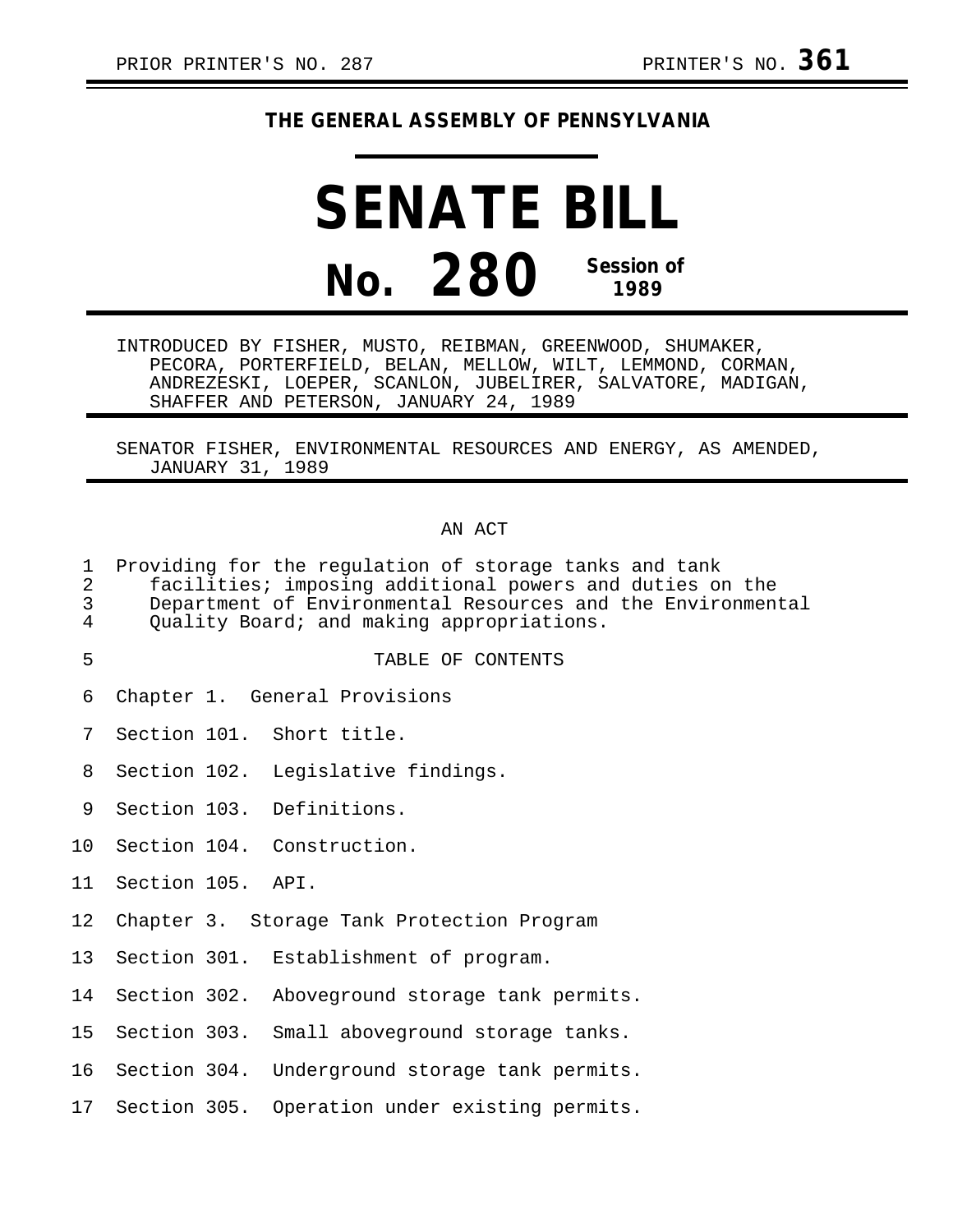| $\mathbf 1$              |              |  | Section 306. Registration of aboveground and underground        |  |  |
|--------------------------|--------------|--|-----------------------------------------------------------------|--|--|
| 2                        |              |  | storage tanks.                                                  |  |  |
| 3                        | Section 307. |  | Inspection of aboveground storage tanks.                        |  |  |
| 4                        | Section 308. |  | Inspection and inventory records of underground                 |  |  |
| 5                        |              |  | storage tanks.                                                  |  |  |
| 6                        |              |  | Section 309. Certification of storage tank installers and       |  |  |
| 7                        |              |  | private tank inspectors.                                        |  |  |
| 8                        | Section 310. |  | Small operator assistance program for underground               |  |  |
| 9                        |              |  | storage tanks.                                                  |  |  |
| 10                       |              |  | Section 311. Environmental Quality Board.                       |  |  |
| 11                       | Section 312. |  | Industry Technical Advisory Board.                              |  |  |
| 12                       |              |  | Chapter 5. Spill Prevention Response Plan                       |  |  |
| 13                       |              |  | Section 501. Submission of spill prevention response plan.      |  |  |
| 14                       |              |  | Section 502. Content of spill prevention response plan.         |  |  |
| 15                       |              |  | Section 503. Review of spill prevention response plan.          |  |  |
| 16                       |              |  | Section 504. Notification.                                      |  |  |
| 17                       |              |  | Chapter 7. Financial Provisions                                 |  |  |
| 18                       |              |  | Section 701. Financial responsibility.                          |  |  |
| 19                       |              |  | Section 702. Storage Tank Fund.                                 |  |  |
| 20                       | Section 703. |  | Underground Storage Tank Indemnification Board.                 |  |  |
| 21                       | Section 704. |  | Underground Storage Tank Indemnification Fund.                  |  |  |
| 22                       | Section 705. |  | Powers and duties of Underground Storage Tank                   |  |  |
| 23                       |              |  | Indemnification Board.                                          |  |  |
| 24                       | Section 706. |  | Eligibility of claimants.                                       |  |  |
| 25                       | Section 707. |  | Audit.                                                          |  |  |
| 26                       |              |  | Section 708. Sunset review.                                     |  |  |
| 27                       |              |  | Chapter 9. Siting of New Aboveground Storage Tank Facilities    |  |  |
| 28                       |              |  | Section 901. Siting of new aboveground storage tank facilities. |  |  |
| 29                       |              |  | Section 902. Siting criteria for aboveground tank facilities.   |  |  |
| 30                       |              |  | Chapter 11. Enforcement and Remedies                            |  |  |
| 19890S0280B0361<br>$-2-$ |              |  |                                                                 |  |  |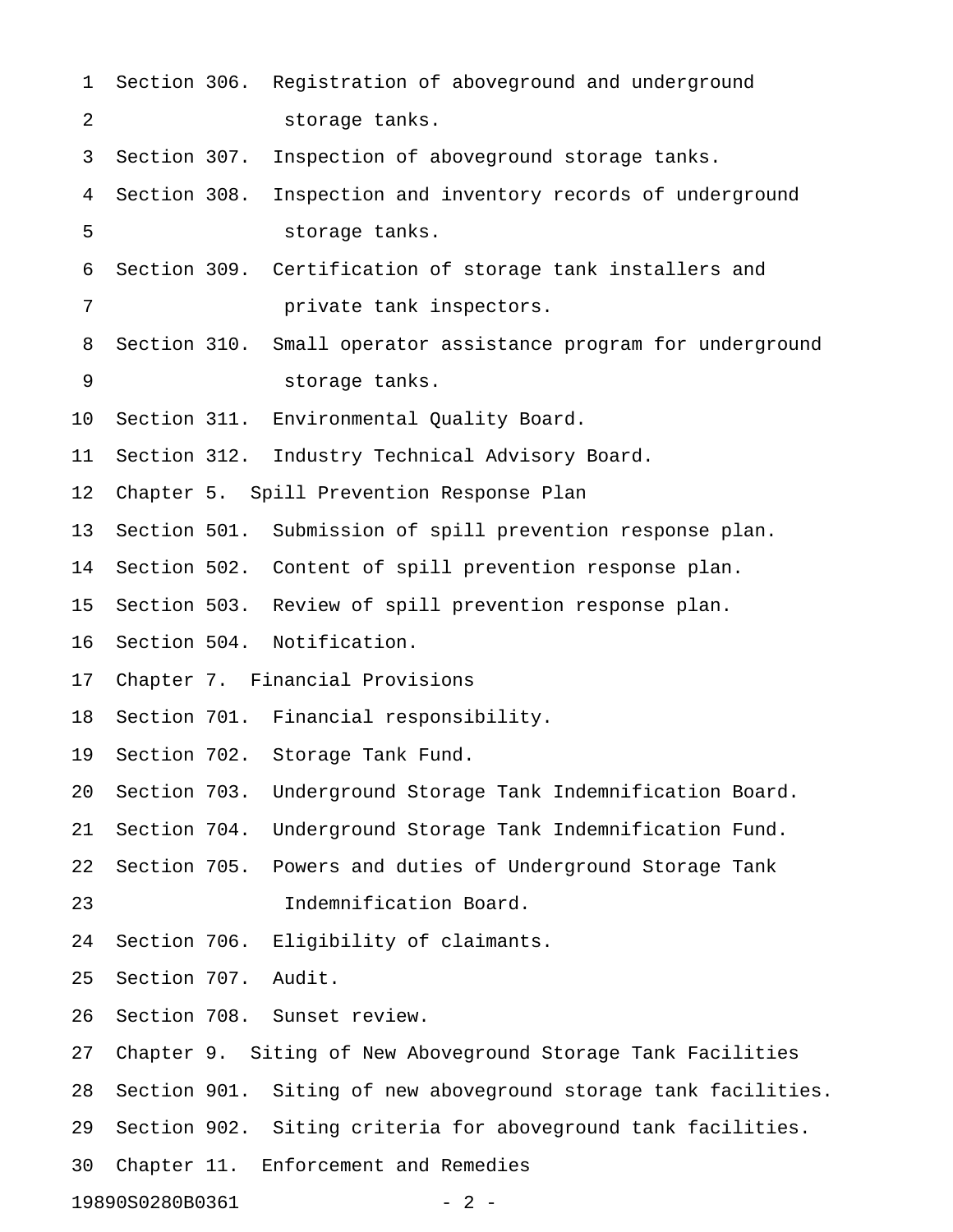| 1  |                                                              | Section 1101. Unlawful conduct.                               |  |  |  |
|----|--------------------------------------------------------------|---------------------------------------------------------------|--|--|--|
| 2  |                                                              | Section 1102. Enforcement orders.                             |  |  |  |
| 3  |                                                              | Section 1103. Civil penalties.                                |  |  |  |
| 4  |                                                              | Section 1104. Criminal penalties.                             |  |  |  |
| 5  |                                                              | Section 1105. Production of materials; recordkeeping          |  |  |  |
| 6  |                                                              | requirements.                                                 |  |  |  |
| 7  |                                                              | Section 1106. Collection of fines, fees, etc.                 |  |  |  |
| 8  |                                                              | Section 1107. Public information.                             |  |  |  |
| 9  |                                                              | Section 1108. Relationship to other laws.                     |  |  |  |
| 10 |                                                              | Chapter 21. Miscellaneous Provisions                          |  |  |  |
| 11 |                                                              | Section 2101. Appropriations.                                 |  |  |  |
| 12 | Section 2102. Severability.                                  |                                                               |  |  |  |
| 13 | Section 2103. Repeals.                                       |                                                               |  |  |  |
| 14 |                                                              | Section 2104. Effective date.                                 |  |  |  |
| 15 |                                                              | The General Assembly of the Commonwealth of Pennsylvania      |  |  |  |
| 16 | hereby enacts as follows:                                    |                                                               |  |  |  |
| 17 |                                                              | CHAPTER 1                                                     |  |  |  |
| 18 |                                                              | GENERAL PROVISIONS                                            |  |  |  |
| 19 | Section 101. Short title.                                    |                                                               |  |  |  |
| 20 | This act shall be known and may be cited as the Storage Tank |                                                               |  |  |  |
| 21 | and Spill Prevention Act.                                    |                                                               |  |  |  |
| 22 | Section 102. Legislative findings.                           |                                                               |  |  |  |
| 23 | (a)                                                          | General.--The General Assembly of the Commonwealth finds      |  |  |  |
| 24 | and declares that:                                           |                                                               |  |  |  |
| 25 | (1)                                                          | The lands and waters of this Commonwealth constitute          |  |  |  |
| 26 |                                                              | a unique and irreplaceable resource from which the well-being |  |  |  |
| 27 |                                                              | of the public health and economic vitality of this            |  |  |  |
| 28 |                                                              | Commonwealth is assured.                                      |  |  |  |
| 29 | (2)                                                          | These resources have been contaminated by releases            |  |  |  |
| 30 |                                                              | and ruptures of regulated substances from both active and     |  |  |  |
|    |                                                              |                                                               |  |  |  |

19890S0280B0361 - 3 -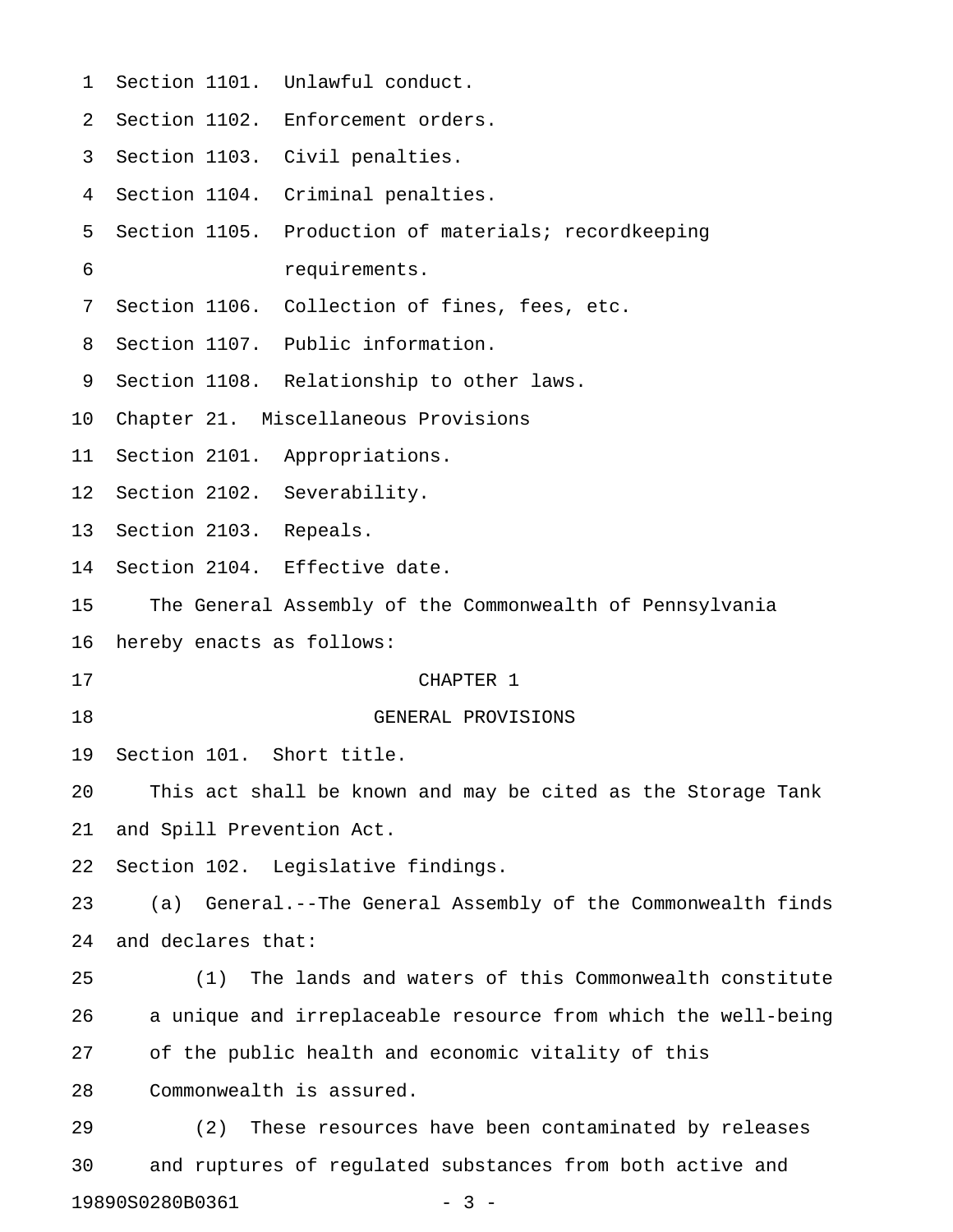1 abandoned storage tanks.

2 (3) Once contaminated, the quality of the affected 3 resources may not be completely restored to their original 4 state.

5 (4) When remedial action is required or undertaken, the 6 cost is extremely high.

7 (5) Contamination of groundwater supplies caused by 8 releases from storage tanks constitutes a grave threat to the 9 health of affected residents.

10 (6) Contamination of these resources must be prevented 11 through improved safeguards on the installation and 12 construction of storage tanks.

13 (b) Declaration.--The General Assembly declares these leaks 14 to be a threat to the public health and safety of this 15 Commonwealth and hereby exercises the power of the Commonwealth 16 to prevent the occurrence of these leaks through the 17 establishment of a regulatory scheme for the storage of 18 regulated substances in new and existing storage tanks and to 19 provide liability for damages sustained within this Commonwealth 20 as a result of a discharge by requiring prompt cleanup and 21 removal of such pollution and discharged regulated substance. 22 Section 103. Definitions.

23 The following words and phrases when used in this act shall 24 have the meanings given to them in this section unless the 25 context clearly indicates otherwise:

26 "Abandoned tank." A storage tank, other than nonoperational, 27 which was no longer in use for storage of regulated substances 28 on the effective date of this act.

29 "Aboveground tank." Any stationary storage tank constructed 30 primarily of nonearthen materials which provides structured 19890S0280B0361 - 4 -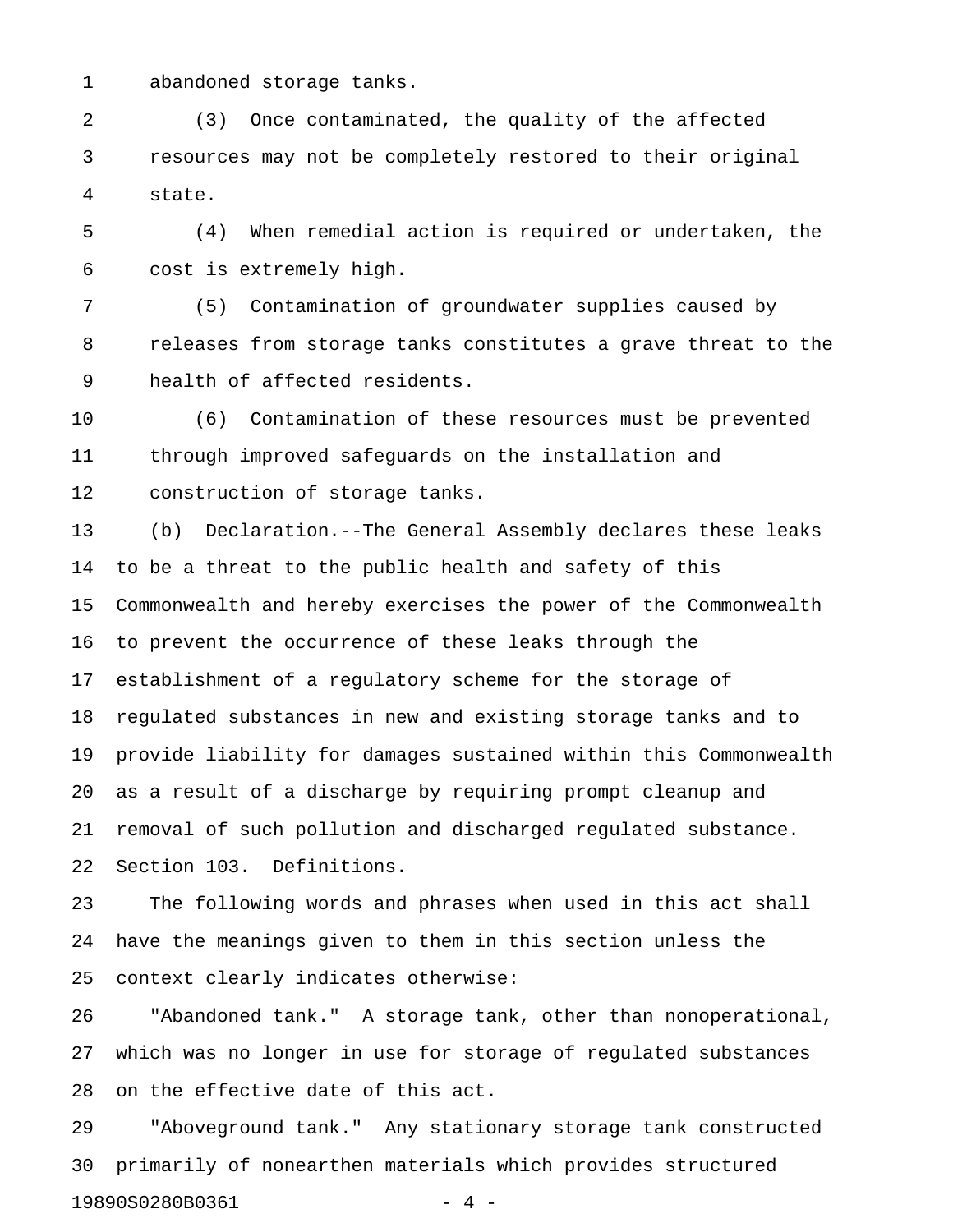1 support and whereby more than 90% of the tank volume is not 2 buried below the ground surface. This definition and regulations 3 promulgated under this act shall not include:

4 (1) A farm or residential tank of 1,100 gallons or less 5 capacity used for storing motor fuel for noncommercial 6 purposes.

7 (2) Aboveground tanks regulated under the act of May 31, 8 1945 (P.L.1198, No.418), known as the Surface Mining 9 Conservation and Reclamation Act.

10 (3) Aboveground storage tanks which are used to store 11 brines, crude oil, drilling or frac fluids and similar 12 substances or materials and directly related to the 13 exploration, development or production of crude oil or 14 natural gas regulated under the act of December 19, 1984 15 (P.L.1140, No.223), known as the Oil and Gas Act.

16 (4) Septic tanks.

17 (5) Piping, surface impoundments, pits, ponds and 18 lagoons.

19 (6) Storm water or wastewater collection or treatment 20 systems.

21 (7) Process vessels and pressure vessels including oil 22 and water separators.

23 (8) A pipeline facility (including gathering lines) 24 regulated under:

25 (i) the Natural Gas Safety Act of 1968 (Public Law 26 90-481, 82 Stat. 720, 49 U.S.C. App. § 1671 et seq.); or 27 (ii) the Hazardous Liquid Pipeline Safety Act of 28 1979 (Public Law 96-129, 93 Stat. 1003, 49 U.S.C. § 2001 29 et seq.).

30 (9) An interstate OR INTRASTATE pipeline facility < 19890S0280B0361 - 5 -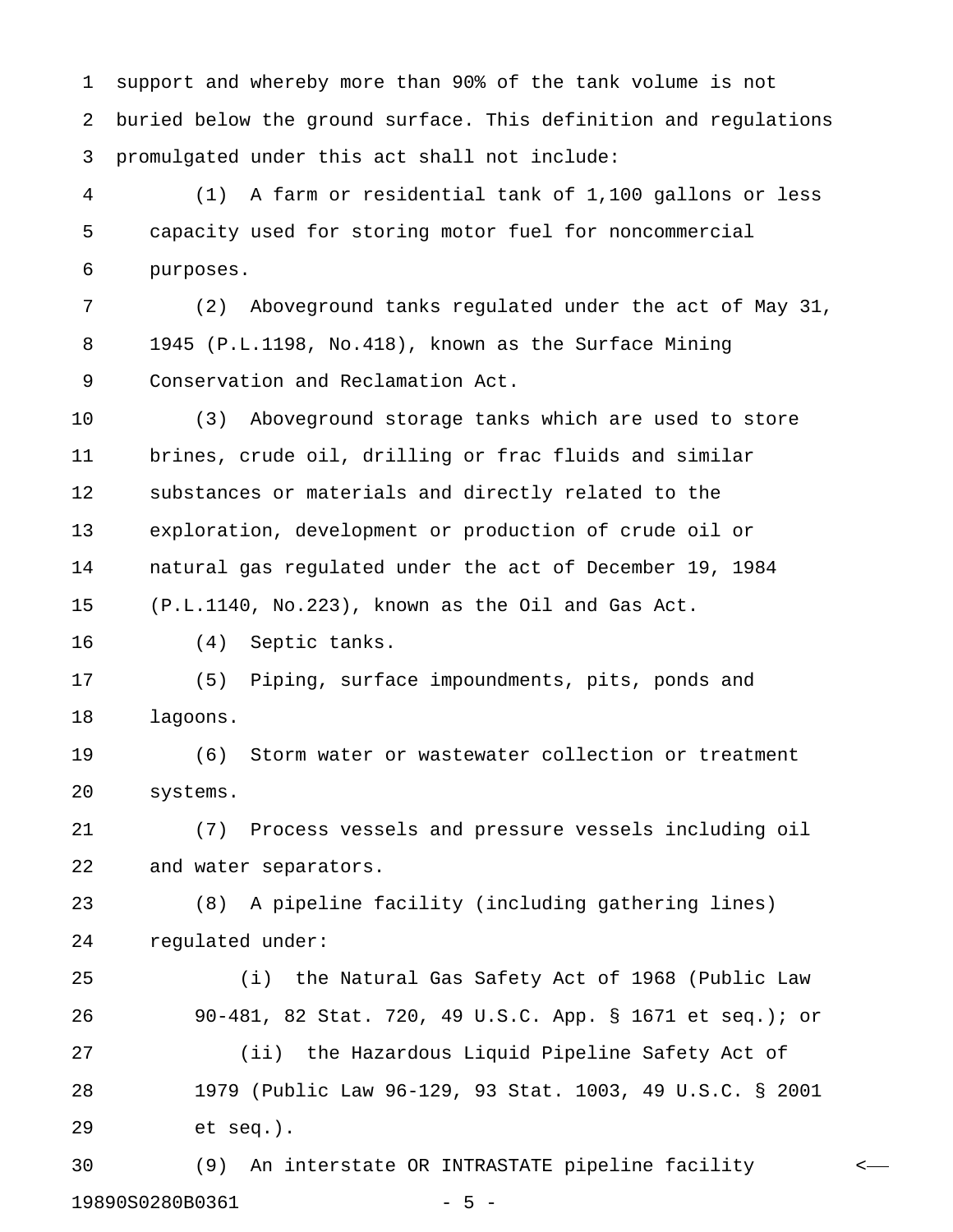1 regulated under the State laws comparable to provisions of 2 law in paragraph (8).

3 (10) Tanks used for storage and storing heating oil for 4 consumptive use on the premises where stored.

5 (11) Nonstationary tanks, liquid traps or associated 6 gathering lines directly related to oil or gas production and 7 gathering operations.

8 (12) Sumps, drip pots and other vessels designed to 9 catch drips, spills, leaks or other releases before such 10 releases enter the environment.

11 (13) Tanks located indoors above the surface of the 12 floor.

13 (14) Tanks used for storage of products meeting the 14 United States Food and Drug Administration regulations under 15 the Federal Food, Drug, and Cosmetic Act (52 Stat. 1040, 21 16 U.S.C. § 301 et seq.).

17 (15) Any other tank excluded by regulations or policy 18 promulgated pursuant to this act.

19 Unless specifically excluded, the term includes small 20 aboveground storage tanks.

21 "Cathodic protection." A technique to prevent corrosion of a 22 metal surface by making that surface the cathode of an 23 electrochemical cell, including, but not limited to, the 24 application of either galvanic anodes or impressed current. 25 "Certified tank installer." A person certified by the 26 Department of Environmental Resources to install, erect, 27 construct, modify or remove storage tanks. The term includes an 28 employee of a tank owner or operator.

29 "Corrective action." The:

30 (1) Containment or attempted containment of a discharge. 19890S0280B0361 - 6 -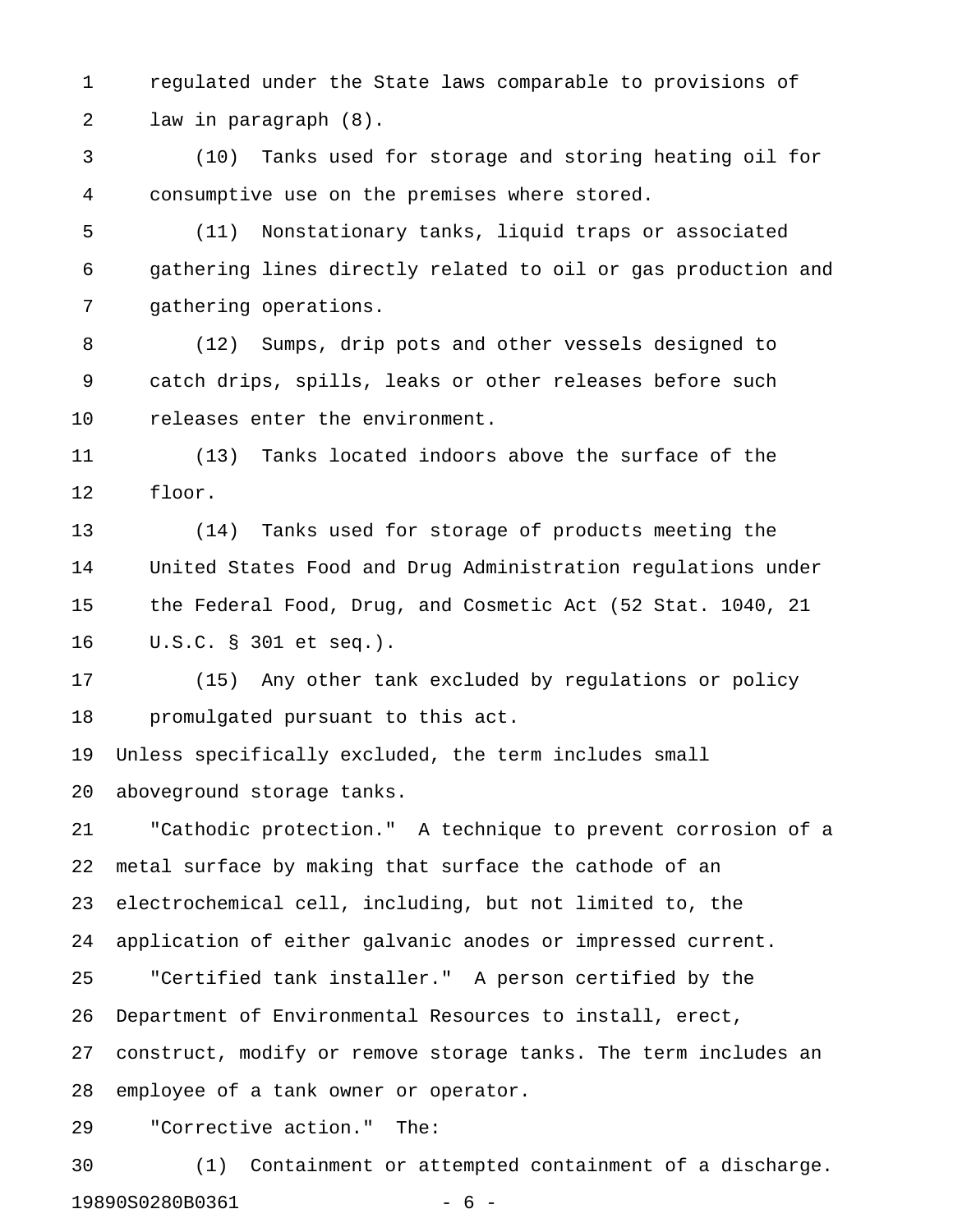1 (2) Removal or attempted removal of a discharge.

2 (3) Taking of reasonable measures to prevent or mitigate 3 damages to the public health, safety or welfare, including, 4 but not limited to, public and private property, shorelines, 5 beaches, surface waters, water columns and bottom sediments, 6 soils and other affected property, including wildlife and 7 other natural resources.

8 "Corrective action costs." All costs associated with the 9 cleanup and removal of a discharge incurred by this Commonwealth 10 or its political subdivisions or their agents with approval of 11 the Department of Environmental Resources.

12 "Department." The Department of Environmental Resources of 13 the Commonwealth.

14 "Monitoring system." A system capable of detecting leaks or 15 discharges in connection with an underground storage tank. 16 "Nonoperated tank." Any storage tank that is empty and 17 represents excess storage capacity that may be brought up to 18 standards consistent with the regulatory requirements at the 19 time the tank is brought into service.

20 "Operator." Any person in control of, or having 21 responsibility for, the daily operation of the storage tank. 22 "Owner." Any person owning a storage tank. The term shall 23 include the current owner of any underground storage tank 24 holding regulated substances on or after November 8, 1984, and 25 the owner of an underground storage tank at the time all 26 regulated substances were removed when removal occurred prior to 27 November 8, 1984.

28 "Person." Any individual, partnership, corporation, 29 association, joint venture, consortium, institution, trust, 30 firm, joint-stock company, cooperative enterprise, municipality, 19890S0280B0361 - 7 -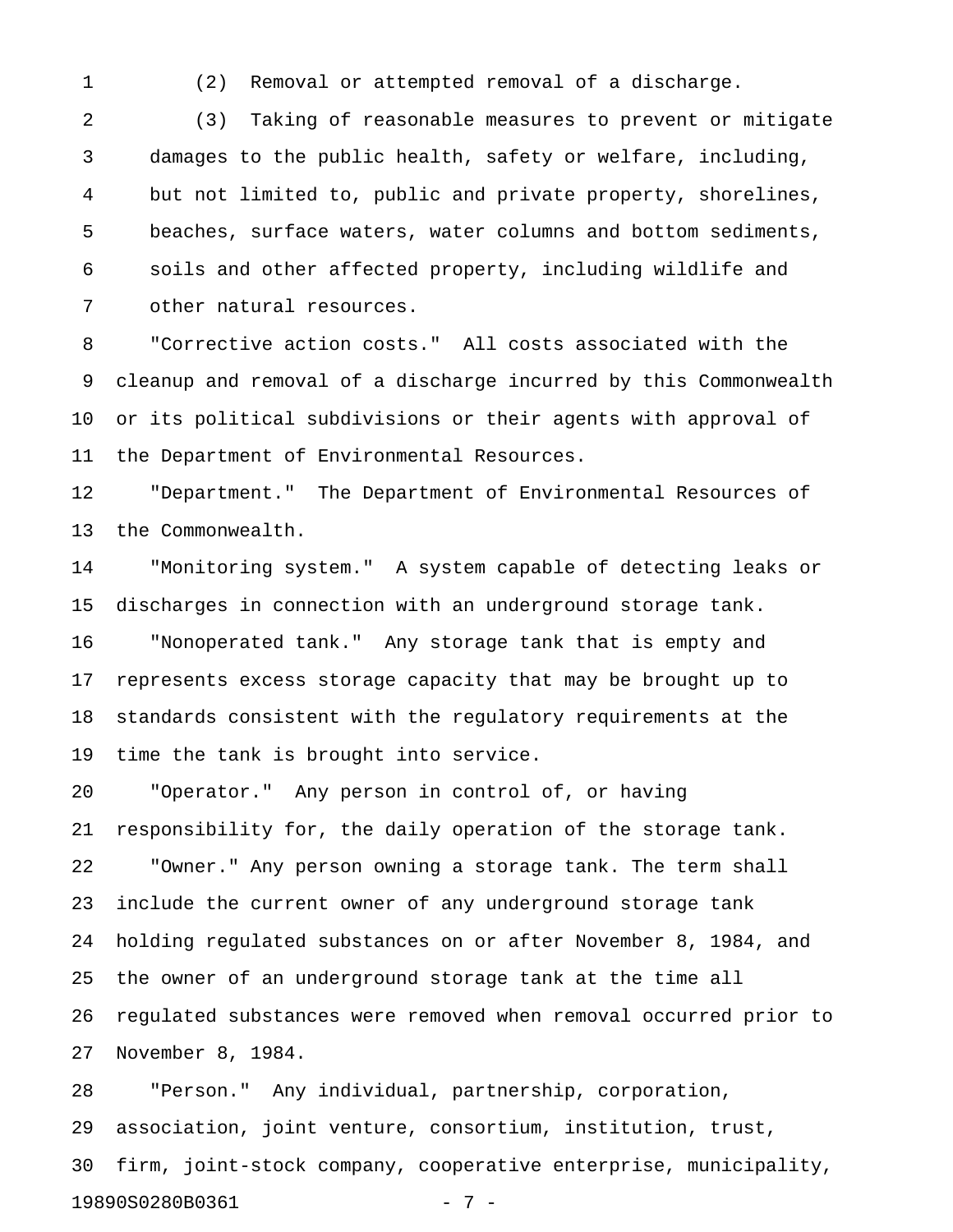1 municipal authority, Federal Government or agency, Commonwealth 2 department, agency, board, commission or authority, or any other 3 legal entity whatsoever which is recognized by law as the 4 subject of rights and duties. In any provisions of this act 5 prescribing a fine, imprisonment or penalty, or any combination 6 of the foregoing, the term "person" shall include the officers 7 and directors of any corporation or other legal entity having 8 officers and directors.

9 "Pressure vessel." A vessel used in industrial processes 10 designated to withstand pressures above 15 psig.

11 "Private tank inspector." A person certified by the 12 Department of Environmental Resources to conduct environmental 13 audits and inspections of storage tanks. A private tank 14 inspector shall not be an employee of a tank owner.

15 "Process vessel." A vessel in industrial or commercial 16 operation in which, during use, there is a mechanical, physical 17 or chemical change of the contained substances taking place. The 18 industrial or commercial process may be mixing, separating, 19 chemically altering, dehydrating, extracting, refining or 20 polishing of the substances in the tank. The term "process 21 vessel" does not include tanks used to store substances prior to 22 sale or to store feedstock prior to additional processing. 23 "Regulated substance." An element, compound, mixture, 24 solution or substance that, when released into the environment, 25 may present substantial danger to the public health, welfare or 26 the environment. The term <del>includes</del> SHALL INCLUDE:  $\sim$ 

27 (1) Any substance defined in section 101(14) of the 28 Comprehensive Environmental Response, Compensation, and 29 Liability Act of 1980 (Public Law 96-510, 94 Stat. 2767), not 30 including any substance regulated as a hazardous waste under 19890S0280B0361 - 8 -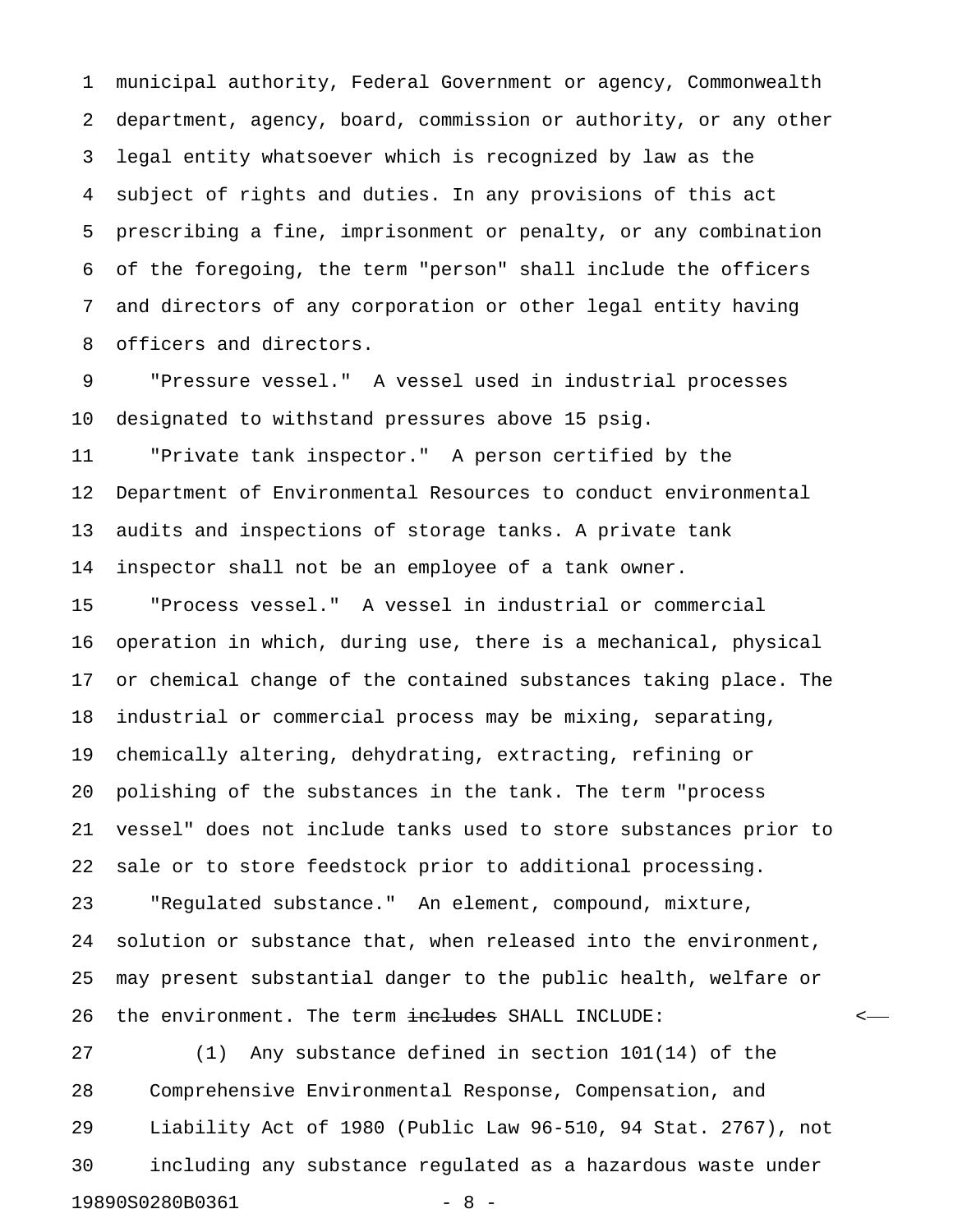1 Subtitle C of the Resource Conservation and Recovery Act of 2 1976 (Public Law 94-580, 42 U.S.C. § 6901 et seq.).

3 (2) Petroleum, including crude oil or any fraction 4 thereof, which is liquid at standard conditions of 5 temperature and pressure (60 degrees Fahrenheit and 14.7 6 pounds per square inch absolute), including, but not limited 7 to, oil, petroleum, fuel oil, oil sludge, oil refuse, oil 8 mixed with other wastes and crude oils, gasoline and 9 kerosene.

10 (3) ANY OTHER SUBSTANCE DETERMINED BY THE DEPARTMENT BY < 11 REGULATION WHOSE CONTAINMENT, STORAGE, USE OR DISPENSING MAY 12 PRESENT A HAZARD TO THE PUBLIC HEALTH AND SAFETY OR THE 13 ENVIRONMENT.

14 The term does not include the storage or use of animal waste in 15 normal agricultural practices.

16 "Release." Any spilling, leaking, emitting, discharging, 17 escaping, leaching or disposing from a storage tank into waters 18 of this Commonwealth or subsurface soils.

19 "Secondary containment." An additional layer of impervious 20 material creating a space in which a leak of a regulated 21 substance from a storage tank may be detected before it enters 22 the environment.

23 "Secretary." The Secretary of Environmental Resources of the 24 Commonwealth.

25 "Small aboveground storage tank." Any aboveground storage 26 tank having a capacity equal to or less than 21,000 gallons. 27 "Storage tank." Any aboveground or underground storage tank 28 which is used for the storage of any regulated substance. 29 "Substantially modify." The construction, refurbishment or 30 restoration of an existing storage tank which alters the

19890S0280B0361 - 9 -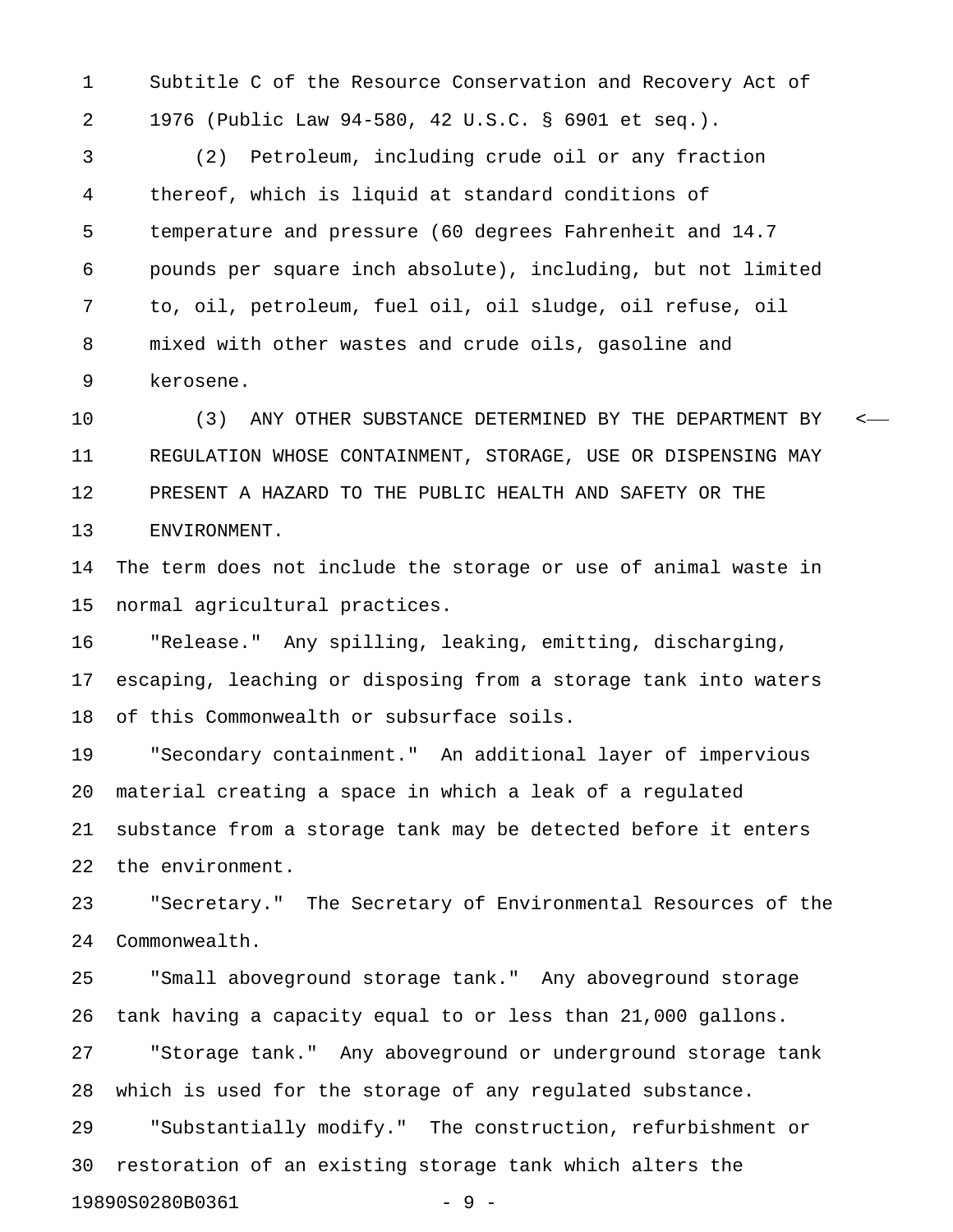1 physical integrity of the tank.

2 "Tank facility." An area in which one or more aboveground 3 storage tanks are located, excluding small aboveground storage 4 tanks.

5 "Underground storage tank." Any one or combination of 6 underground tanks (including underground pipes connected 7 thereto) which are used to contain an accumulation of regulated 8 substances, and the volume of which (including the volume of the 9 underground pipes connected thereto) is 10% or more beneath the 10 surface of the ground. This definition and regulations 11 promulgated under this act shall not include:

12 (1) Farm or residential tanks of 1,100 gallons or less 13 capacity used for storing motor fuel for noncommercial 14 purposes.

15 (2) Tanks used for storing heating oil for consumptive 16 use on the premises where stored.

17 (3) Septic tanks.

18 (4) A pipeline facility (including gathering lines) 19 regulated under:

20 (i) The Natural Gas Pipeline Safety Act of 1968 21 (Public Law 90-481, 82 Stat. 720).

22 (ii) The Hazardous Liquid Pipeline Safety Act of 23 1979 (Public Law 96-129, 93 Stat. 1003).

24 (5) An interstate or intrastate pipeline facility 25 regulated under State laws comparable to the provisions of 26 law in paragraph (4).

27 (6) Surface impoundments, pits, ponds or lagoons.

28 (7) Storm water or wastewater collection systems.

29 (8) Flow-through process tanks.

30 (9) Liquid traps or associated gathering lines directly 19890S0280B0361 - 10 -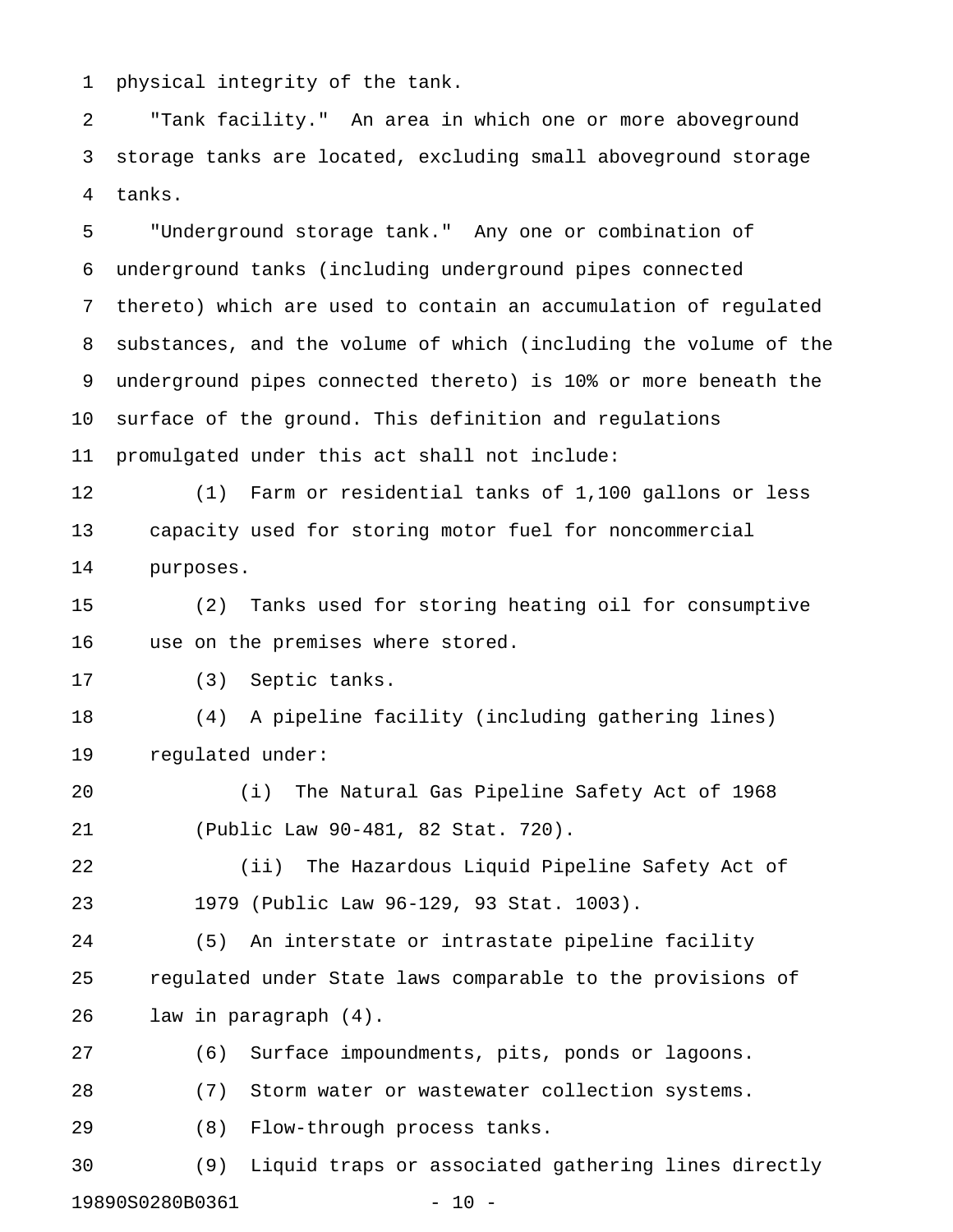1 related to oil or gas production and gathering operations.

2 (10) Storage tanks situated in an underground area (such 3 as a basement, cellar, mine working, drift, shaft or tunnel) 4 if the storage tank is situated upon or above the surface of 5 the floor.

6 (11) Any underground storage tank system whose capacity 7 is 110 gallons or less.

8 Section 104. Construction.

9 This act and the regulations promulgated under this act shall 10 be liberally construed in order to fully protect the public 11 health, welfare and safety of the residents of this 12 Commonwealth.

13 Section 105. API.

14 A reference in this act to "API" in relation to publications 15 shall be deemed to be a reference to the appropriate technical 16 publication, including appendices, of the American Petroleum 17 Institute.

#### 18 CHAPTER 3

19 STORAGE TANK PROTECTION PROGRAM

20 Section 301. Establishment of program.

21 (a) Authority.--The department shall establish, implement 22 and administer a comprehensive program for storage tank 23 protection by providing for regulation of the installation, 24 location, removal and closure of storage tanks and establishing 25 an inventory review procedure and inspection program to insure 26 the structural integrity of existing and new storage tanks. 27 (b) Rules and regulations for aboveground and underground 28 storage tanks.--The department shall develop separate regulatory 29 programs pursuant to provisions of sections 310 and 311 30 governing underground storage tanks and aboveground storage 19890S0280B0361 - 11 -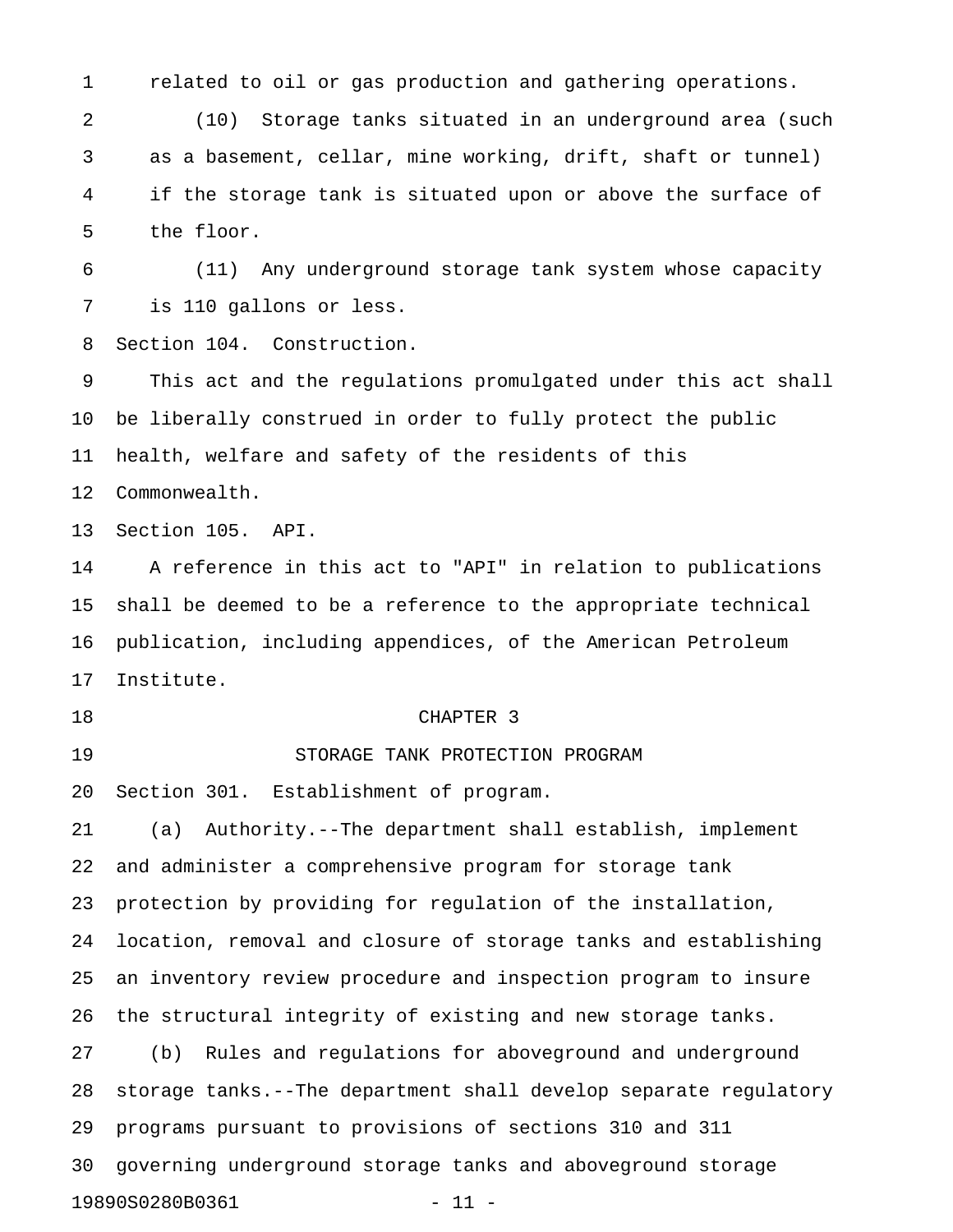1 tanks. Regulations governing underground storage tanks as 2 proposed by the department and adopted by the Environmental 3 Quality Board, shall be no more stringent than rules and 4 regulations adopted by the Federal Environmental Protection 5 Agency. The department shall develop regulations which are based 6 on industry practices and standards as embodied in the existing 7 regulations governing aboveground and underground storage tanks. 8 Section 302. Aboveground storage tank permits.

9 (a) General rule.--Except as provided in section 305, no 10 person shall own, construct, operate, renovate, install, replace 11 or substantially modify an aboveground storage tank unless 12 authorized by the department through policies, rules or 13 regulations or by obtaining a permit from the department and 14 such person has paid the necessary fees required by this act. 15 (b) Amended permits.--The owner or operator of an 16 aboveground storage tank shall apply to the department for an 17 amended permit whenever any one of the following factors occurs:

18 (1) A significant change in the location, construction, 19 reconstruction or operation of a permitted aboveground 20 storage tank. For the purpose of this subsection, significant 21 change shall be defined as the disassembly and relocation of 22 the aboveground storage tank from one site to another site.

23 (2) The removal of a permitted aboveground storage tank. 24 (c) Application content.--Applications for aboveground 25 storage tank permits shall be submitted, in writing, by a 26 certified tank installer, to the department in such form and 27 with such accompanying data as shall be prescribed by 28 regulations, and shall include, to the extent that a good faith 29 effort has been made by the applicant, but not be limited to, a 30 map identifying the exact location of the tank; a description of 19890S0280B0361 - 12 -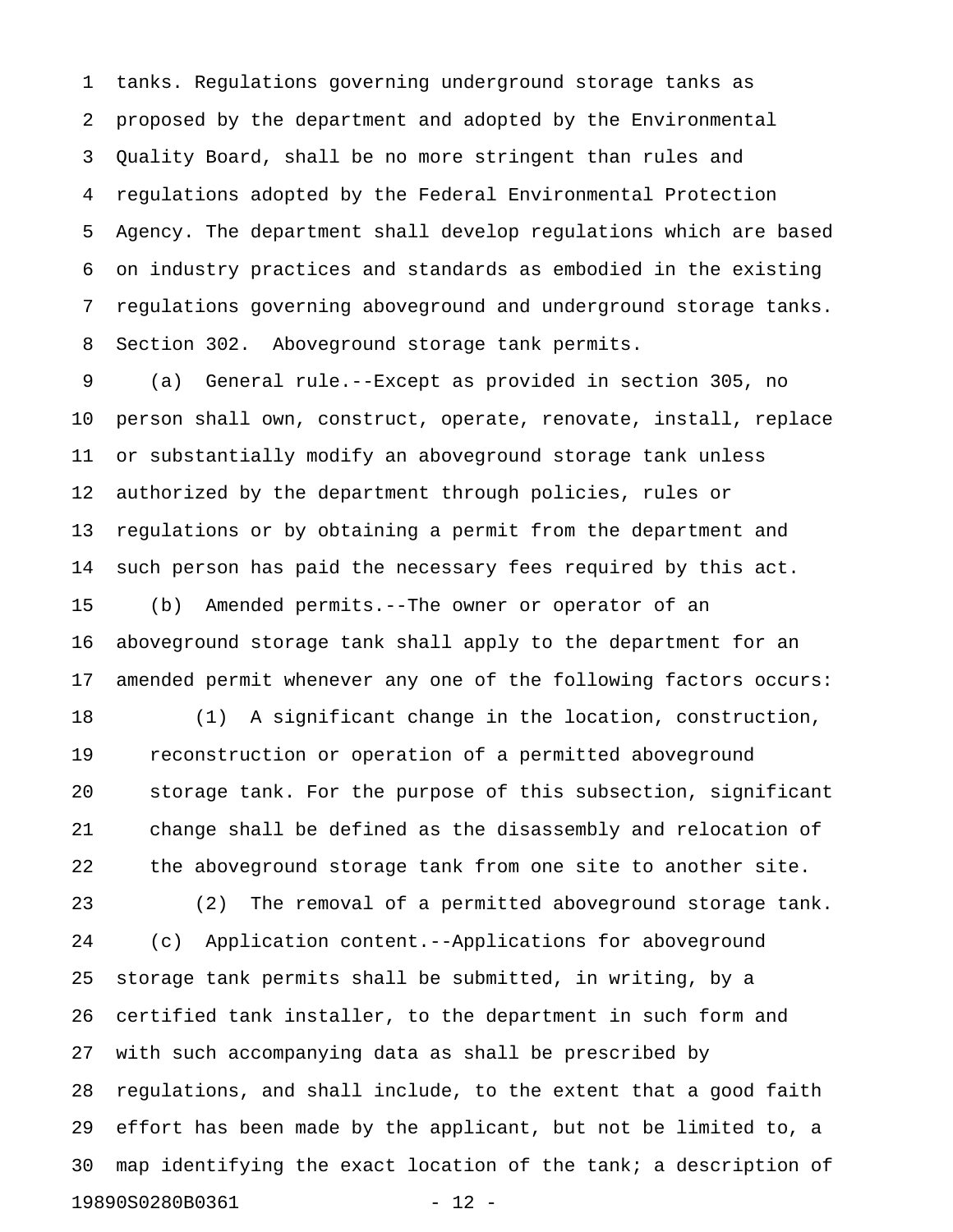1 the construction of the tank, including the material out of 2 which the tank is constructed; the age and manufacturer of the 3 tank; the design of the storage tank facilities, including any 4 pumping, venting, secondary containment system and safety 5 equipment; the products to be stored in the tank; and the 6 location of the facility relative to surface water. The 7 department shall have the authority to deny permits, or include 8 in each permit general and specific conditions to insure the 9 proper operation of the aboveground storage tank.

10 (d) Review of applications.--The department shall make a 11 determination regarding whether an application is reasonably 12 complete within 45 days of the filing of an application with the 13 department and shall identify all areas in which an application 14 is incomplete when issuing a notice of deficiency. The 15 department shall review any amended application filed in 16 response to a notice of deficiency within 30 days of the filing 17 of the amended application with the department. Nothing in this 18 section shall prohibit the department and the applicant from 19 agreeing to extend any deadline for action provided by this 20 section. Nothing in this section shall prohibit the department 21 from requesting and accepting supplemental information, 22 explanations and clarifications regarding the content of an 23 application prior to the deadline for department action.

24 (e) Permit fee.--Each application shall be accompanied by a 25 permit fee as established by regulations under section 311 of 26 this act.

27 (f) Transfer of permit.--Written approval by the department 28 is required for the transfer of permits.

29 (g) Renewal of permit.--A permit to operate an aboveground 30 storage tank shall be renewed every ten years.

19890S0280B0361 - 13 -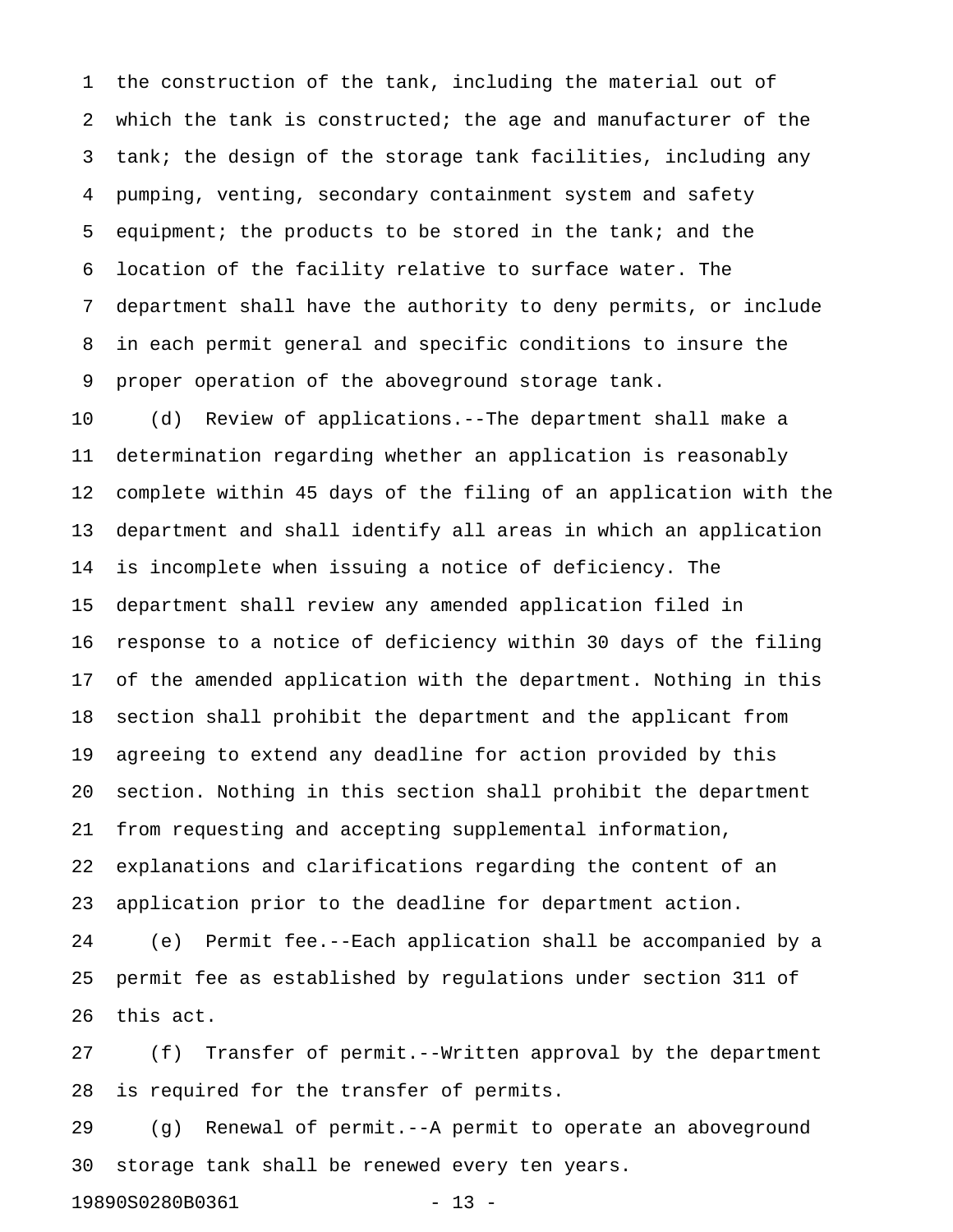1 (h) Inspections.--The department shall require tanks to be 2 inspected prior to operation and periodically thereafter. 3 Section 303. Small aboveground storage tanks.

4 (a) General rule.--Except as provided in section 305, no 5 person shall own, construct, operate, renovate, install, replace 6 or substantially modify any small aboveground storage tank 7 unless authorized by the department through policies, rules or 8 regulations or by obtaining a permit and such person has paid 9 the necessary fees required under this act.

10 (b) Application submittal.--The permit application or other 11 department-approved application for the installation of a small 12 aboveground storage tank after the effective date of this act 13 shall be submitted by a certified tank installer prior to 14 installation of the tank.

15 (c) Application content.--Applications for a small 16 aboveground storage tank shall be submitted, in writing, to the 17 department in such a form and with such accompanying data as 18 shall be prescribed by regulation, and shall include, to the 19 extent a good faith effort has been made by the applicant, but 20 not be limited to, a description of the construction of the 21 tank, including the material out of which the tank is 22 constructed; the age and manufacturer of the tank; the design of 23 the storage tank facilities, including any pumping, vending  $\sim$ 24 VENTING, secondary containment and safety equipment; and the < 25 products to be stored in the tank.

26 (d) Review of applications.--An application submitted by a 27 certified tank installer is deemed approved by the department 28 unless the department disapproves the application within ten 29 days of submittal. The department shall review any amended 30 application filed in response to a notice of deficiency within 19890S0280B0361 - 14 -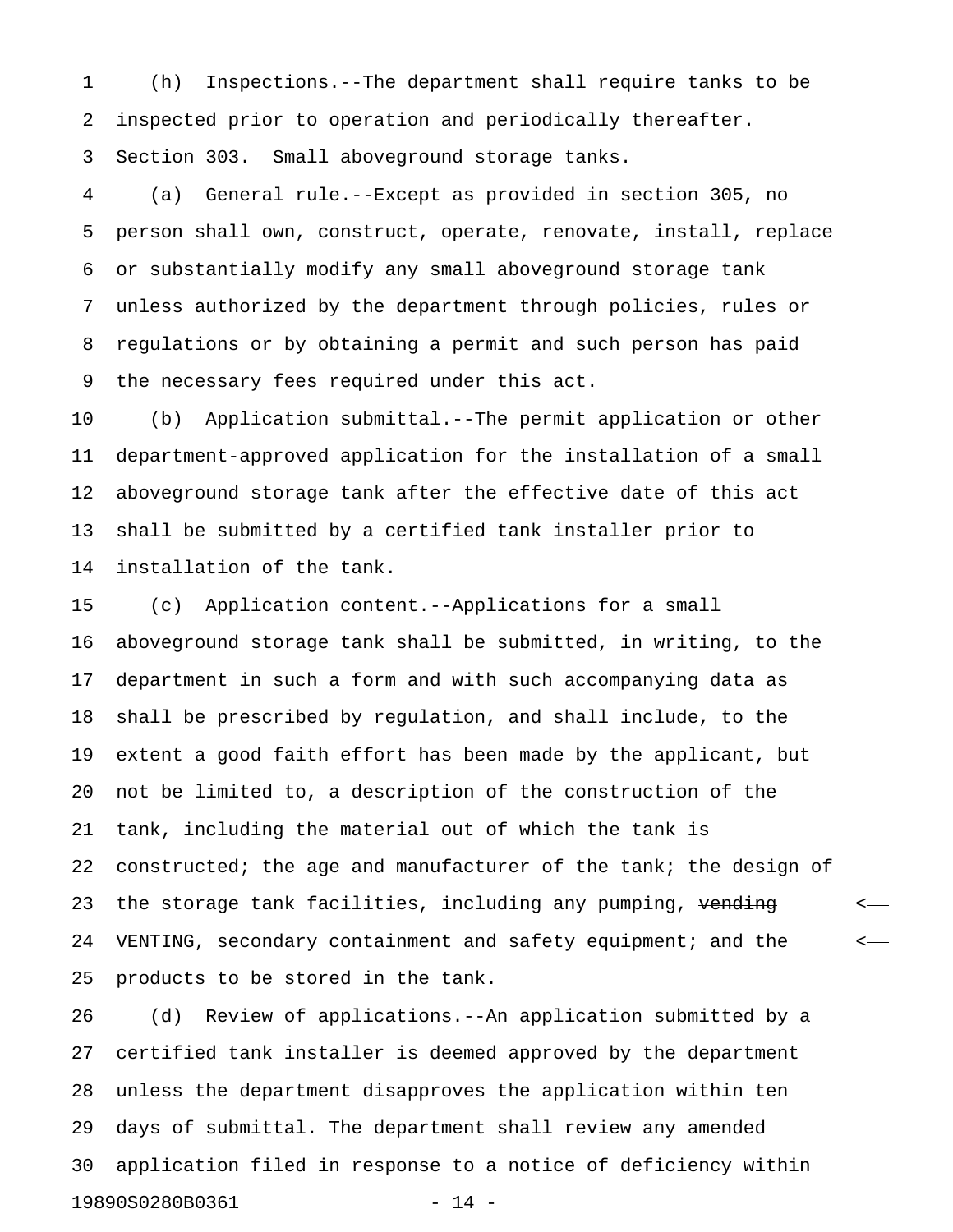1 ten days of the filing of the amended application with the 2 department. Nothing in this section shall prohibit the 3 department and the applicant from agreeing to extend any 4 deadline for action provided by this section. Nothing in this 5 section shall prohibit the department from requesting and 6 accepting supplemental information, explanations and 7 clarifications regarding the content of an application prior to 8 the deadline for department action.

9 (e) Permit fee.--Each application shall be accompanied by a 10 permit fee as established under section 311 of this act.

11 (f) Transfer of permit.--Written approval by the department 12 is required for the transfer of permits.

13 (g) Inspections.--The department shall require tanks to be 14 inspected prior to operation and periodically thereafter.

15 Section 304. Underground storage tank permits.

16 (a) General rule.--Except as provided for in section 305, no 17 person shall own, construct, operate, renovate, install, replace 18 or substantially modify any underground storage tank unless 19 authorized by the department through department policies, rules 20 or regulations or by obtaining a permit and such person has paid 21 the necessary fees required under this act.

22 (b) Application submitted.--The permit application or other 23 department-approved application for the installation of any 24 underground storage tank after the effective date of this act 25 shall be submitted by a certified tank installer prior to 26 installation of the tank.

27 (c) Application content.--Applications for underground 28 storage tank shall be submitted, in writing, to the department 29 in such form and with such accompanying data as shall be 30 prescribed by regulation, and shall include, to the extent that 19890S0280B0361 - 15 -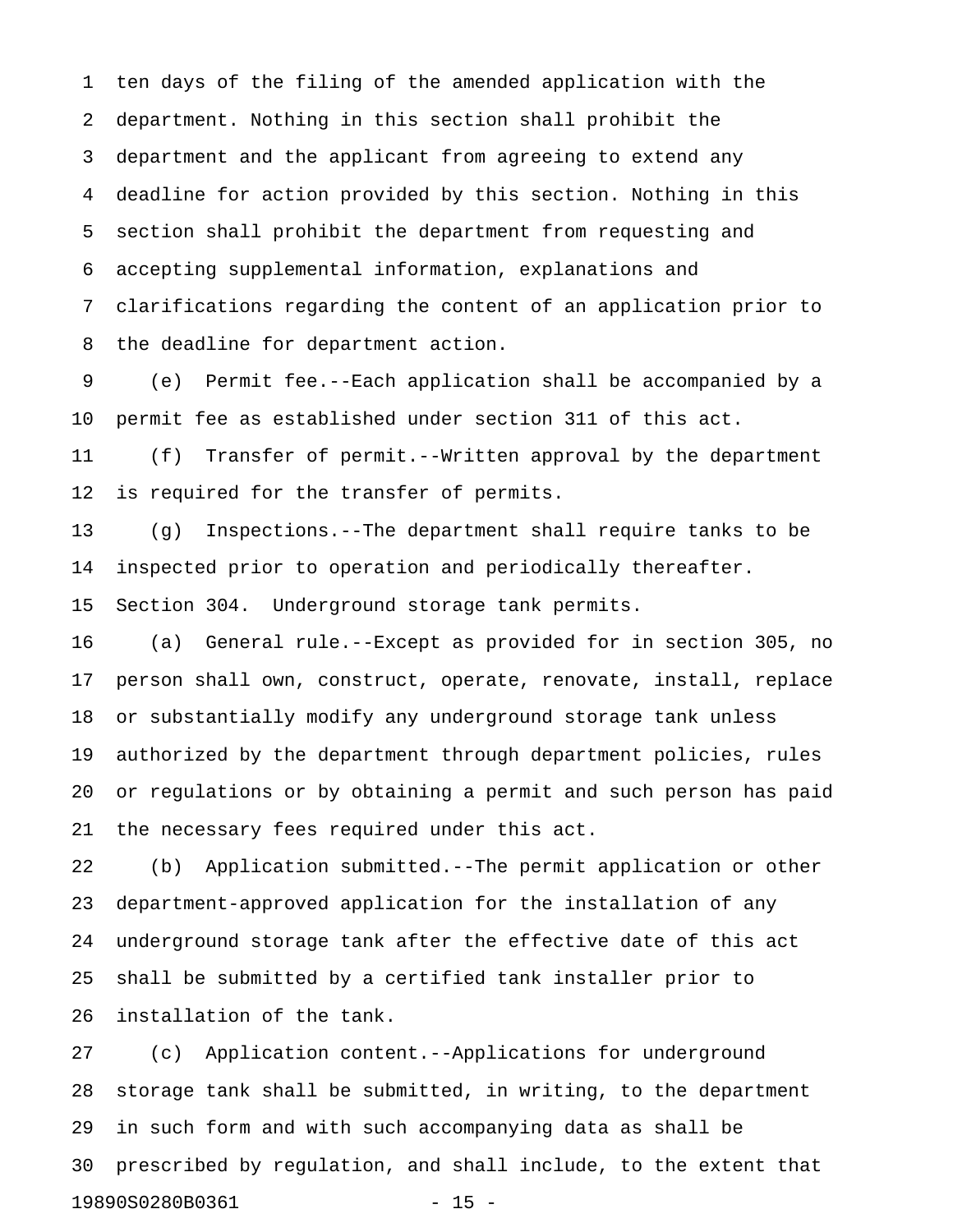1 a good faith effort has been made by the applicant, but not be 2 limited to, a description of the construction of the tank, 3 including the material out of which the tank is constructed; the 4 age and manufacturer of the tank; installation procedures; and 5 safety equipment and leak detection system. The department shall 6 have the authority to deny applications or include in each 7 application general and specific conditions based on promulgated 8 regulations to insure that any new underground storage tank and 9 existing underground storage tank meet the Federal requirements 10 and deadlines for tank construction.

11 (d) Review of applications.--An application submitted by a 12 certified tank installer is deemed approved by the department 13 unless the department disapproves the application within ten 14 days of submission. The department shall review any amended 15 application filed in response to a notice of deficiency within 16 ten days of the filing of the amended application with the 17 department. Nothing in this section shall prohibit the 18 department and the applicant from the agreeing to extend any 19 deadline for action provided by this section. Nothing in this 20 section shall prohibit the department from requesting and 21 accepting supplemental information, explanations and 22 clarifications regarding the content of an application prior to 23 the deadline for department action.

24 (e) Permit fee.--Each application shall be accompanied by a 25 permit fee as established under section 311 of this act.

26 (f) Transfer of permit.--Written approval by the department 27 is required for the transfer of permits.

28 (g) Inspections.--The department shall require tanks to be 29 inspected prior to operation and periodically thereafter.

30 Section 305. Operation under existing permits.

19890S0280B0361 - 16 -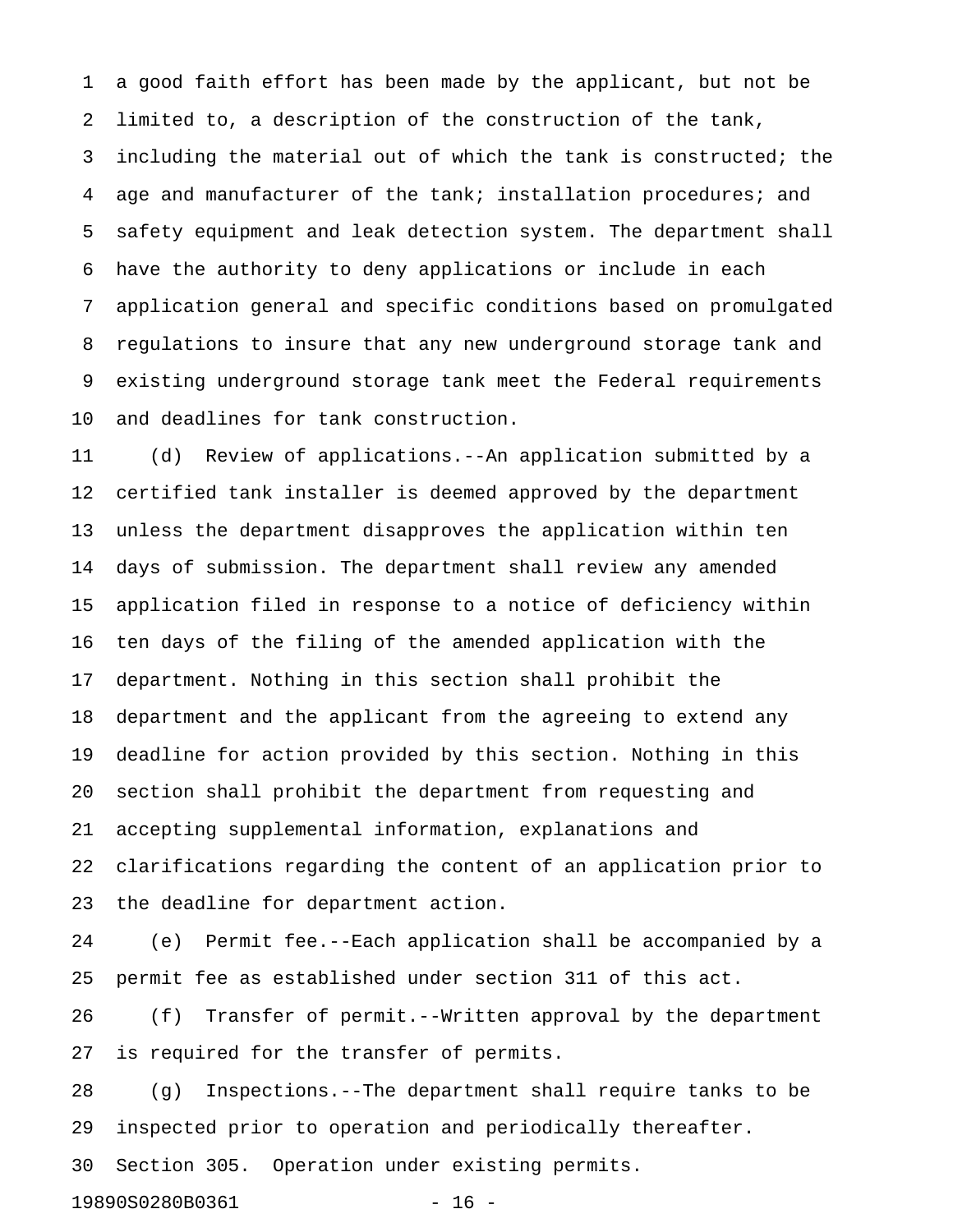1 (a) General rule.--The provisions of sections 302(a), 303(a) 2 and 304(a) shall not apply to any person who was issued a valid 3 aboveground storage tank permit or a valid underground storage 4 tank permit by the State Fire Marshal under 37 Pa. Code Ch. 11 5 (relating to preliminary provisions) or 13 (relating to storage 6 and use) or by a local fire marshal in a city of the first class 7 under the act of June 8, 1911 (P.L.705, No.281), entitled "An 8 act creating the office of Fire Marshal, to be attached to the 9 Department of Public Safety in cities of the first class; 10 prescribing his duties and powers; and providing penalties for 11 violations of the provisions of the act; and providing for the 12 method of appointment, compensation, and for the maintenance of 13 his office," or a fire marshal in a county of the second class 14 under the act of July 28, 1953 (P.L.723, No.230), known as the 15 Second Class County Code, if the person holding that permit 16 fully complies with subsection (b).

17 (b) Repermitting.--

18 (1) Within two years of the effective date of this act, 19 every person issued a permit under subsection (a) for any 20 aboveground storage tank, including a small aboveground 21 storage tank, which is certified by that person to be ten 22 years of age or older shall apply to the department for a new 23 permit.

24 (2) Within three years of the effective date of this 25 act, every person issued a permit under subsection (a) for 26 any aboveground storage tank, including a small aboveground 27 storage tank, which is certified by that person to be less 28 than ten years of age shall apply to the department for a new 29 permit.

 $30$  (3) Within three years of the effective date of this  $\sim$ 19890S0280B0361 - 17 -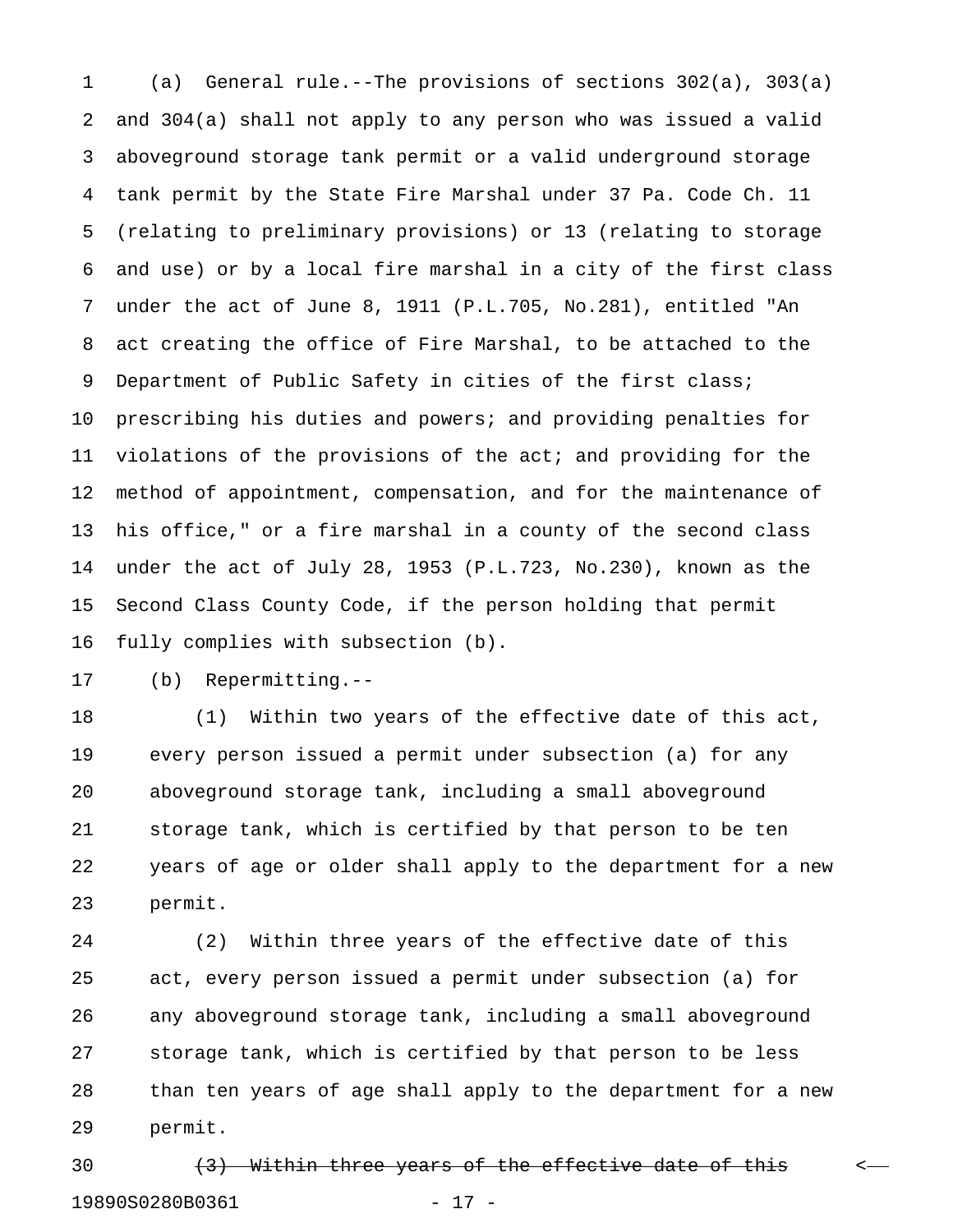1 act, every person issued a permit under subsection (a) for 2 any underground storage tank shall apply to the department 3 for a new permit.

4 Section 306. Registration of aboveground and underground 5 storage tanks.

6 (a) Existing aboveground storage tanks.--The owner of an 7 existing aboveground storage tank shall, within one year of the 8 effective date of this act, register each aboveground storage 9 tank with the department.

10 (b) New aboveground storage tanks.--The owner of any 11 aboveground storage tanks constructed after the effective date 12 of this act shall register the aboveground storage tank with the 13 department in addition to obtaining a permit under section 302. 14 (c) New underground storage tanks.--The owner of any new 15 underground storage tank shall register said tank with the 16 department upon applying for a permit under section 303 304. 17 (d) Existing underground storage tanks.--The owner of any 18 existing underground storage tank that has not registered that 19 tank with the department pursuant to Subtitle I of the Resource 20 Conservation and Recovery Act of 1976 (Public Law 94-580, 42 21 U.S.C. § 6901 et seq.) shall register said tank with the 22 department within 60 days of the effective date of this act. THE < 23 OWNER OF ANY UNDERGROUND STORAGE TANK ALREADY REGISTERED WITH 24 THE DEPARTMENT PURSUANT TO FEDERAL LAW SHALL RENEW THE 25 REGISTRATION WITHIN ONE YEAR OF THE EFFECTIVE DATE OF THIS ACT 26 AND COMPLY WITH SUBSECTION (G) WITH REGARD TO SUBSEQUENT 27 REGISTRATION RENEWALS.

28 (e) Registration forms.--The department shall continue to 29 use the existing underground storage tank registration as 30 required by Federal law. The registration form for aboveground 19890S0280B0361 - 18 -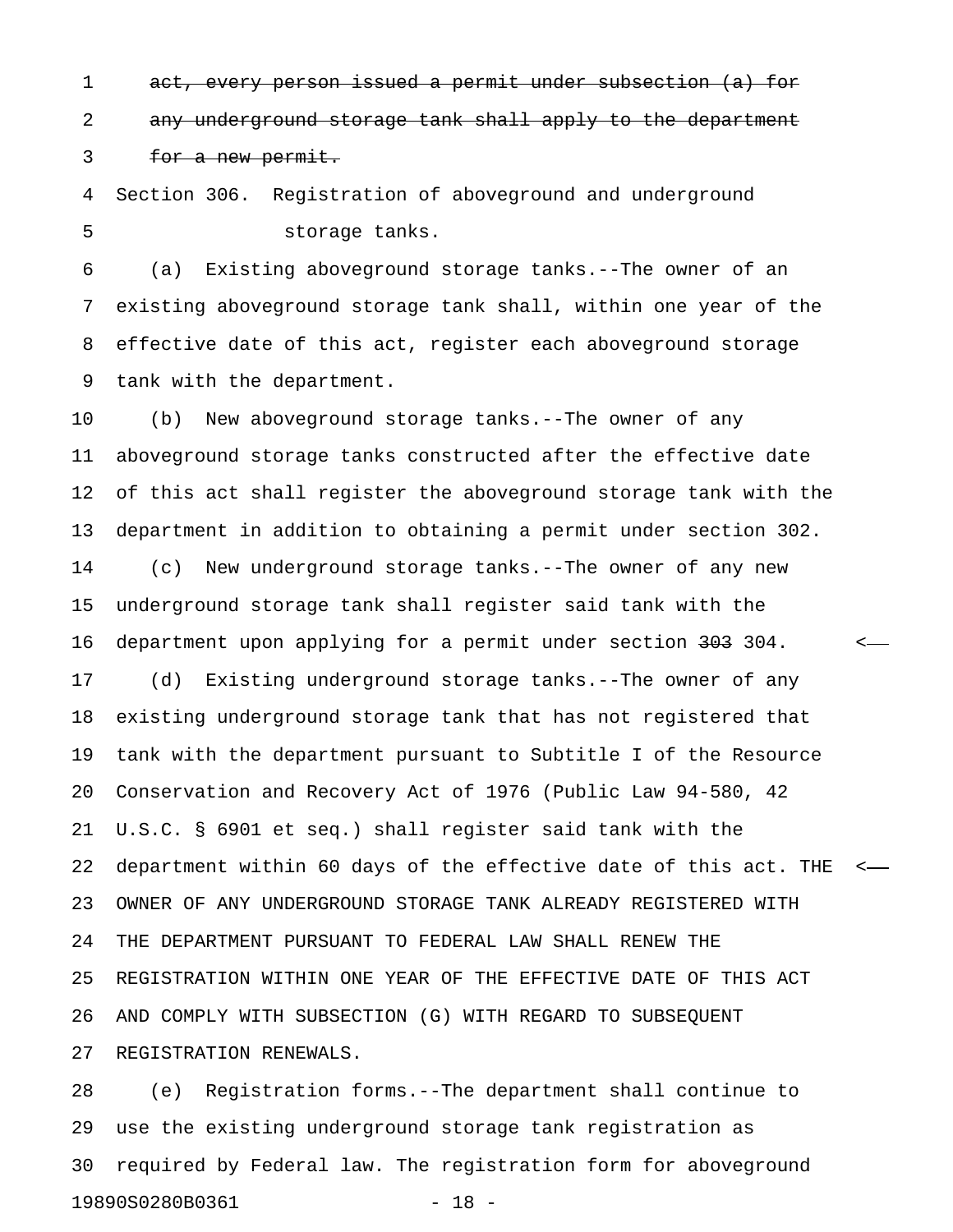1 storage tanks, including small aboveground storage tanks, shall 2 be substantially similar to the underground storage tank 3 registration form.

4 (f) Initial registration fees.--Until such time that 5 regulations on registration fees are promulgated under section 6 311, each registration application shall be accompanied with a 7 registration fee that shall be \$600 for each aboveground storage 8 tank, \$300 for each small aboveground storage tank and  $$150$   $\leq$ 9 for each underground storage tank.

10 (g) Renewal.--Each registration issued under this section 11 shall be renewed every three years as determined from the date 12 of the last registration, EXCEPT UNDERGROUND TANKS WHICH SHALL < 13 BE RENEWED ANNUALLY. Renewals shall continue until the time that 14 the department receives written notification from the owner that 15 the storage tank has been permanently closed.

16 Section 307. Inspection of aboveground storage tanks.

17 (a) General rule.--The department shall have the authority 18 to inspect all aboveground storage tanks in accordance with 19 procedures and standards promulgated by the department.

20 (b) Inspection report.--As a condition to operate any 21 permitted storage tank, including aboveground storage tanks, the 22 permittee shall maintain records and complete an annual report 23 form as prescribed by the Environmental Quality Board which will 24 include, but not be limited to, the following information:

25 (1) The results of the most recent hydrostatic test. 26 (2) Any changes outside the permitted usage of the 27 system.

28 (3) Any changes in the monitoring program.

29 (4) Any unaccounted inventory occurrences.

30 (c) Aboveground storage tank testing requirements.--Any 19890S0280B0361 - 19 -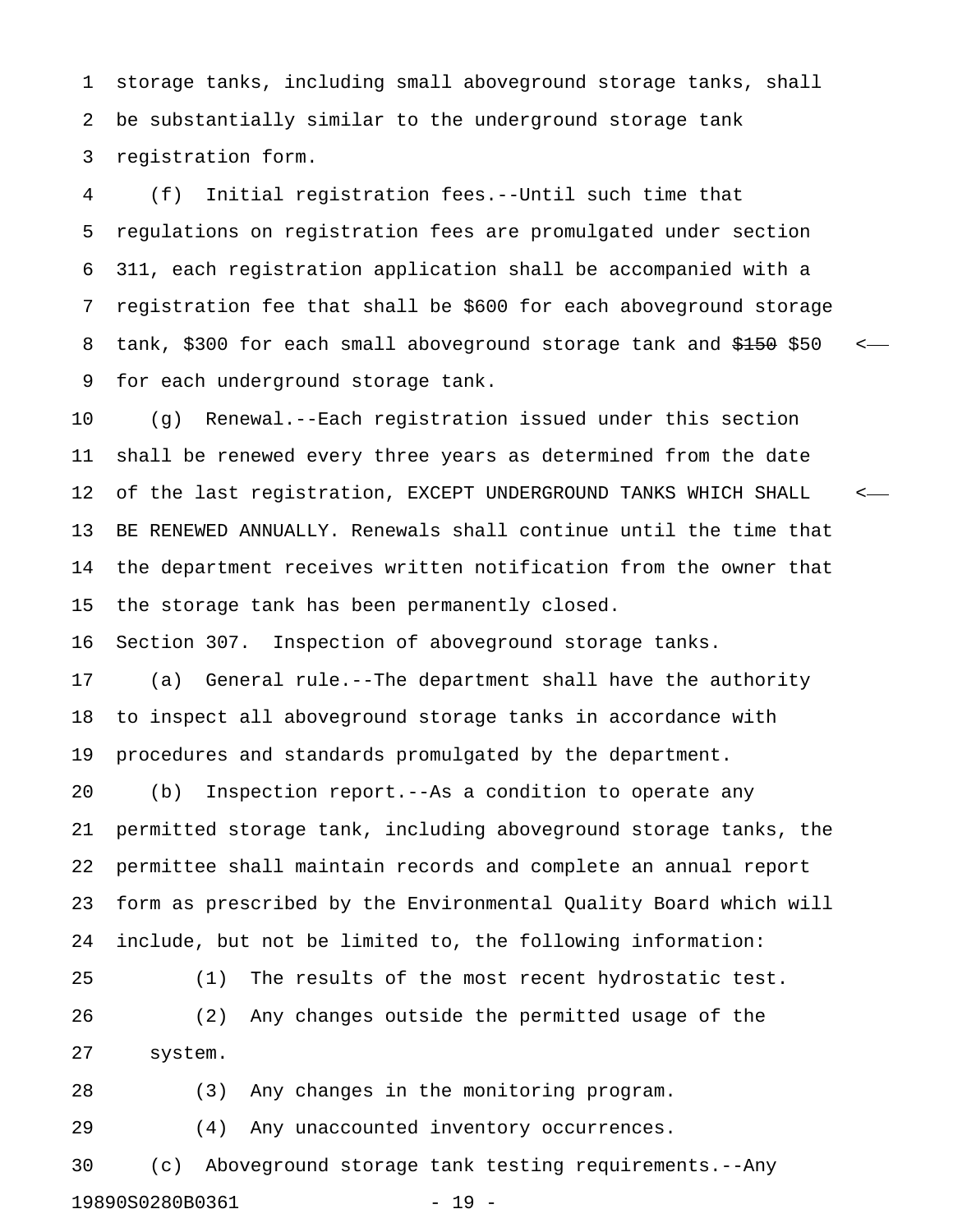1 owner of an aboveground storage tank, excluding a small 2 aboveground storage tank, shall conduct a hydrostatic test on 3 new aboveground storage tanks or substantially modified 4 aboveground storage tanks. Each existing aboveground storage 5 tank, excluding a small aboveground storage tank, shall undergo 6 an out-of-service inspection at least once every ten years. 7 Section 308. Inspection and inventory records of underground 8 storage tanks.

9 (a) General rule.--The department shall have the authority 10 to inspect all underground tanks in accordance with procedures 11 and standards set forth in department regulations.

12 (b) Inventory records.--The owner or operator of any 13 underground storage tanks shall maintain inventory records for 14 each underground storage tank which shall be maintained at the 15 site of the facility for at least one year.

16 (c) Monitoring systems.--The owner or operator of an 17 underground storage tank shall install, maintain and operate 18 monitoring systems in accordance with manufacturer's 19 requirements and department regulations.

20 Section 309. Certification of storage tank installers and 21 private tank inspectors.

22 The department shall have the authority to establish a 23 certification system for tank installers and private tank 24 inspectors by regulation. The department is authorized to 25 certify through training and testing programs and shall also be 26 empowered to revoke or suspend the certification of a tank 27 installer or private tank inspector pursuant to regulations 28 promulgated under section 311. Any certification issued by the 29 department under this section shall be valid for a period of 30 five years.

19890S0280B0361 - 20 -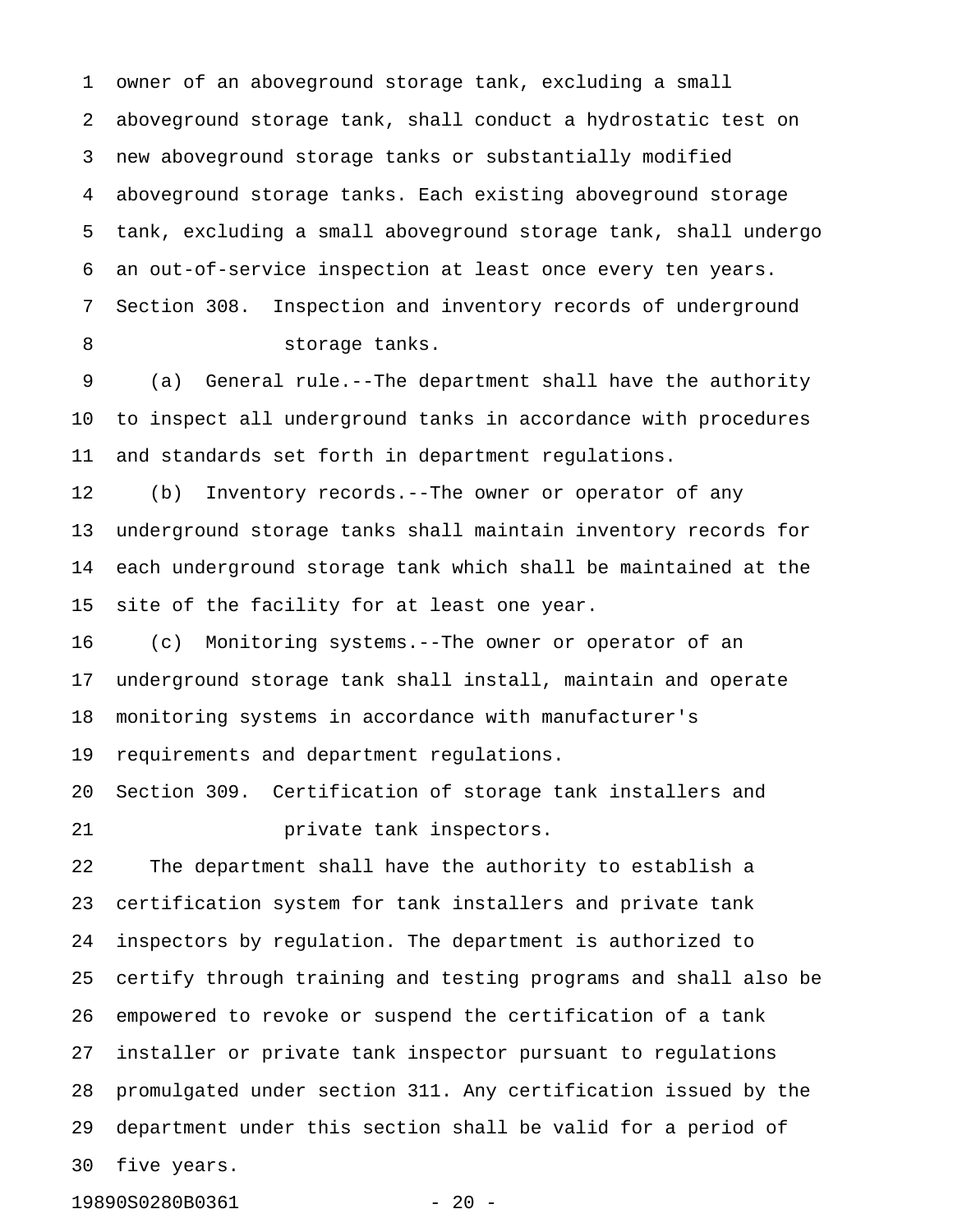1 Section 310. Small operator assistance program for underground 2 storage tanks.

3 The department shall establish, implement and administer a 4 small operator assistance program within 180 days of the 5 effective date of this act. The small operator assistance 6 program shall provide information on compliance with this act 7 and other technical assistance to small operators located in 8 rural areas who pump, on a monthly basis, less than 3,000 9 gallons retail motor fuel sales.

10 Section 311. Environmental Quality Board.

11 (a) Rules and regulations.--The Environmental Quality Board 12 shall have the power and its duty shall be to review the 13 existing regulations governing storage tanks and adopt rules and 14 regulations governing the location, siting, installation, 15 operation, monitoring, classification and permitting of storage 16 tanks as it deems necessary for the implementation of this act. 17 The Environmental Quality Board shall, in developing 18 regulations, use the recommendations and standard procedures 19 developed by the American Petroleum Institute, American Society 20 of Testing and Materials, National Association of Corrosion 21 Engineers, National Fire Protection Association, and 22 Underwriters Laboratories. Until the Environmental Quality Board 23 adopts rules and regulations:

24 (1) The existing regulations governing the location, 25 siting, installation and operation, monitoring and permitting 26 of storage tanks set forth at 37 Pa. Code Chs. 11 (relating 27 to preliminary provisions) and 13 (relating to storage and 28 use) shall remain in effect.

29 (2) No person shall install a new or reconstructed 30 aboveground storage tank or modify an aboveground storage 19890S0280B0361 - 21 -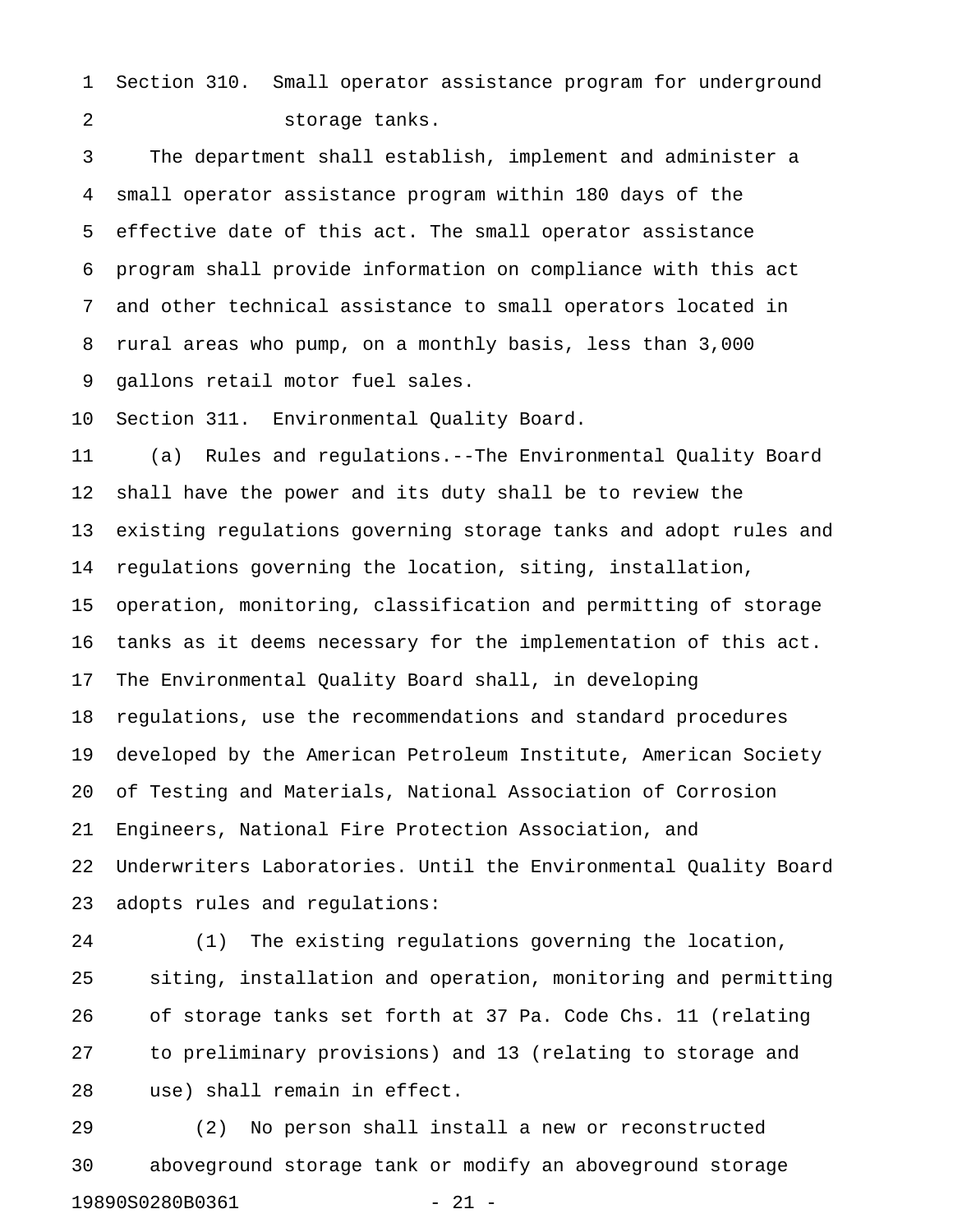1 tank unless the tank meets all applicable technical 2 requirements set forth by the American Petroleum Institute in 3 each of the following (including any appendices):  $\leftarrow$ 4 (i) API-12B - Bolted Tanks for Storage of Production 5 Liquids. 6 (ii) API-12D - Field Welded Tanks for Storage of 7 Production Liquids. 8 (iii) API-12F - Shop Welded Tanks for Storage of 9 Production Liquids. 10 (iv) API-12H - New Bottoms for Old Tanks. 11 (v) API-12P - Fiberglass Tanks for Storage of 12 Production Liquids. 13 (vi) API-620 - Large Welded Low Pressure Storage 14 Tanks. 15 (vii) API-650 - Large Welded Storage Tanks 16 (Atmospheric). 17 (3) Unless modified by the rules and regulations of the 18 department, the owner shall, along with the registration form 19 required by this act, submit a certification by a registered 20 professional engineer that the requirements of paragraph (2) 21 have been met. 22 (4) For underground tanks, until the effective date of 23 standards promulgated by the Administrator of the 24 Environmental Protection Agency under section 9003(e) of the 25 Solid Waste Disposal Act (Public Law 89-272, 42 U.S.C. § 26 6991), no person shall install an underground storage tank 27 unless the underground storage tank meets all of the 28 following requirements: 29 (4) FOR UNDERGROUND TANKS, NO PERSON SHALL INSTALL AN < 30 UNDERGROUND STORAGE TANK UNLESS THE UNDERGROUND STORAGE TANK

19890S0280B0361 - 22 -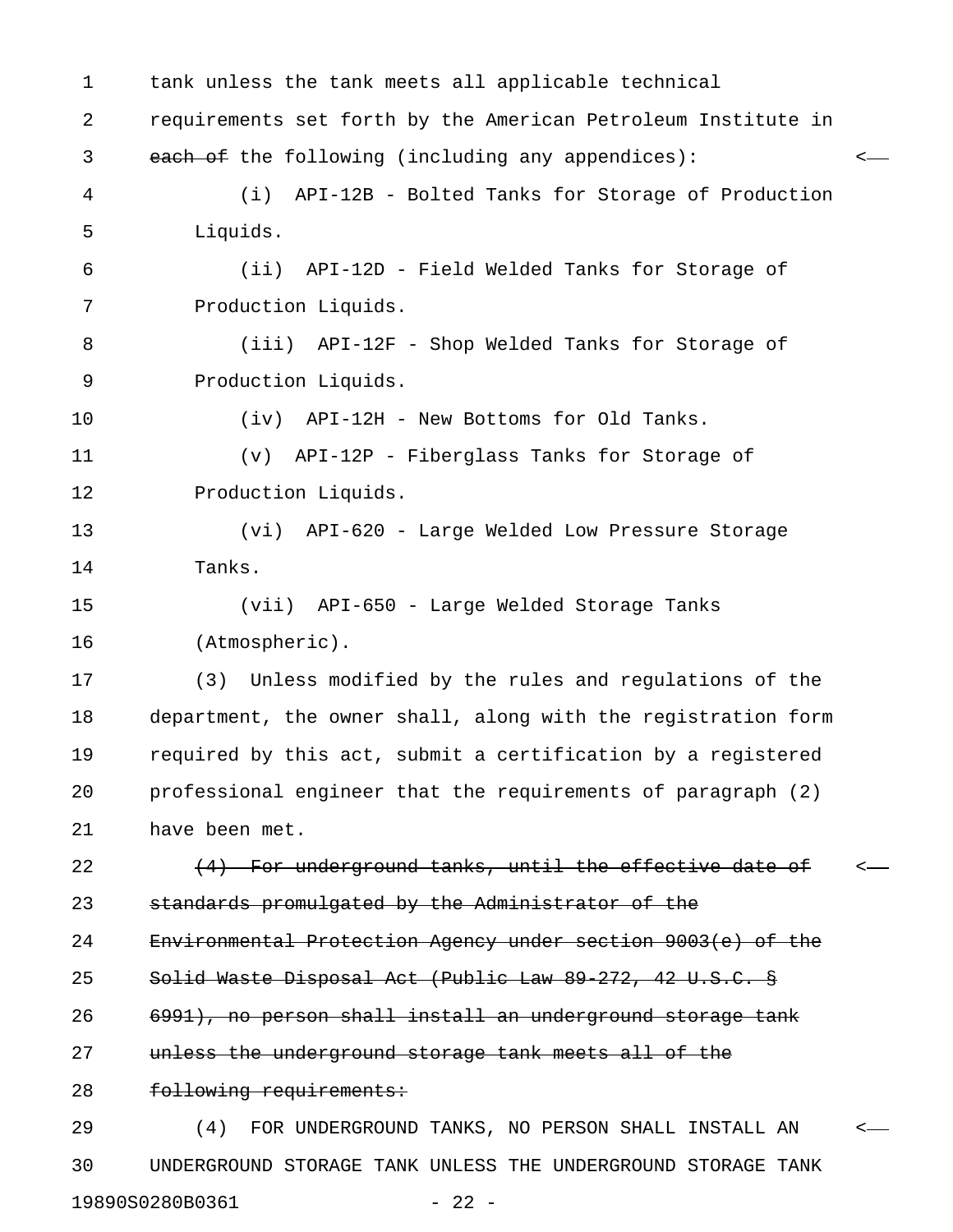1 MEETS THE STANDARDS PROMULGATED BY THE ADMINISTRATOR OF THE 2 ENVIRONMENTAL PROTECTION AGENCY UNDER SECTION 9003(E) OF THE 3 SOLID WASTE DISPOSAL ACT (PUBLIC LAW 89-272, 42 U.S.C. § 4 6991B(E)), INCLUDING THE FOLLOWING REQUIREMENTS:

5 (i) The tank is designed to prevent releases due to 6 corrosion or structural failure for the operational life 7 of the tank.

8 (ii) The tank is cathodically protected against 9 corrosion, constructed of noncorrosive material, steel 10 clad with a noncorrosive material, or designed in a 11 manner to prevent the release or threatened release of 12 any stored substance.

13 (iii) The material used in the construction or 14 lining of the tank is compatible with the substance to be 15 stored.

16 (iv) Notwithstanding subparagraphs (i), (ii) and 17 (iii), if soil tests conducted in accordance with ASTM 18 Standard G57-78, or another standard approved by the 19 Administrator of the Environmental Protection Agency, 20 show that soil resistivity in an installation location is 21 12,000 ohm/cm or more (unless a more stringent standard 22 is prescribed by the Administrator of the Environmental 23 Protection Agency by rule), a storage tank without 24 corrosion protection may be installed in that location 25 during the period referred to above.

26 (b) Requirements for aboveground storage tanks.--The 27 Environmental Quality Board shall, by regulation, adopt 28 aboveground storage tank standards, excluding a small 29 aboveground storage tank, which shall include, but shall not be 30 limited to:

19890S0280B0361 - 23 -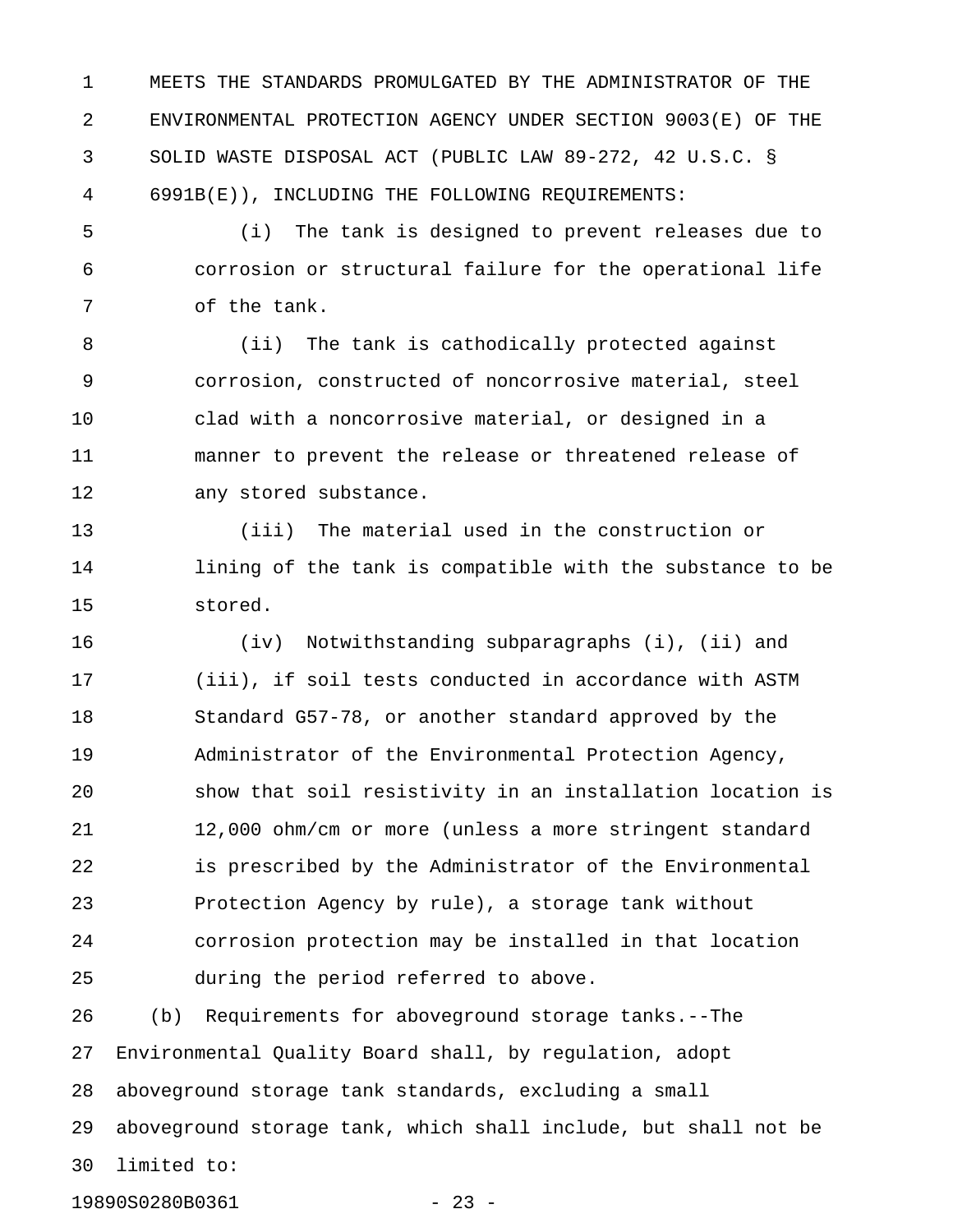- 1 (1) Dike integrity.
- 2 (2) Liner requirements. 3 (3) Steel thickness based on storage capacity. 4 (4) Testing requirements for new and substantially 5 modified aboveground storage tanks. 6 (5) Closure requirements. 7 (6) Corrosion control features. 8 (7) Monitoring standards. 9 (8) Recordkeeping requirements. 10 (9) Performance and design standards for new and 11 substantially modified aboveground storage tanks. 12 (10) Inspection requirements for existing aboveground 13 storage tanks. 14 (11) Standards to protect against fire and explosion 15 hazards. 16 (c) Requirements for small aboveground storage tanks.--The 17 board shall, by regulation, adopt small aboveground storage tank 18 standards which shall include, but not be limited to: 19 (1) Testing requirements for new and substantially 20 modified small aboveground storage tanks. 21 (2) Performance and design standards consistent with the 22 manufacturer's specifications for the small aboveground 23 storage tank model. 24 (3) Monitoring standards consistent with the 25 manufacturer's specifications for the small aboveground 26 storage tank model. 27 (4) Requirements for closure. 28 (5) Recordkeeping requirements. 29 (6) Inspection requirements for existing small 30 aboveground storage tanks.

19890S0280B0361 - 24 -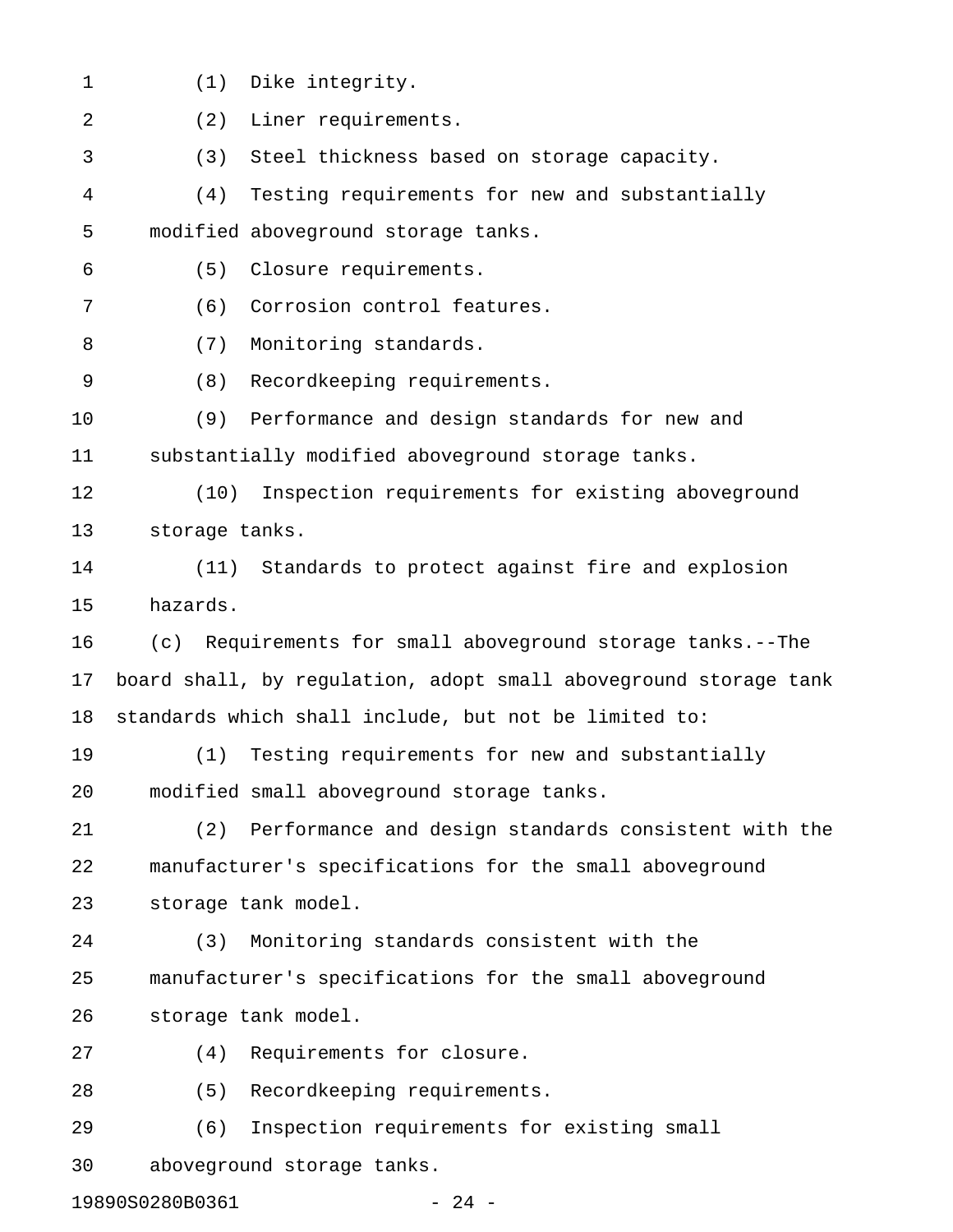1 (7) Standards to protect against fire and explosion 2 hazards.

3 (d) Fees.--The board shall establish separate fees for 4 aboveground storage tanks, small aboveground storage tanks and 5 underground storage tanks for:

6 (1) Permit applications and amendments.

7 (2) Registration applications and transfers.

8 (3) Inspections.

9 (4) Certification fees for tank installers and private 10 tank inspectors.

11 (e) Regulations governing underground storage tanks.--The 12 board shall, by regulation, adopt underground storage tank 13 design and safety standards which shall be consistent with, and 14 not more stringent than, the Federal regulations governing 15 underground storage tanks. The regulations shall include:

16 (1) Corrosion control features, including cathodic 17 protection.

18 (2) Monitoring standards and monitoring systems 19 including electric or mechanical devices, monitoring wells, 20 tank testing or other methods of monitoring approved by the 21 department.

22 (3) Recordkeeping requirements of any monitoring or leak 23 detection systems, inventory control system or underground 24 storage tank testing system.

25 (4) Tank testing requirements pursuant to paragraph (2) 26 for underground storage tanks which considers such factors as 27 the regulated substance stored, proximity of the underground 28 storage tank to potable water supplies and soil conditions.

29 (5) Testing schedule requirements for the periodic 30 testing of structural integrity of the underground storage 19890S0280B0361 - 25 -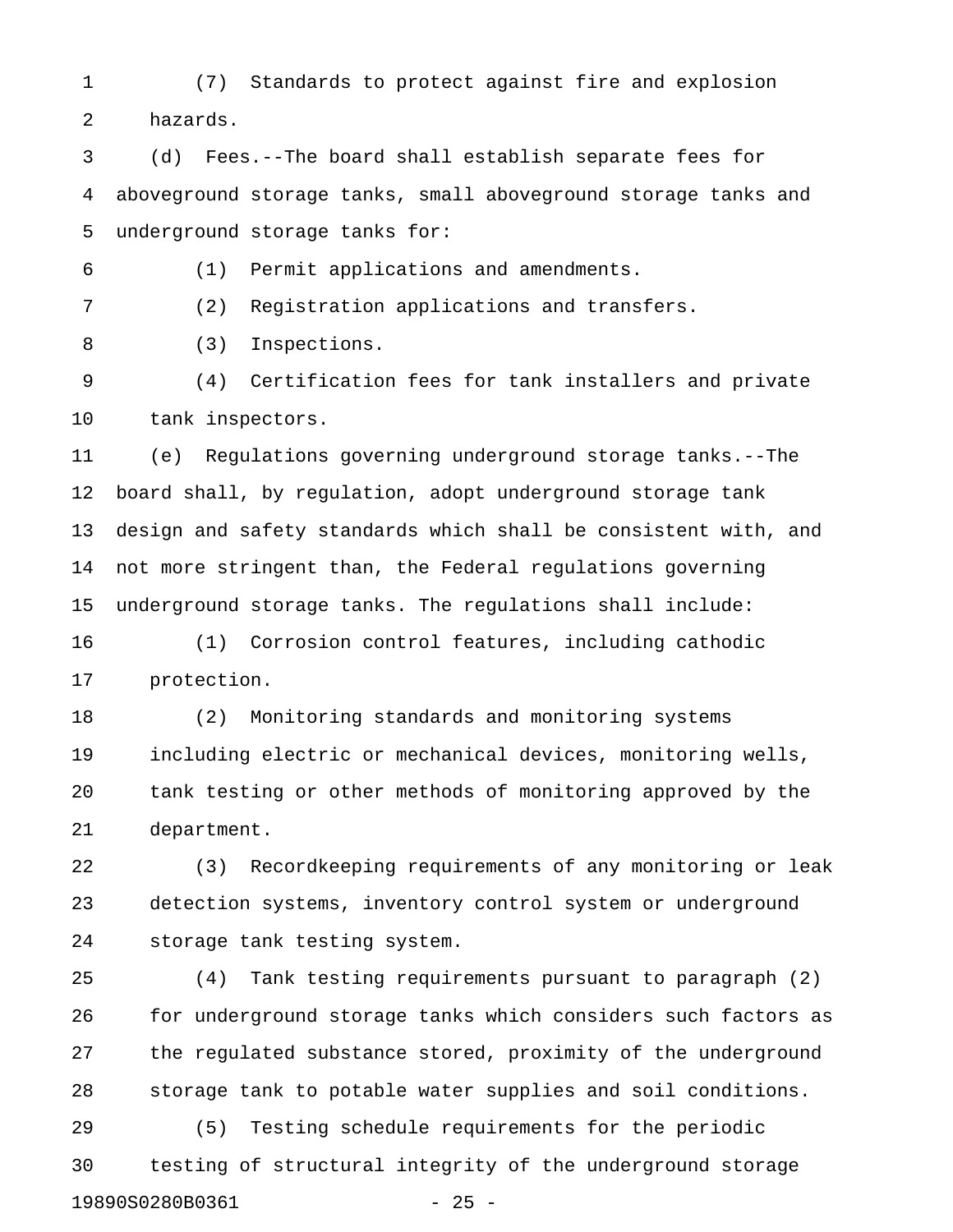1 tank without a monitoring system.

2 (6) Procedures for reporting of any release and the 3 corrective action taken in response to a discharge from an 4 underground storage tank.

5 (7) Requirements for corrective action in response to a 6 release from an underground storage tank by the owner or 7 operator of the underground storage tank.

8 (8) Performance standards for new and substantially 9 modified existing underground storage tanks including design 10 construction, installation and release detection standards.

11 (9) Standards to protect against fire and explosion 12 hazards.

13 Section 312. Industry Technical Advisory Board.

14 (a) Establishment.--There shall be created as an 15 administrative board within the department the Industry 16 Technical Advisory Board. The board shall consist of nine 17 members, all of whom shall be chosen by the Governor and shall 18 be residents of this Commonwealth. Three members shall be 19 qualified persons experienced in storage tank design and 20 installation with three years of experience in this 21 Commonwealth. One member shall be an owner or operator of an 22 aboveground storage tank. One member shall be an owner or 23 operator of an underground storage tank. One member shall be a 24 registered professional engineer with three years of experience 25 in this Commonwealth. One member shall be an engineer with three 26 years of experience in design and installation of aboveground 27 storage tanks in this Commonwealth, who shall be chosen from a 28 list of three names submitted by the Citizens Advisory Council 29 to the Governor and who shall sit as a representative of the 30 public interest. One member shall be a representative of local 19890S0280B0361 - 26 -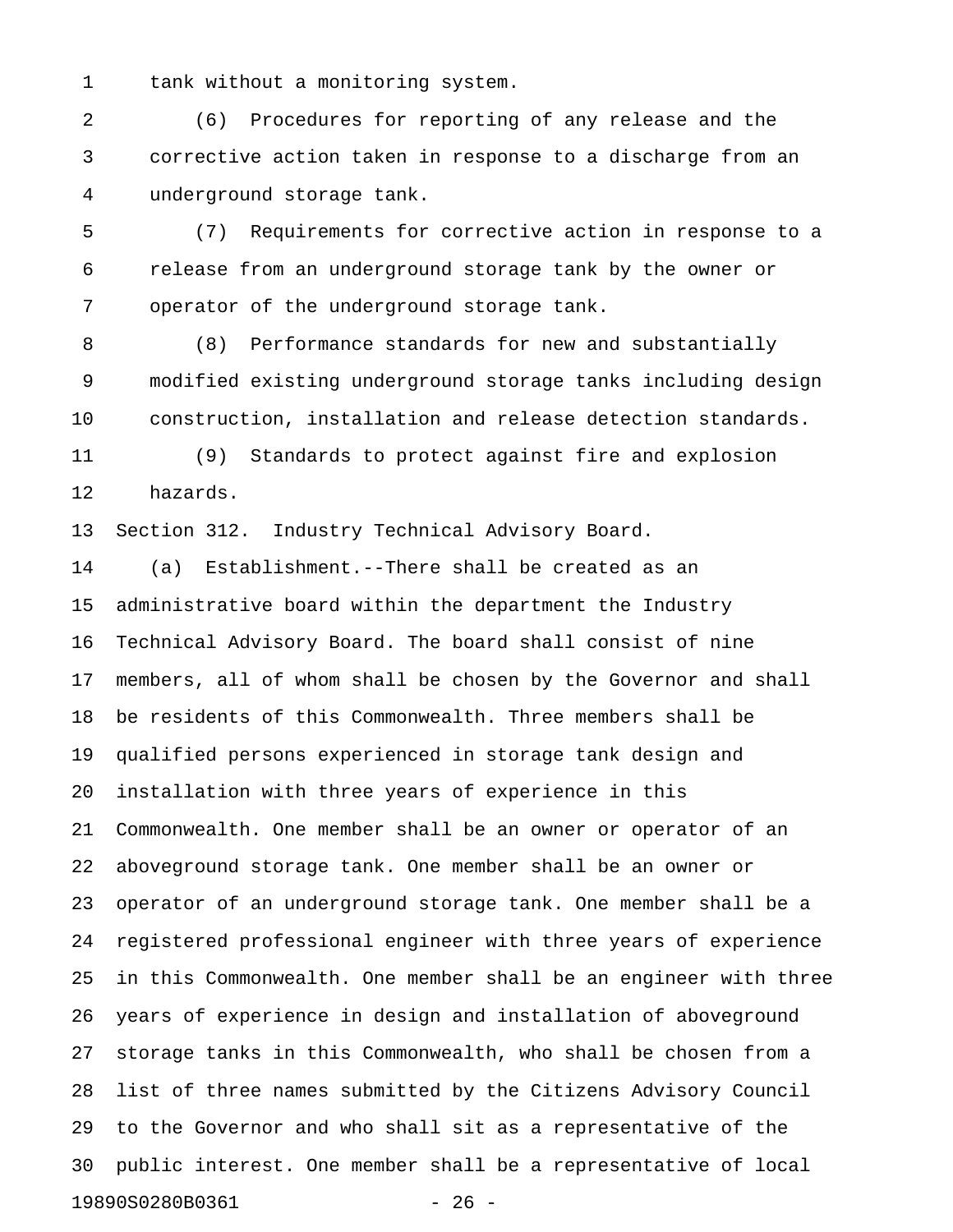1 government. One member shall be a representative of county 2 government.

3 (b) Expenses.--Advisory board members shall not receive a 4 salary but shall be reimbursed for all necessary expenses 5 incurred in the performance of their duties.

6 (c) Procedure.--All actions of the advisory board shall be 7 by majority vote. The advisory board shall meet upon the call of 8 the secretary, but not less than semiannually, to carry out its 9 duties under this act. The board shall select a chairman and 10 such other officers as it deems appropriate.

11 (d) Consultation.--The department shall consult with the 12 advisory board in the formulation, drafting and presentation 13 stages of all regulations of a technical nature promulgated 14 under this act. The advisory board shall be given a reasonable 15 opportunity to review and comment on all regulations of a 16 technical nature prior to submission to the Environmental 17 Quality Board for initial consideration. The written report of 18 the board shall be presented to the Environmental Quality Board 19 with any regulatory proposal. The chairman of the advisory board 20 shall be invited to participate in the presentation of all 21 regulations of a technical nature before the Environmental 22 Quality Board to the extent allowed by procedures of the 23 Environmental Quality Board. Nothing herein shall preclude any 24 member of the advisory board from filing a petition for 25 rulemaking with the Environmental Quality Board in accordance 26 with procedures established by the Environmental Quality Board. 27 CHAPTER 5 28 SPILL PREVENTION RESPONSE PLAN 29 Section 501. Submission of spill prevention response plan.

30 (a) Schedule.--Accompanying the registration form as set 19890S0280B0361 - 27 -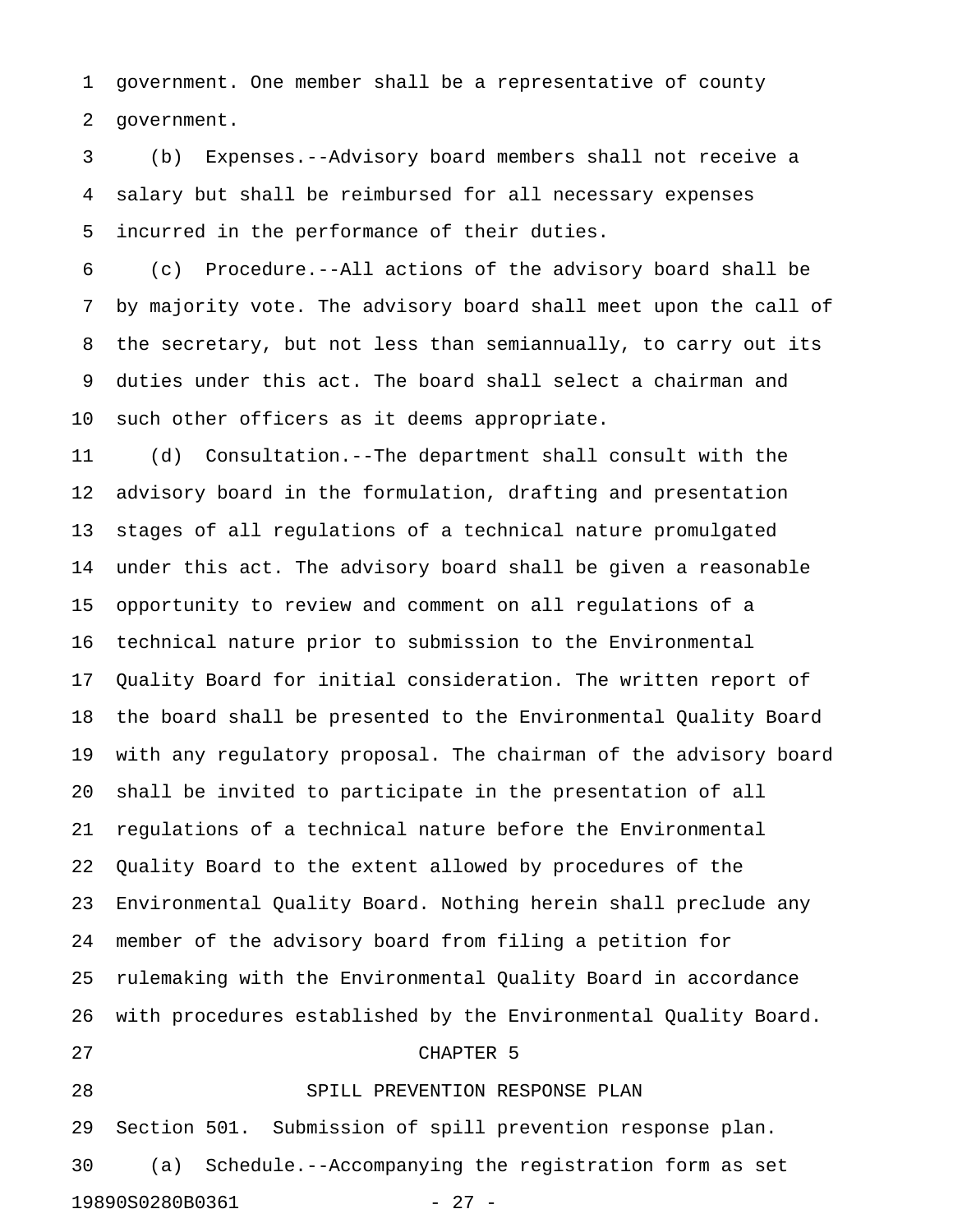1 forth in section 306, each owner of an aboveground storage tank 2 or tank facility shall submit to the department within one year 3 of the effective date of this act a plan for each aboveground 4 storage tank or tank facility. Each plan shall be site-specific 5 and be consistent with the requirements of this act. This 6 chapter shall not apply to small aboveground storage tanks. 7 (b) Plan revisions.--Each owner of an aboveground storage

8 tank or tank facility with an approved spill prevention response 9 plan shall submit a revised plan or addendum to the plan to the 10 department in accordance with the requirements of this act if 11 any of the following occur:

12 (1) Substantial changes in design, construction, 13 operation, maintenance of the storage tank or tank facility 14 or other circumstances that increase the potential for fires, 15 explosions or releases of regulated substances.

16 (2) Substantial changes in emergency equipment at the 17 facility.

18 (3) Substantial changes in tank facility emergency 19 organization.

20 (4) Revision of applicable department regulations.

21 (5) Failure of the plan in an emergency.

22 (6) The removal or the addition of any storage tank or 23 storage tanks.

24 (7) Otherwise deemed necessary by the department. 25 (c) Existing plans.--All existing plans covering storage 26 tanks approved by the department pursuant to the act of June 22, 27 1937 (P.L.1987, No.394), known as The Clean Streams Law, and 28 known as preparedness, prevention and contingency plans must be 29 revised within one year of the effective date of this act. 30 Section 502. Content of spill prevention response plan. 19890S0280B0361 - 28 -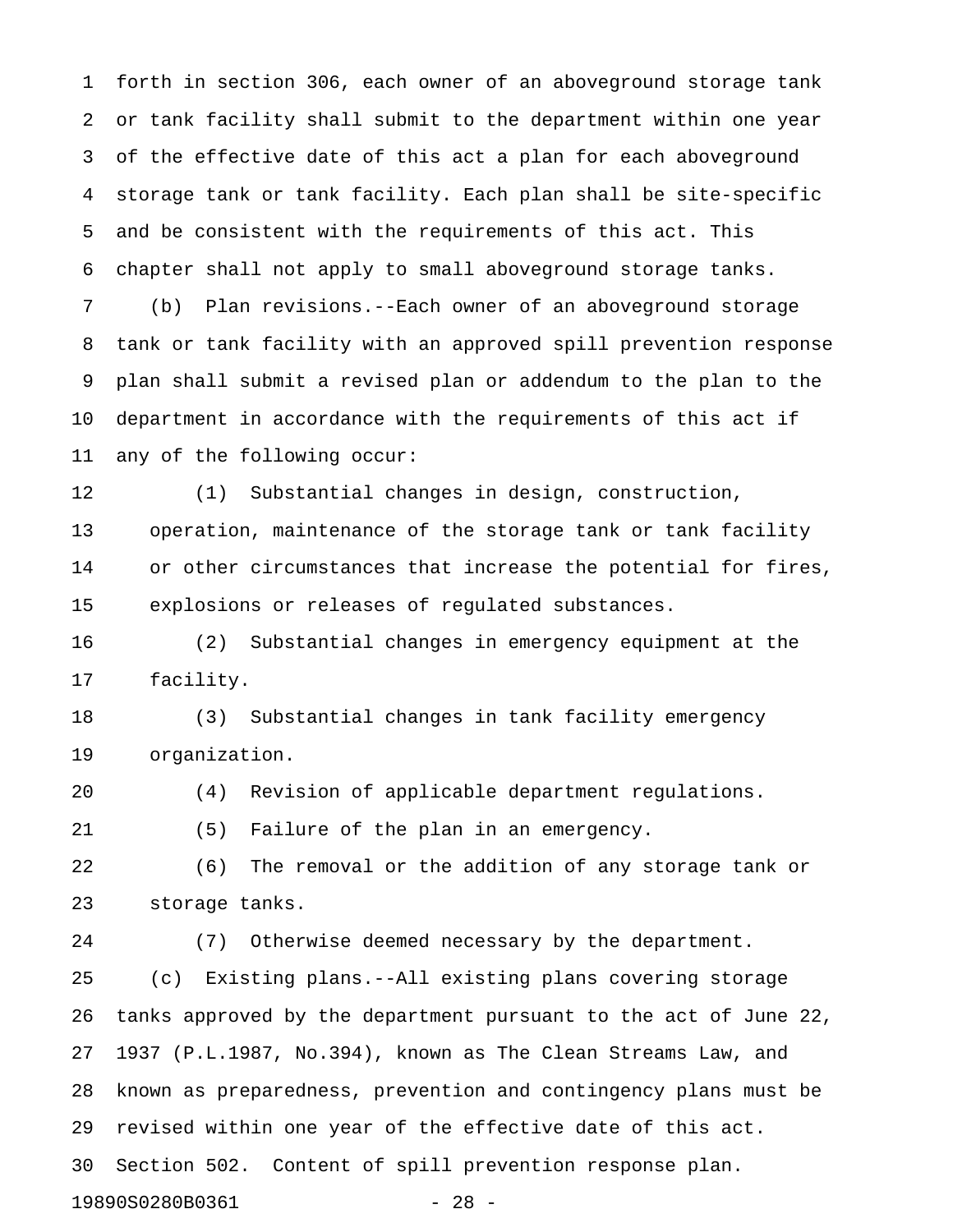1 (a) Description of facility.--The plan shall identify and 2 describe the industrial or commercial activity which occurs at 3 the site, including a specific listing and inventory of all 4 types of products stored, amount of products stored and wastes 5 generated which are stored at the aboveground storage tank or 6 tank facility. The plan shall include drawings of the 7 aboveground storage tank facility, including location of all 8 drainage pipes and water outlets.

9 (b) <del>Description of the organization structure for plan</del> 10 implementation PLAN IMPLEMENTATION AT FACILITY, INCLUDING <-11 EMERGENCY RESPONSE CONTRACTORS.--The plan shall identify all 12 individuals and their duties and responsibilities for 13 developing, implementing and maintaining the plan. The plan 14 shall describe in detail the chain of command at the aboveground 15 storage tank or storage tank facility and list all emergency <-16 coordinators, emergency response contractors and local emergency 17 response agencies. AND DESCRIBE HOW THE OWNER OR OPERATOR WILL  $\sim$ 18 NOTIFY AND COORDINATE SPILL RESPONSE WITH OFF-SITE SPILL 19 RESPONSE AGENCIES AND THE LOCAL EMERGENCY RESPONSE AGENCIES. 20 (c) Spill leak prevention and response.--The plan shall 21 provide a preventive maintenance program that includes 22 monitoring and inspection procedures, including identification 23 of stress points, employee training program and security system. 24 (d) Countermeasure.--The plan shall explain in detail the 25 specific response that emergency personnel shall take upon the 26 occurrence of any release at the facility.

27 (e) Emergency spill control network.--The plan shall include 28 information obtained by the owner of the aboveground storage 29 tank facility from the county and municipal emergency management 30 agencies.

19890S0280B0361 - 29 -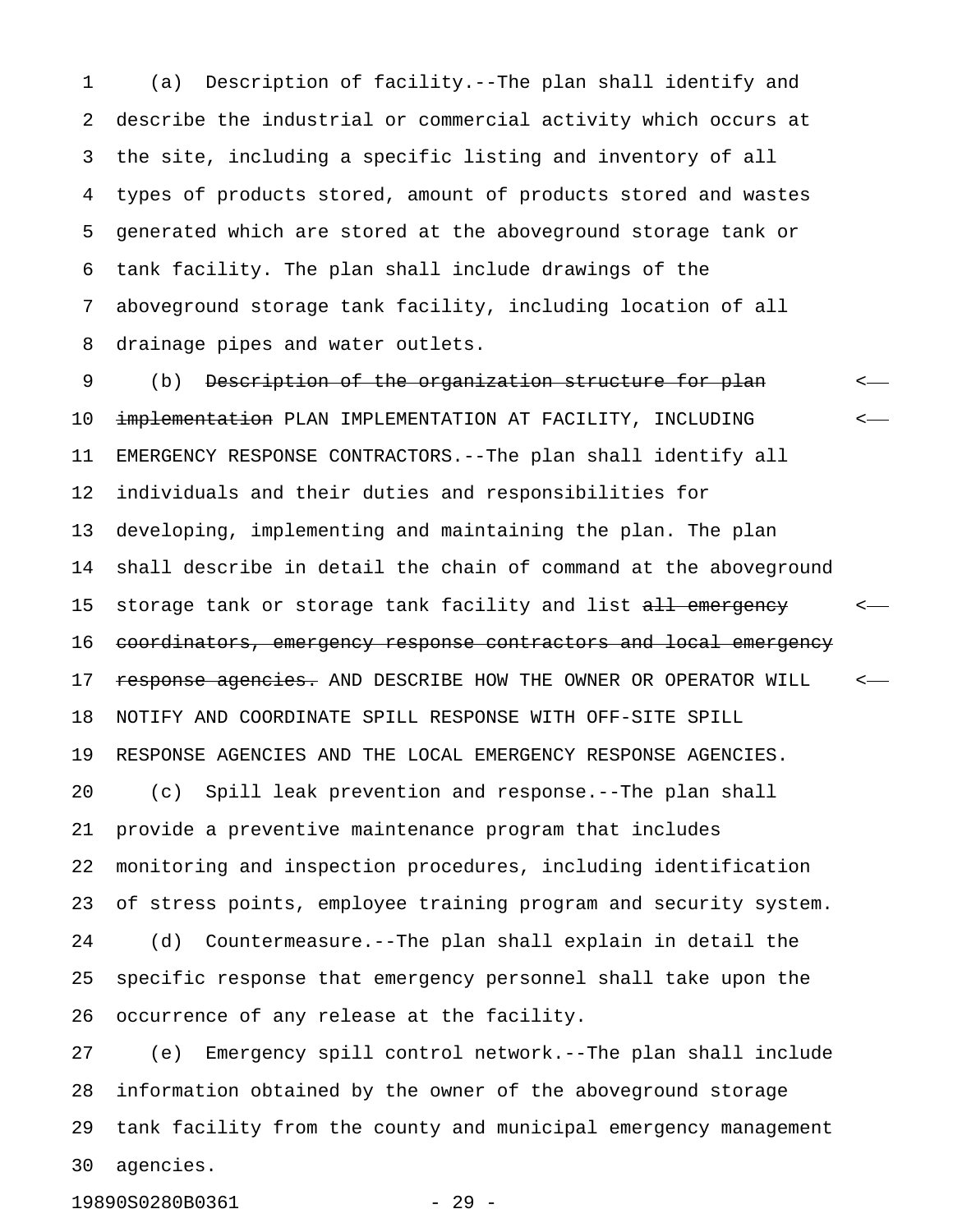1 (f) Other information.--The owner shall provide the 2 department with all other information required by the department 3 to carry out its duties under this act.

4 Section 503. Review of spill prevention response plan.

5 (a) Written notice.--The owner of the aboveground storage 6 tank facility located adjacent to surface waters shall provide 7 public notice to all downstream municipalities, downstream water 8 companies and downstream industrial users within 20 miles of the 9 aboveground storage tank facility site and the local 10 municipality and county in which the facility is located upon

11 submission of the plan to the department. All comments must be 12 submitted to the department within 30 days.

13 (b) Review and comment.--Upon receipt of the plan, the 14 department shall forward copies to the Pennsylvania Emergency 15 Management Agency, the Pennsylvania Fish Commission and the 16 local and county emergency management agencies for review and 17 comment. All comments must be submitted within 90 days.

18 (c) Department action.--Within 30 days after completion of 19 the comment period, the department shall approve the plan or 20 disapprove the plan and provide the owner of the storage tank or 21 tank facility with specific reasons for the disapproval. The 22 owner of the storage tank or tank facility shall submit a 23 revised plan to the department which the department shall act 24 upon within 30 days.

25 Section 504. Notification.

26 (a) Procedure.--Upon the occurrence of a release at the 27 aboveground storage tank, the owner or operator of a storage 28 tank shall immediately notify the department, the Pennsylvania 29 Emergency Management Agency and the local emergency management 30 agency. All downstream water companies, downstream 19890S0280B0361 - 30 -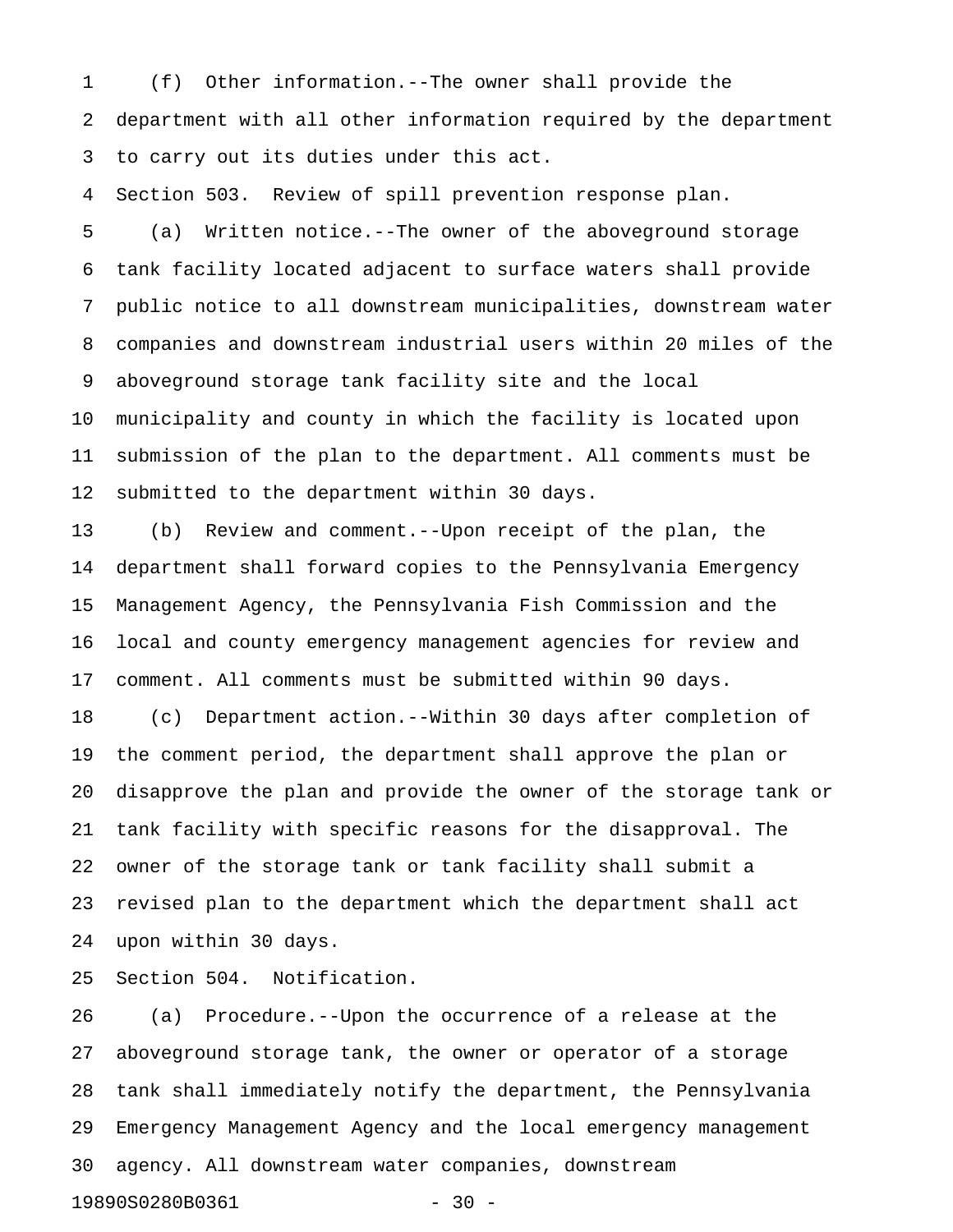1 municipalities and downstream industrial users within 20 miles 2 of the aboveground storage tank located adjacent to surface 3 waters shall be notified on a priority basis based on the 4 proximity of the release by the owner or operator or the agent 5 of the owner or operator of the aboveground storage tank within 6 two hours of any release which enters a water supply or which 7 threatens the water supply of downstream users.

8 (b) Notification list.--The owner of the aboveground storage 9 tank or tank facility located adjacent to surface waters shall 10 annually obtain and annually update a list from the local 11 emergency management agency of all downstream municipal water 12 users, water companies and industrial users within 20 miles of 13 the tank facility.

14 (c) State agency.--Notwithstanding any Federal law to the 15 contrary, the department is hereby designated as the State 16 agency empowered to direct emergency cleanup efforts at a 17 release site upon the occurrence of a release.

18 (d) Other emergency response plans.--Notwithstanding Chapter 19 5 to the contrary, the spill prevention response plan shall be 20 developed by the owner of the aboveground storage tank and 21 approved by the department consistent with the emergency 22 management <del>procedures</del> PLANS developed by local emergency states 23 management agencies under Title III of the Superfund Amendments 24 and Reauthorization Act of 1986 (Public Law 99-499, 100 Stat. 25 1613).

#### 26 CHAPTER 7

28 Section 701. Financial responsibility.

27 FINANCIAL PROVISIONS

29 (a) Regulations of department.--The department is authorized 30 to establish, by regulation, requirements for maintaining 19890S0280B0361 - 31 -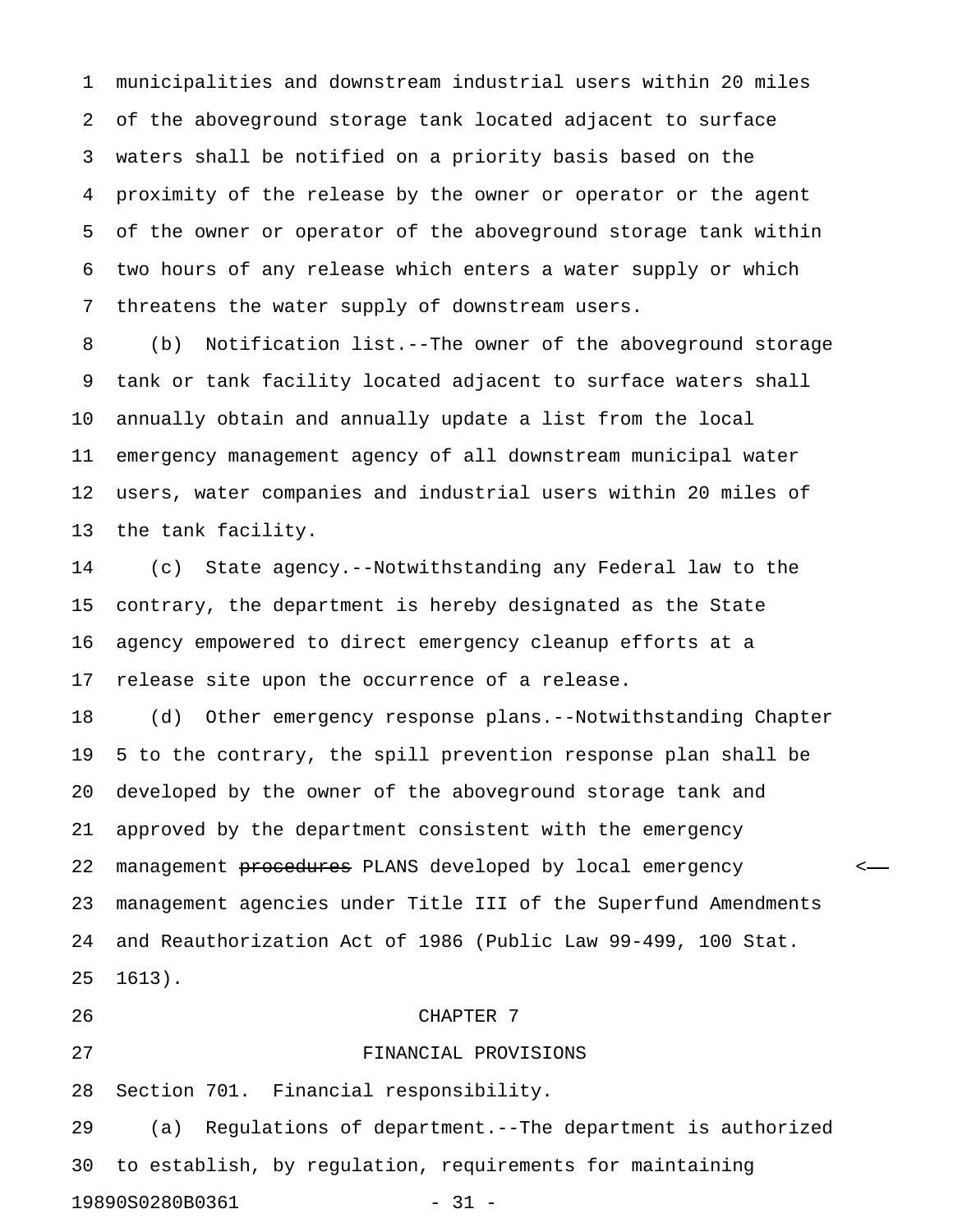1 evidence of financial responsibility as deemed necessary and 2 desirable, for taking corrective action and for compensating 3 third parties for bodily injury and property damage caused by 4 sudden and nonsudden releases arising from operation of a 5 storage tank. Standards for underground storage tanks shall be 6 identical to the coverage provided by the Underground Storage 7 Tank Indemnification Fund in sections 704, 705 and 706. Every 8 owner or operator shall meet the financial responsibility 9 requirements established by the department.

10 (b) Methods of obtaining financial responsibility.-- 11 Financial responsibility required by this section may be 12 established in accordance with regulations promulgated by the 13 department by any one, or any combination of the following: 14 insurance, guarantee, surety bond, letter of credit, 15 qualification as a self insurer, indemnity contract, risk 16 retention coverage, or any other method deemed satisfactory by 17 the department. Owners of underground tanks must meet these 18 requirements by complying with sections 704, 705 and 706. In 19 regulations or policy under this section, the department is 20 authorized to specify policy or other contractual terms, 21 conditions, or defenses which are necessary or acceptable in 22 establishing such evidence of financial responsibility. 23 (c) Bankruptcy of owner or operator.--In any case where the 24 owner or operator is in bankruptcy, reorganization, or 25 arrangement pursuant to the Federal Bankruptcy Code or where 26 with reasonable diligence jurisdiction in any State court or the 27 Federal courts cannot be obtained over an owner or operator 28 likely to be insolvent at the time of judgment, any claim 29 arising from conduct for which evidence of financial 30 responsibility must be provided under this subsection may be 19890S0280B0361 - 32 -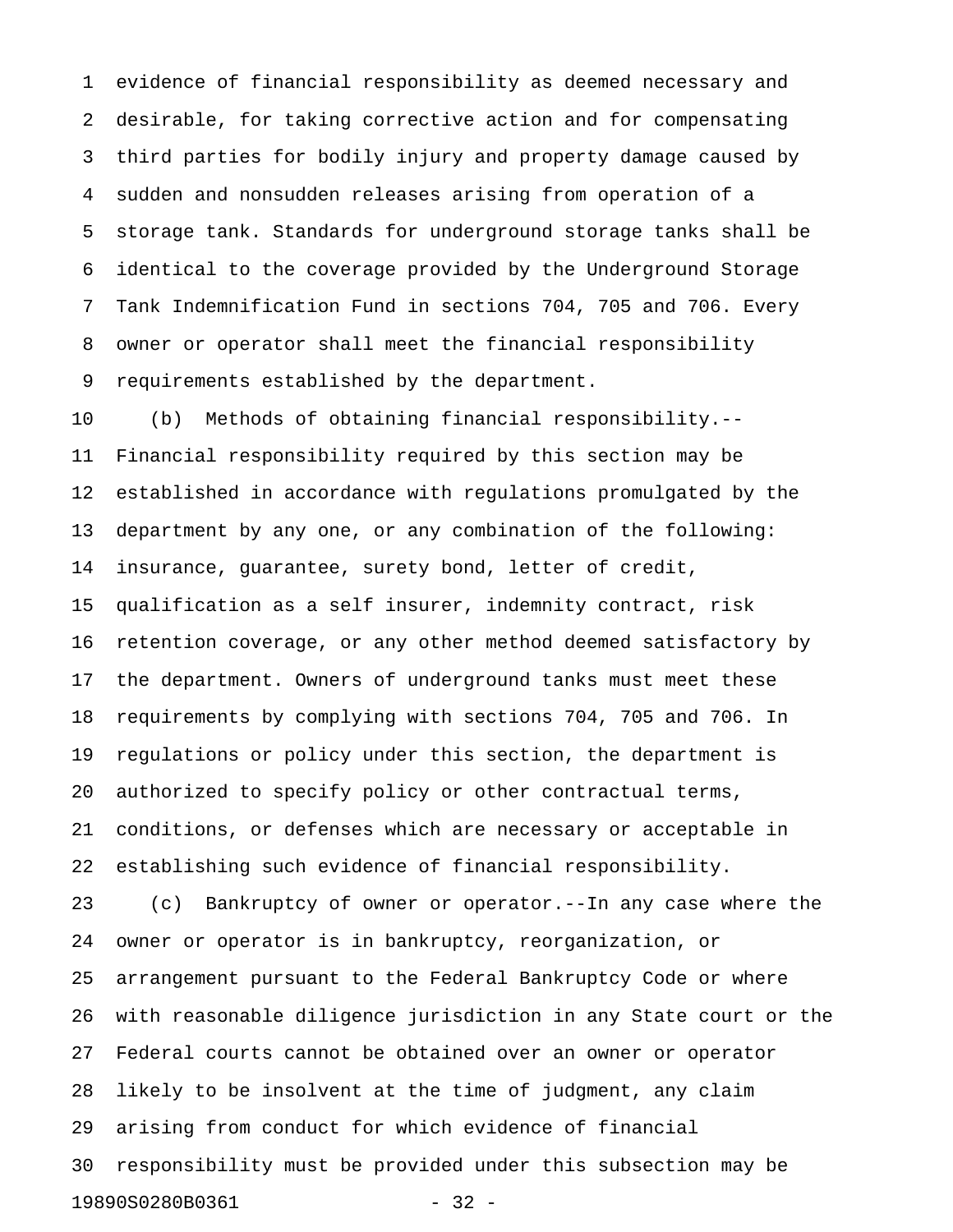1 asserted directly against the guarantor providing such evidence 2 of financial responsibility. In the case of any action pursuant 3 to this subsection, such guarantor shall be entitled to invoke 4 all rights and defenses which would have been available to the 5 owner or operator if any action had been brought against the 6 owner or operator by the claimant and which would have been 7 available to the guarantor if an action had been brought against 8 the guarantor by the owner or operator.

9 (d) Guarantor liability.--The total liability of any 10 guarantor shall be limited to the aggregate amount which the 11 guarantor has provided as evidence of financial responsibility 12 to the owner or operator under this section. Nothing in this 13 subsection shall be construed to limit any other State or 14 Federal statutory, contractual or common law liability of a 15 guarantor to its owner or operator, including, but not limited 16 to, the liability of such guarantor for bad faith either in 17 negotiating or in failing to negotiate the settlement of any 18 claim. Nothing in this subsection shall be construed to diminish 19 the liability of any person under section 107 or 111 of the 20 Comprehensive Environmental Response, Compensation and Liability 21 Act of 1980 or other applicable statutes.

22 (e) Definition.--As used in this subsection, the term 23 "guarantor" means any person, other than the owner or operator, 24 who provides evidence of financial responsibility for an owner 25 or operator under this subsection.

26 Section 702. Storage Tank Fund.

27 (a) Establishment of fund.--There is hereby created a 28 special nonlapsing fund in the State Treasury to be known as the 29 Storage Tank Fund. All fees, fines, judgments, bond forfeitures 30 and recovered costs collected by the department under this act 19890S0280B0361 - 33 -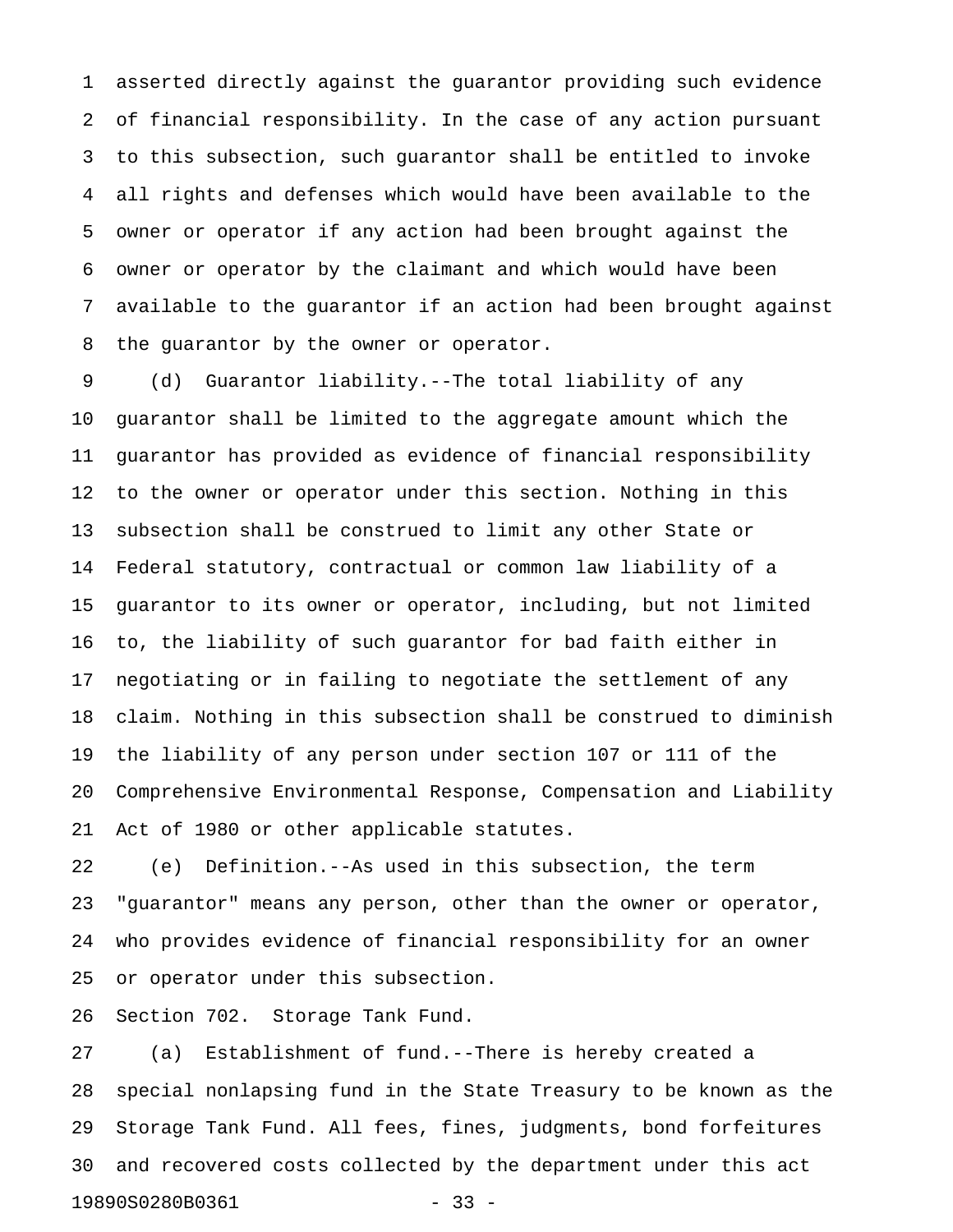1 shall be paid into the Storage Tank Fund. All moneys placed in 2 the Storage Tank Fund are hereby appropriated to the department 3 for the costs of operating the aboveground and underground 4 storage tank programs, including activities necessary for the 5 elimination of releases from storage tanks and any other 6 activities necessary to meet the requirements of this act. The 7 fund shall also be available to pay third party claims as 8 required by the department under section 701(a) where the owner 9 or operator of an aboveground tank has not complied with the 10 requirements of section 701. No more than 75% of the fund shall 11 be available for departmental administration costs for this act. 12 (b) Supplements to fund.--The Storage Tank Fund may be 13 supplemented by appropriations from the General Assembly, the 14 Federal, State or local government or from any private source. 15 (c) Liability for costs.--Whenever costs have been incurred 16 by the Commonwealth for taking corrective action or paying 17 damages PURSUANT TO SECTION 701(A) with respect to a storage < 18 tank regulated by this act, the owner or operator, as may be  $\leftarrow$ 19 appropriate, of ANY PERSON WHO HAS CAUSED A RELEASE OF A  $\sim$ 20 REGULATED SUBSTANCE FROM such tank shall be strictly liable, 21 without fault, to the Commonwealth for such costs, subject to 22 the defenses set forth as follows:

23 (1) An act or omission caused by war.

24 (2) An act or omission caused by sabotage.

25 (3) An act of God.

26 (d) Effect of liability on property.--Any costs incurred by 27 the Commonwealth for taking corrective action or paying damages 28 PURSUANT TO SECTION 701(A) with respect to a release from a < 29 storage tank regulated under this act shall constitute in each 30 instance a debt of the owner or operator, as may be appropriate, 19890S0280B0361 - 34 -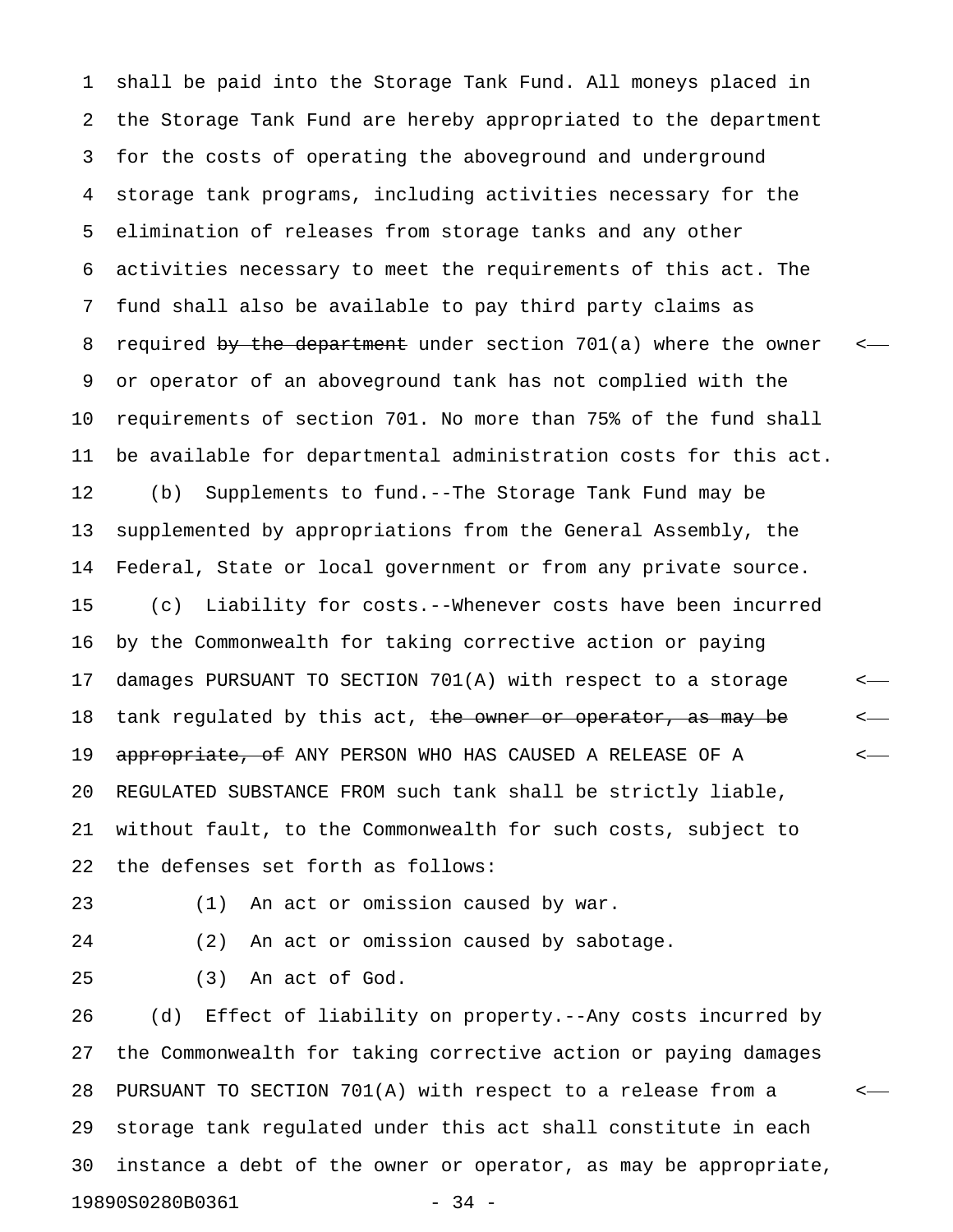1 to the Storage Tank Fund. The debt shall constitute a lien on 2 all property owned by said owner or operator when a notice of 3 lien incorporating a description of the property of the owner or 4 operator subject to the action and an identification of the 5 amount of expenditure from the fund is duly filed with the 6 prothonotary of the court of common pleas where the property is 7 located. The prothonotary shall promptly enter upon the civil 8 judgment or order docket the name and address of the owner or 9 operator, as may be appropriate, and the amount of the lien as 10 set forth in the notice of lien. Upon entry by the prothonotary, 11 the lien shall attach to the revenues and all real and personal 12 property of the owner or operator, whether or not the owner or 13 operator is solvent. The notice of lien filed pursuant to this 14 subsection which affects the property of the owner or operator 15 shall create a lien with priority over all subsequent claims or 16 liens which are filed against the owner or operator.

17 (e) Third party claims against the fund.--

18 (1) Claims shall be filed with the department not later 19 than two years after the date of discovery of damages or not 20 later than five years after the date of the incident which 21 caused the damage. The department shall develop forms and 22 procedures for such claims.

23 (2) The department shall inform all affected parties 24 within ten days of receipt of the claim.

25 (3) Any person who knowingly gives false information as 26 part of a claim, in addition to other penalties in this act, 27 commits a misdemeanor of the third degree, punishable by a 28 fine not to exceed \$10,000.

29 (4) The department shall attempt to promote and arrange 30 settlement between the claimant and the person responsible 19890S0280B0361 - 35 -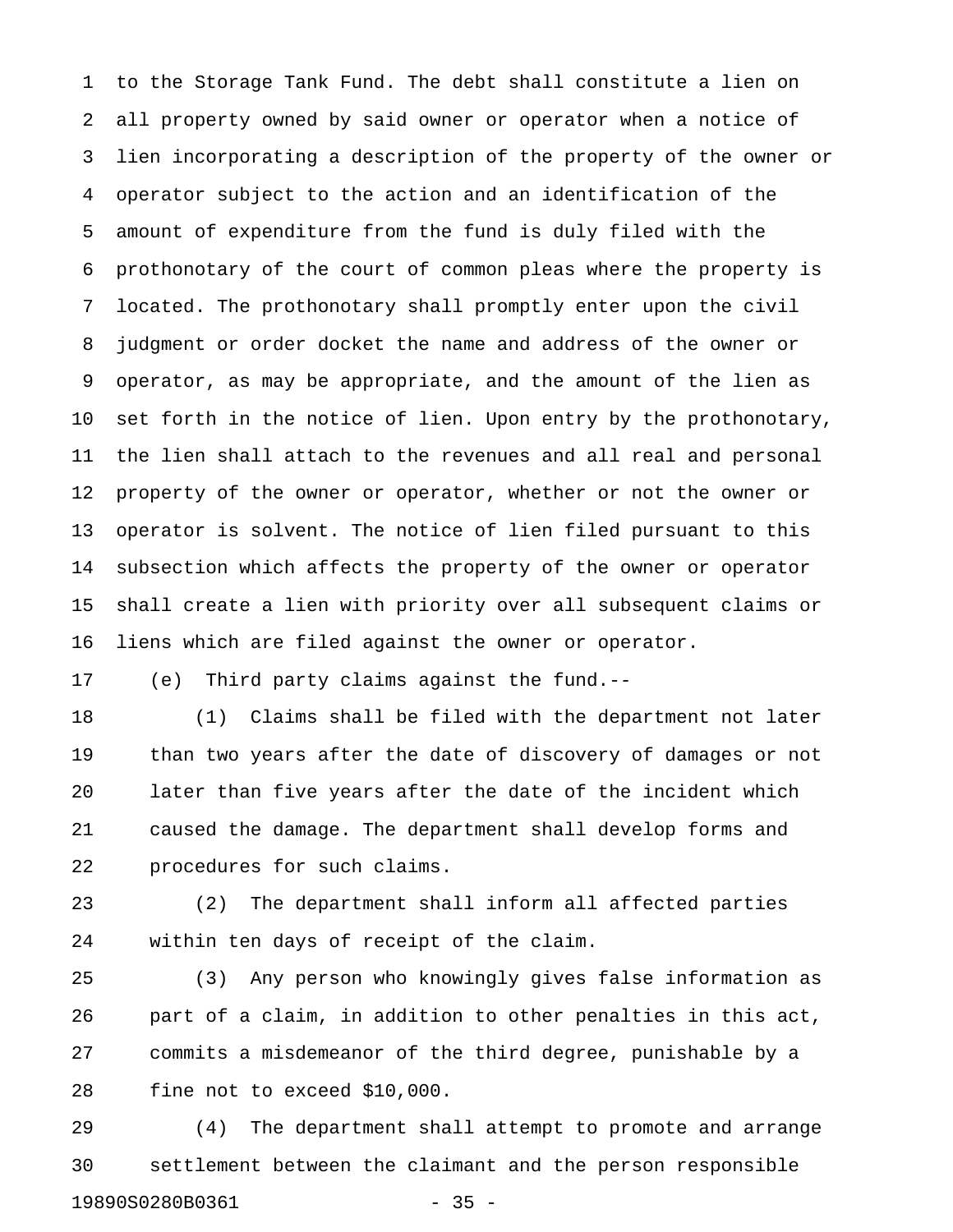1 for the discharge RELEASE. If the parties fail to agree upon < 2 a settlement then the claim shall be resolved by binding 3 arbitration with a three-member panel chosen by the 4 department and based on the information filed by both 5 parties.

6 Section 703. Underground Storage Tank Indemnification Board. 7 (a) Establishment of board, appointment and terms.--There is 8 hereby created the Underground Storage Tank Indemnification 9 Board which shall consist of seven members. The Insurance 10 Commissioner and the Secretary of the Department of 11 Environmental Resources shall be ex officio members. Five 12 members shall be appointed by the Governor, as follows:

13 (1) Three members who shall be persons with particular 14 expertise in the management of underground petroleum storage 15 tanks. Two of these members shall be appointed for terms of 16 four years and one shall be appointed for a term of three 17 years. The Governor shall appoint the members, one each from 18 a list of nominees provided by each of the following:

19 (i) The Associated Petroleum Industries of 20 Pennsylvania.

21 (ii) The Pennsylvania Petroleum Association. 22 (iii) The Service Station Dealers and Automotive 23 Repair Association of Pennsylvania and Delaware and the 24 Petroleum Retailers and Auto Repair Association, Inc. 25 The Governor may reject any or all of the nominees contained 26 on the lists provided above, and may request that additional 27 lists of nominees be provided to him.

28 (2) One local government member who shall have knowledge 29 and expertise in underground storage tanks. The local 30 government member shall be appointed for a term of two years. 19890S0280B0361 - 36 -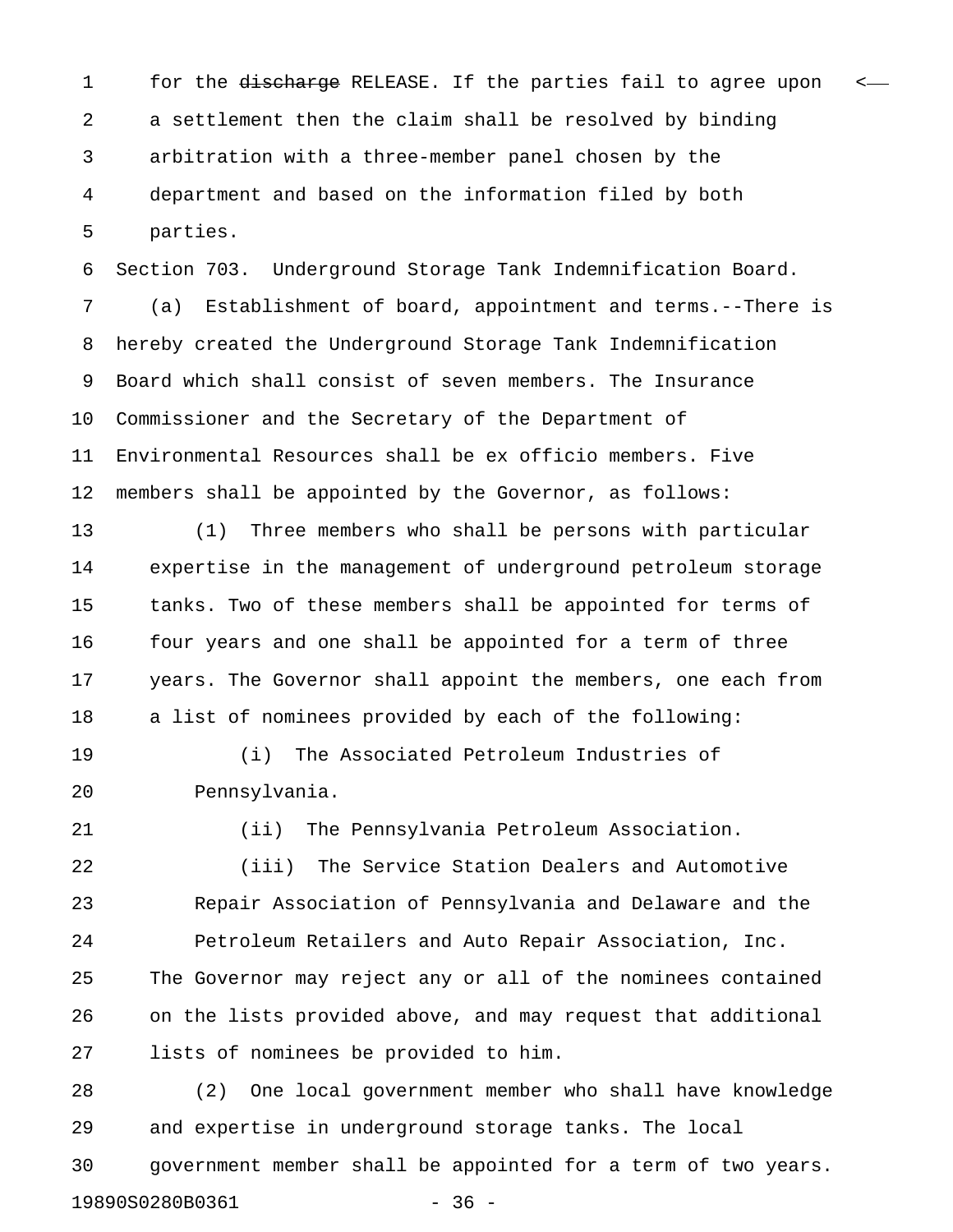1 (3) One public member who shall not be an owner or 2 operator of storage tanks nor affiliated in any way with any 3 person regulated under this act. The public member shall be 4 appointed for a term of three years.

5 (b) Chairman.--The board shall select a chairman from its 6 members annually.

7 (c) Vacancies.--Vacancies in appointed positions shall be 8 filled by the Governor in the same manner as the original 9 appointment. Members shall serve until their successors are 10 appointed and qualified.

11 (d) Compensation.--Members shall receive no compensation for 12 their service other than reimbursement for necessary expenses in 13 accordance with Commonwealth regulations.

14 (e) Conflicts.--No member shall participate in making any 15 decision in a matter involving any payment from which he or his 16 employer may benefit or which may benefit a member of his 17 immediate family.

18 (f) Meetings and quorum.--The board shall meet at least 19 quarterly. Additional meetings may be held upon reasonable 20 notice at times and locations selected by the board. The board 21 shall meet at the call of the chairman or upon written request 22 of three members of the board. Four members shall constitute a 23 quorum and a quorum may act for the board in all matters. 24 Section 704. Underground Storage Tank Indemnification Fund. 25 (a) Establishment of fund.--There is hereby created a 26 special fund in the State Treasury to be known as the 27 Underground Storage Tank Indemnification Fund. This fund shall 28 consist of the fees assessed by the board under section  $705(d)$ , 29 amounts recovered by the board due to fraudulent or improper 30 claims or as penalties for failure to pay fees when due, and 19890S0280B0361 - 37 -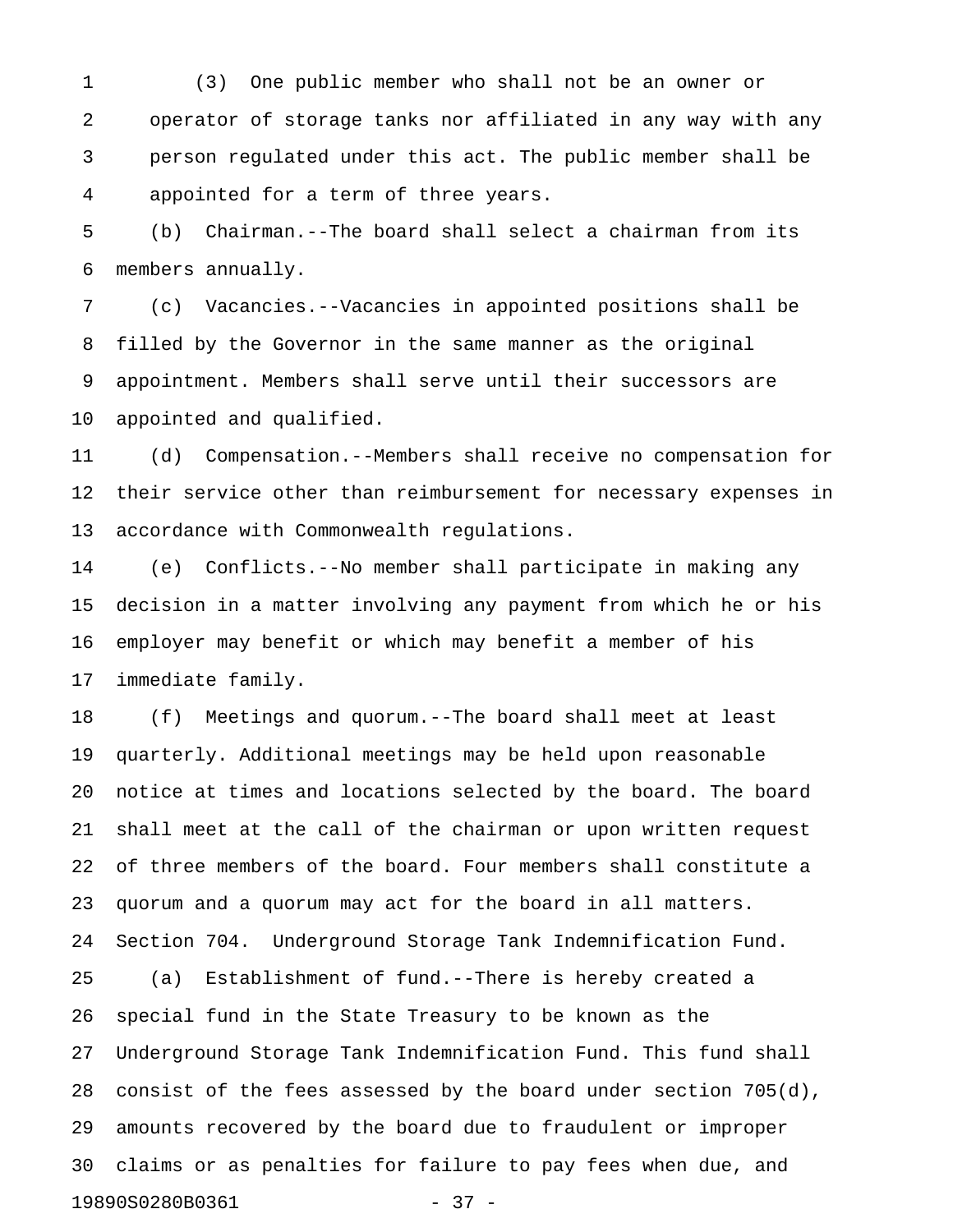1 funds earned by the investment and reinvestment of the moneys 2 collected. Moneys in the fund are hereby appropriated to the 3 board for the purpose of making payments to owners and operators 4 of underground petroleum storage tanks who incur liability for 5 taking corrective action or for bodily injury or property damage 6 caused by an accidental release from underground petroleum 7 storage tanks. The fund shall be the sole source of payments 8 under this act, and the Commonwealth shall have no liability 9 beyond the amount of the fund.

10 (b) Limit of payments.--Payments to eligible owners or 11 operators shall be limited to the actual costs of corrective 12 action and the amount of an award of damages by a court of 13 competent jurisdiction for bodily injury, property damage, or 14 both, not to exceed a total of \$1,000,000 per tank per 15 occurrence. Payments of claims against the fund shall be subject 16 to a deductible as provided in section 705.

17 (c) Prohibited uses.--Moneys in the fund shall not be used 18 for the repair, replacement or maintenance of underground 19 petroleum storage tanks or improvement of property on which the 20 tanks are located.

21 (d) Expenses.--All costs and expenses of the board shall be 22 paid from the fund, including, but not limited to, compensation 23 of employees and any independent contractors or consultants. 24 Section 705. Powers and duties of Underground Storage Tank 25 Indemnification Board.

26 (a) Support.--The board may employ the personnel necessary 27 to process fee payments to administer claims made against the 28 Underground Storage Tank Indemnification Fund and to carry out 29 the purposes of the board. The board may also contract for the 30 services of attorneys, consultants and actuaries necessary to 19890S0280B0361 - 38 -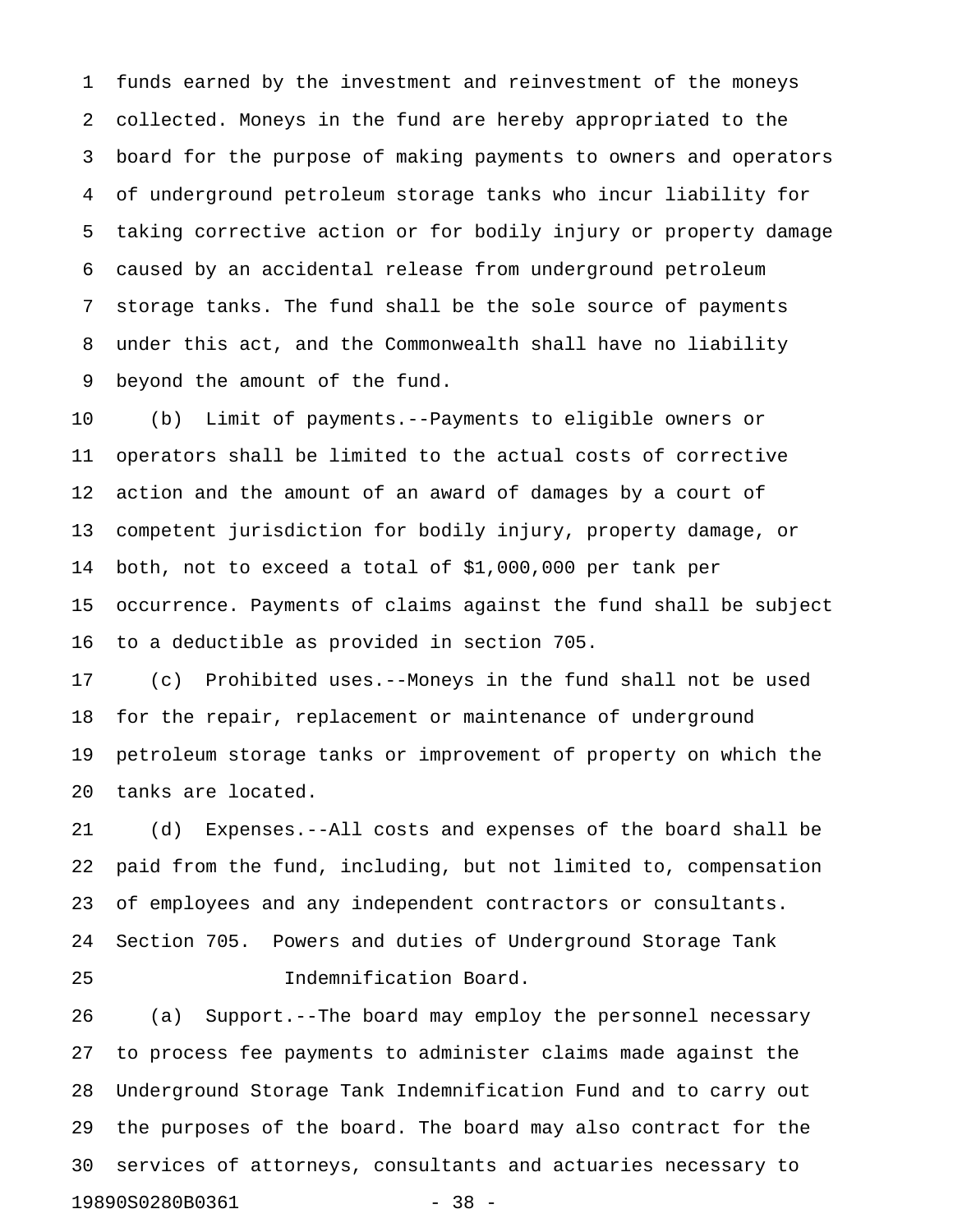1 advise the board in establishing fees under subsection (d) and 2 deductible amounts under subsection (c).

3 (b) Claims.--The board shall establish procedures by which 4 owners and operators may make claims for costs estimated or 5 incurred in taking corrective action and for liability due to 6 bodily injury and property damage caused by an accidental 7 release from underground petroleum storage tanks. Claims 8 determined to be eligible shall be paid upon receipt of 9 information required under regulations which the board shall 10 promulgate. The board, by regulation, may establish a system for 11 prioritizing claims.

12 (c) Deductible.--

13 (1) Claims shall be subject to a deductible amount which 14 the board shall set annually. The board shall give at least 15 30 days' notice of a proposed change in deductible amounts by 16 publication in the Pennsylvania Bulletin, and the change 17 shall take effect on the date specified in the notice. Each 18 owner or operator shall be responsible for the amount of the 19 deductible as provided in section 705.

20 (2) The board shall set the initial deductible for 21 corrective action claims at \$75,000 per tank per occurrence. 22 Thereafter, the deductible shall be based on an estimate of 23 the average cost of taking corrective action due to an 24 accidental release from underground petroleum storage tanks 25 in this Commonwealth. The board shall not set a deductible in 26 an amount lower than \$50,000 per tank per occurrence.

27 (3) The board shall set the initial deductible for 28 claims due to bodily injury, property damage, or both, at 29 \$150,000 per tank per occurrence. Thereafter, the deductible 30 shall be based on an estimate of the average award for 19890S0280B0361 - 39 -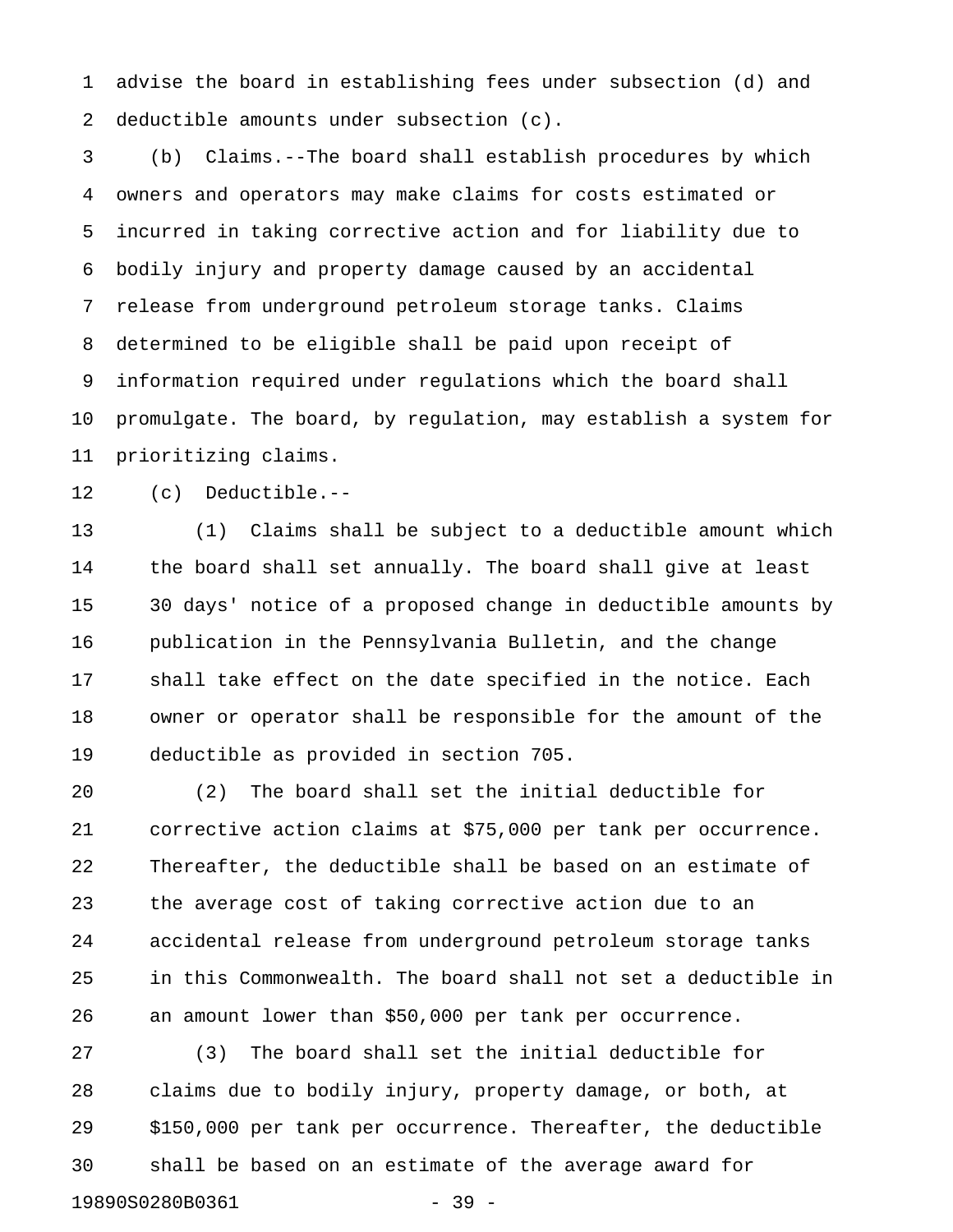1 settlement of third-party claims involving bodily injury, 2 property damage, or both, caused by accidental release from 3 underground petroleum storage tanks in this Commonwealth. The 4 board shall not set a deductible in an amount lower than 5 \$100,000 per tank per occurrence.

6 (d) Fees.--The board, by regulations, shall establish fees 7 to be paid by the owner or operator, as appropriate, of 8 underground petroleum storage tanks. Fees shall be set on an 9 actuarial basis in order to provide an amount sufficient to pay 10 outstanding and anticipated claims against the Underground 11 Storage Tank Indemnification Fund in a timely manner. Fees shall 12 also include an amount sufficient to meet all other financial 13 requirements of the board. Fees shall be adjusted as deemed 14 necessary by the board, but no more than once a year.

15 (e) Payment of fees.--Fees established under subsection (d) 16 shall be paid by the owner of the tank unless a written 17 agreement between the owner and the operator provides otherwise. 18 A person who fails or refuses to pay the fee or a part of the 19 fee by the date established by the board shall be assessed a 20 penalty of 5% of the amount due which shall accrue on the first 21 day of delinquency and be added thereto. Thereafter, on the last 22 day of each month during which any part of any fee or any prior 23 accrued penalty remains unpaid, an additional 5% of the then 24 unpaid balance shall accrue and be added thereto.

25 (f) Additional powers.--The board shall have additional 26 powers as may be necessary to carry out its duties under this 27 act, including, but not limited to, the following:

28 (1) To make contracts and execute all instruments 29 necessary or convenient for carrying on of its business. 30 (2) To make bylaws for the management and regulation of 19890S0280B0361 - 40 -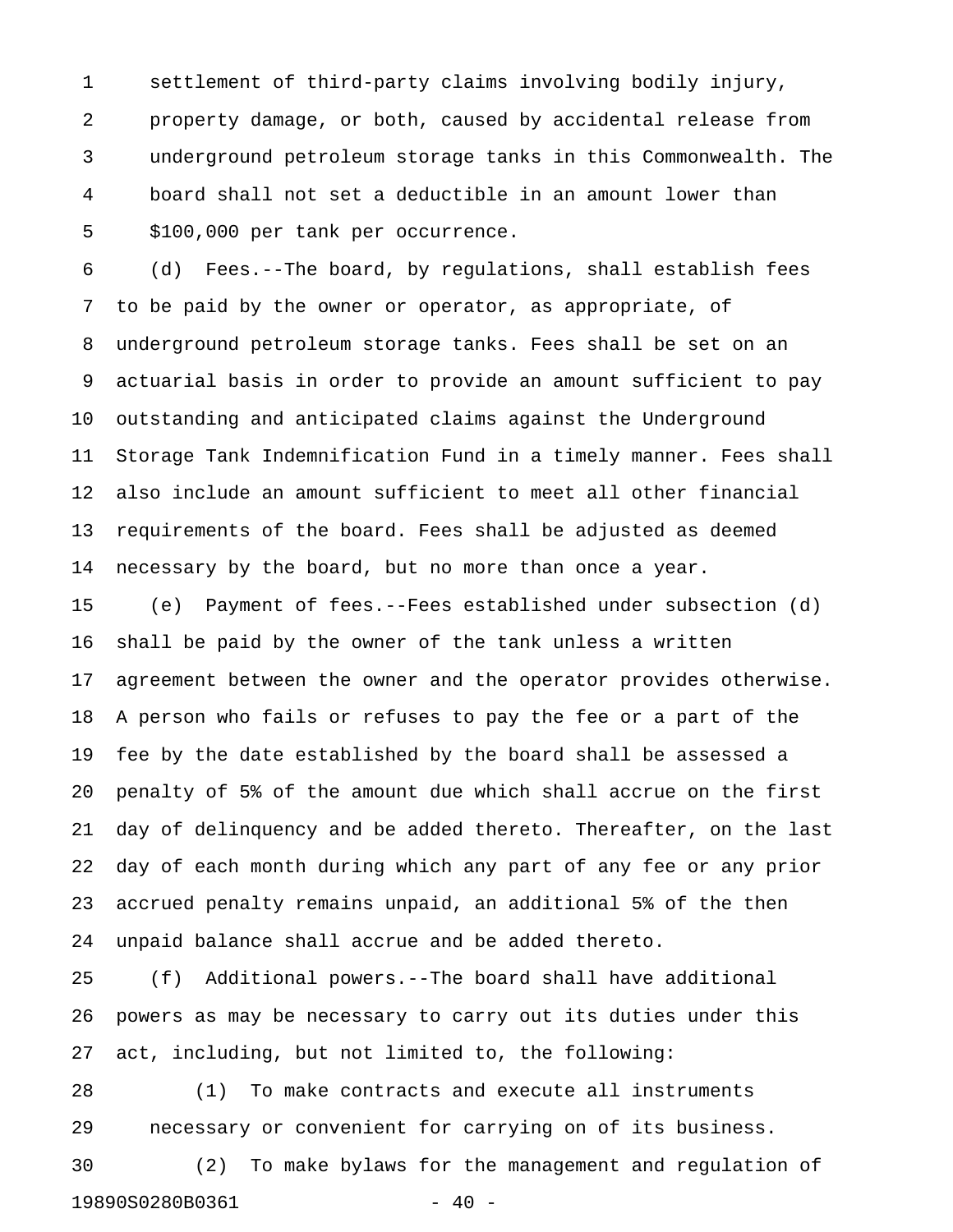1 its affairs and to adopt, amend and repeal rules, regulations 2 and guidelines governing the administrative procedures and 3 business of the board and operation and administration of the 4 fund. Regulations of the board shall be subject to review 5 under the act of June 25, 1982 (P.L.633, No.181), known as 6 the Regulatory Review Act.

7 (3) To sue or be sued concerning claims arising as a 8 result of a release from an underground petroleum storage 9 tank and to implead and be impleaded, complain and defend in 10 all courts.

11 (4) To conduct examinations and investigations and take 12 testimony under oath or affirmation on any matter necessary 13 to the determination of approval or disapproval of any claim. 14 Section 706. Eligibility of claimants.

15 In order to receive a payment from the Underground Storage 16 Tank Indemnification Fund, a claimant shall meet the following 17 eligibility requirements:

18 (1) The claimant is the owner or operator of the 19 underground tank which is the subject of the claim.

20 (2) The fee required under section 705 has been paid. 21 (3) The tank has been registered in accordance with the 22 requirements of section 306.

23 (4) The owner or operator has obtained a permit, if 24 required under sections 304 and 305.

25 (5) The claimant demonstrates to the satisfaction of the 26 board that the release that is the subject of the claim 27 occurred after the date established by the board for payment 28 of the fee required by section 705(d).

29 (6) Additional eligibility requirements which the board 30 may adopt by regulation.

19890S0280B0361 - 41 -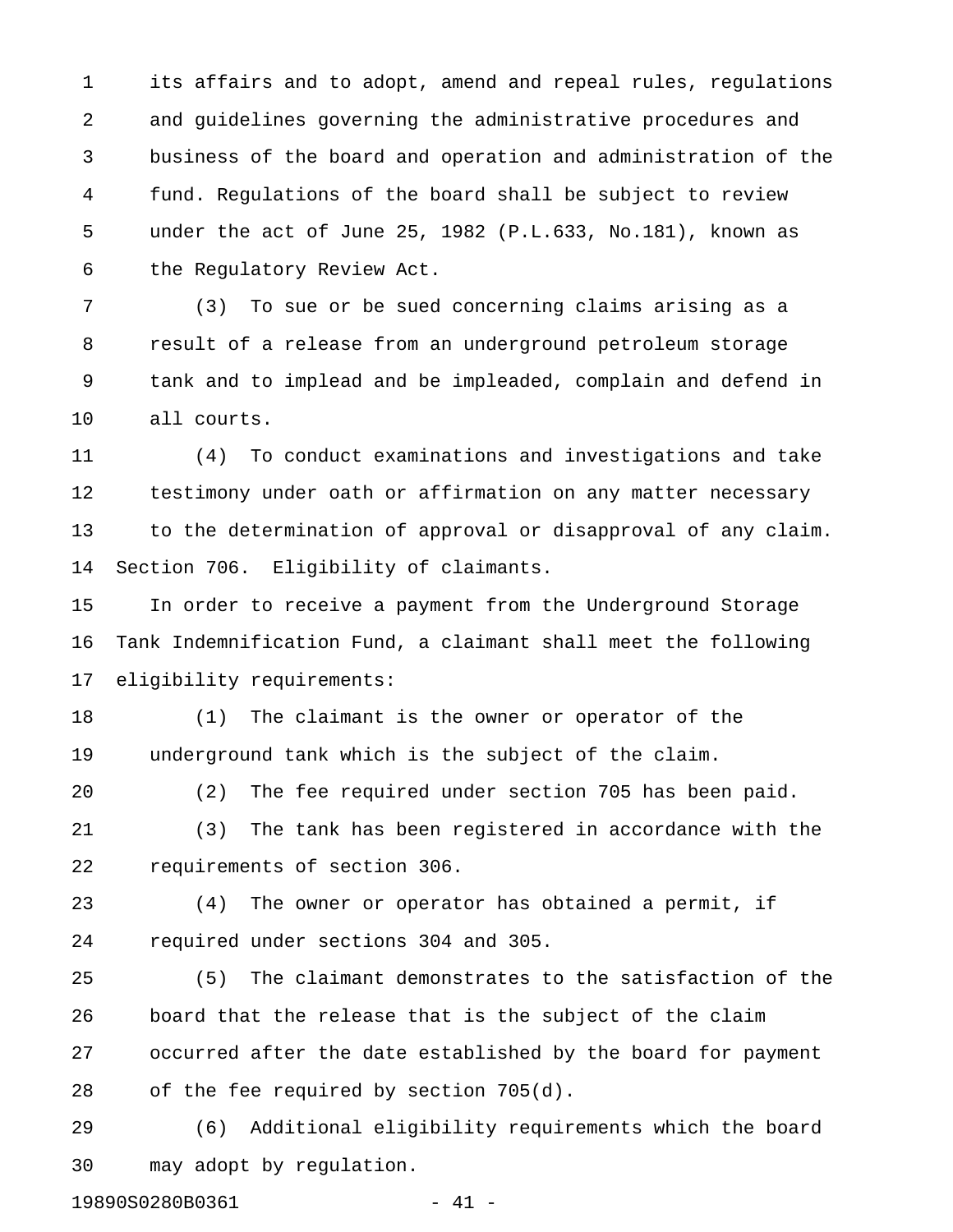1 Section 707. Audit.

2 The board shall contract for an annual independent audit of 3 the Underground Storage Tank Indemnification Fund.

4 Section 708. Sunset review.

5 The Underground Storage Tank Indemnification Fund and the 6 board shall be subject to periodic evaluation, review and 7 termination or continuation under the act of December 22, 1981 8 (P.L.508, No.142), known as the Sunset Act, every five years 9 commencing with an initial termination date of December 31, 10 1993. Nothing in the Sunset Act or this section shall be 11 construed to invalidate any claim submitted prior to the date of 12 termination.

### 13 CHAPTER 9

14 SITING OF NEW ABOVEGROUND STORAGE TANK FACILITIES 15 Section 901. Siting of new aboveground storage tank facilities. 16 (a) Procedure.--The owner or operator of an existing or 17 proposed aboveground tank facility shall provide written 18 notification to the local municipality and county in which the 19 aboveground tank facility is situated or to be located prior to 20 submitting an application for an aboveground storage permit to 21 construct or reconstruct an additional aboveground storage tank 22 at the aboveground storage tank facility or construct a new 23 aboveground storage tank facility. This chapter shall not apply 24 to small aboveground storage tanks. For purposes of this 25 chapter, the term "tank facility" means an area in which two or 26 more aboveground storage tanks are located.

27 (b) Public hearings.--Upon submission to the department of 28 the permit application to construct any new aboveground tank 29 facility, the department may hold a public hearing in the 30 municipality or county in which the aboveground tank facility is 19890S0280B0361 - 42 -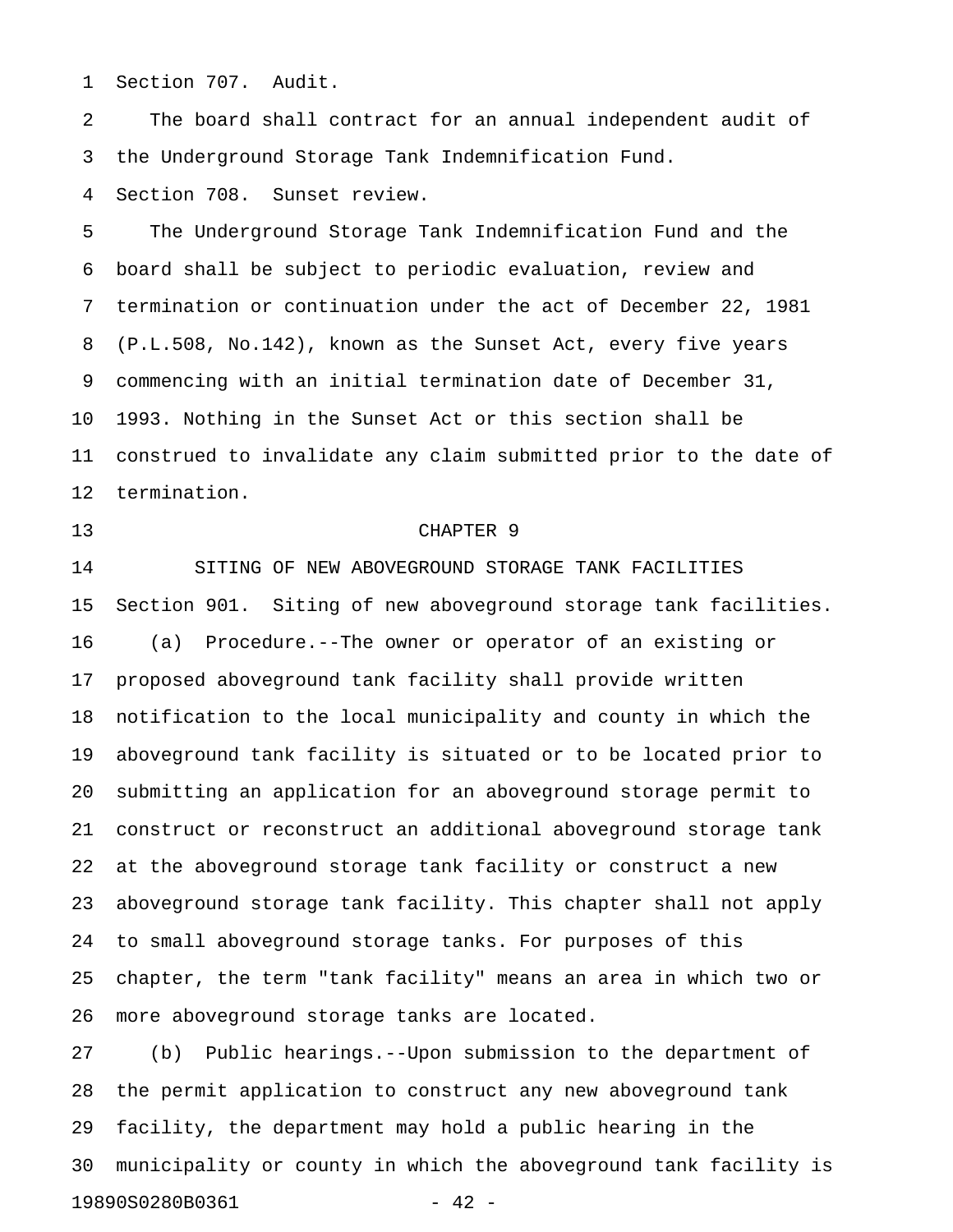1 proposed to be located. The department shall publish the permit 2 application in the Pennsylvania Bulletin upon receipt of the 3 permit application and provide not more than a 60-day comment 4 period.

5 (c) Public comment on aboveground storage tank permit.--The 6 department shall publish the aboveground storage tank permit 7 application in the Pennsylvania Bulletin upon receipt of the 8 permit application and provide a 30-day comment period for new 9 aboveground storage tank facilities consistent with section  $310$  <-10 311.

11 Section 902. Siting criteria for aboveground tank facilities. 12 The Environmental Quality Board shall promulgate siting 13 regulations for new aboveground storage tank facilities 14 consistent with section 310 311 which shall contain detailed < 15 site specific provisions which an applicant shall use to 16 evaluate a potential site. The regulations shall include, but 17 not be limited to, consideration for public health and safety, 18 protection of water supply sources, water quality, air quality, 19 flooding, topography, soil conditions and hydrogeology. The 20 Environmental Quality Board shall hold at least one public 21 hearing on the siting regulations and shall solicit and take 22 into consideration written public comments, prior to final 23 adoption. 24 CHAPTER 11 25 ENFORCEMENT AND REMEDIES

26 Section 1101. Unlawful conduct.

27 (a) Offenses defined.--It shall be unlawful for any person 28 to:

29 (1) Sell, distribute, provide or fill any storage tank 30 with a regulated substance unless the storage tank has a 19890S0280B0361 - 43 -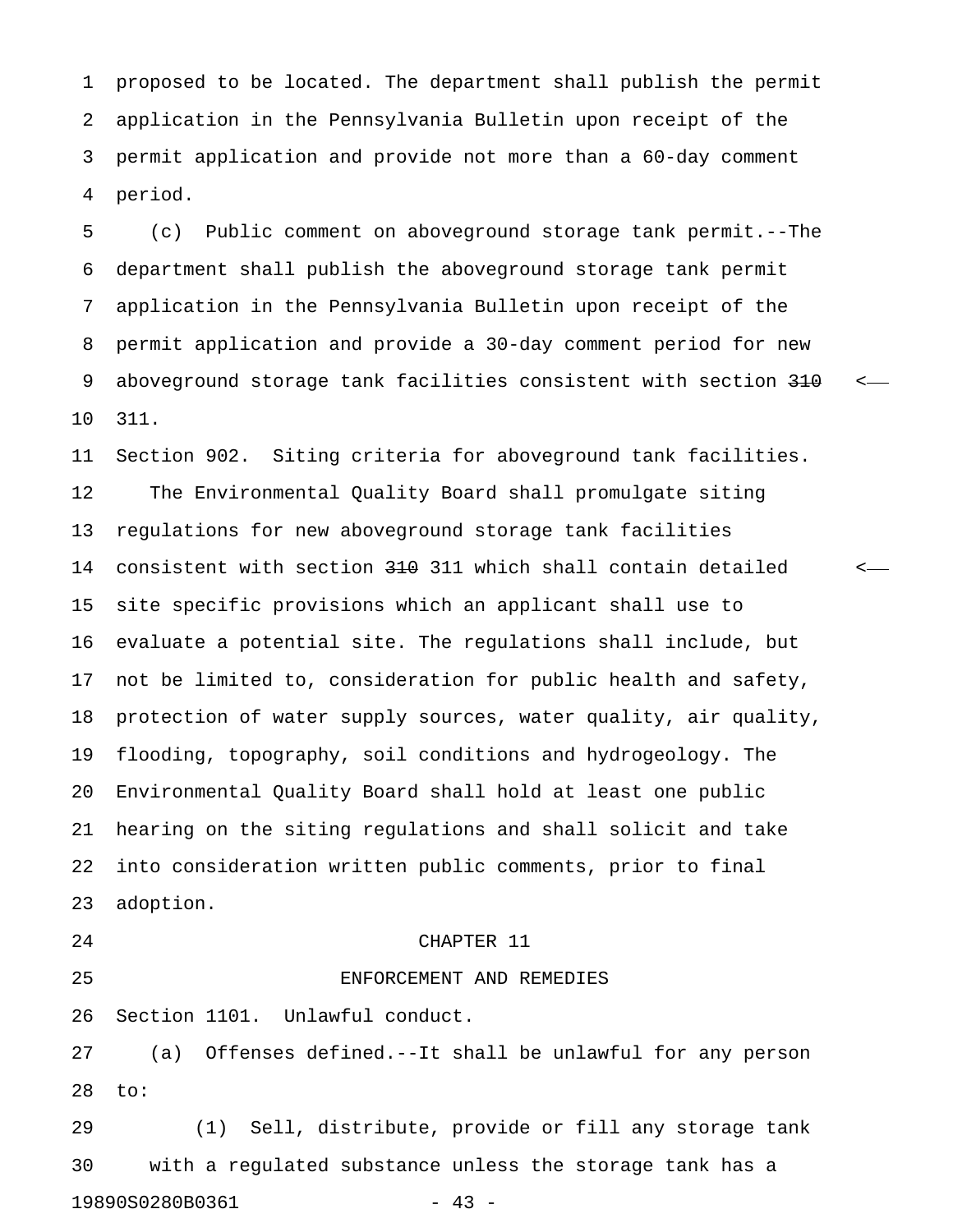1 valid registration issued under this act and the regulations 2 promulgated hereunder.

3 (2) Violate, or cause or assist in the violation of, any 4 provision of this act, any regulation promulgated hereunder, 5 any order issued hereunder, or the terms or conditions of any 6 spill prevention and response plan approved by the department 7 under this act.

8 (3) Fail to adhere to the schedule set forth in, or 9 pursuant to, this act for developing or submitting to the 10 department a spill prevention and response plan.

11 (4) Hinder, obstruct, prevent or interfere with the 12 department or its personnel in the performance of any duty 13 under this act.

14 (5) Violate the provisions of 18 Pa.C.S. § 4903 15 (relating to false swearing) or 4904 (relating to unsworn 16 falsification to authorities) in complying with any provision 17 of this act, including, but not limited to, providing or 18 preparing any information required by this act. 19 (b) Public nuisance.--All unlawful conduct set forth in

20 subsection (a) shall also constitute a public nuisance.

21 Section 1102. Enforcement orders.

22 (a) Issuance.--The department may issue such orders to 23 persons as it deems necessary to aid in the enforcement of the 24 provisions of this act. The orders may include, but shall not be 25 limited to, orders requiring compliance with the provisions of 26 this act and the regulations promulgated pursuant thereto. Any 27 order issued under this act shall take effect upon notice, 28 unless the order specifies otherwise. The power of the 29 department to issue an order under this act is in addition to 30 any other remedy which may be afforded to the department 19890S0280B0361 - 44 -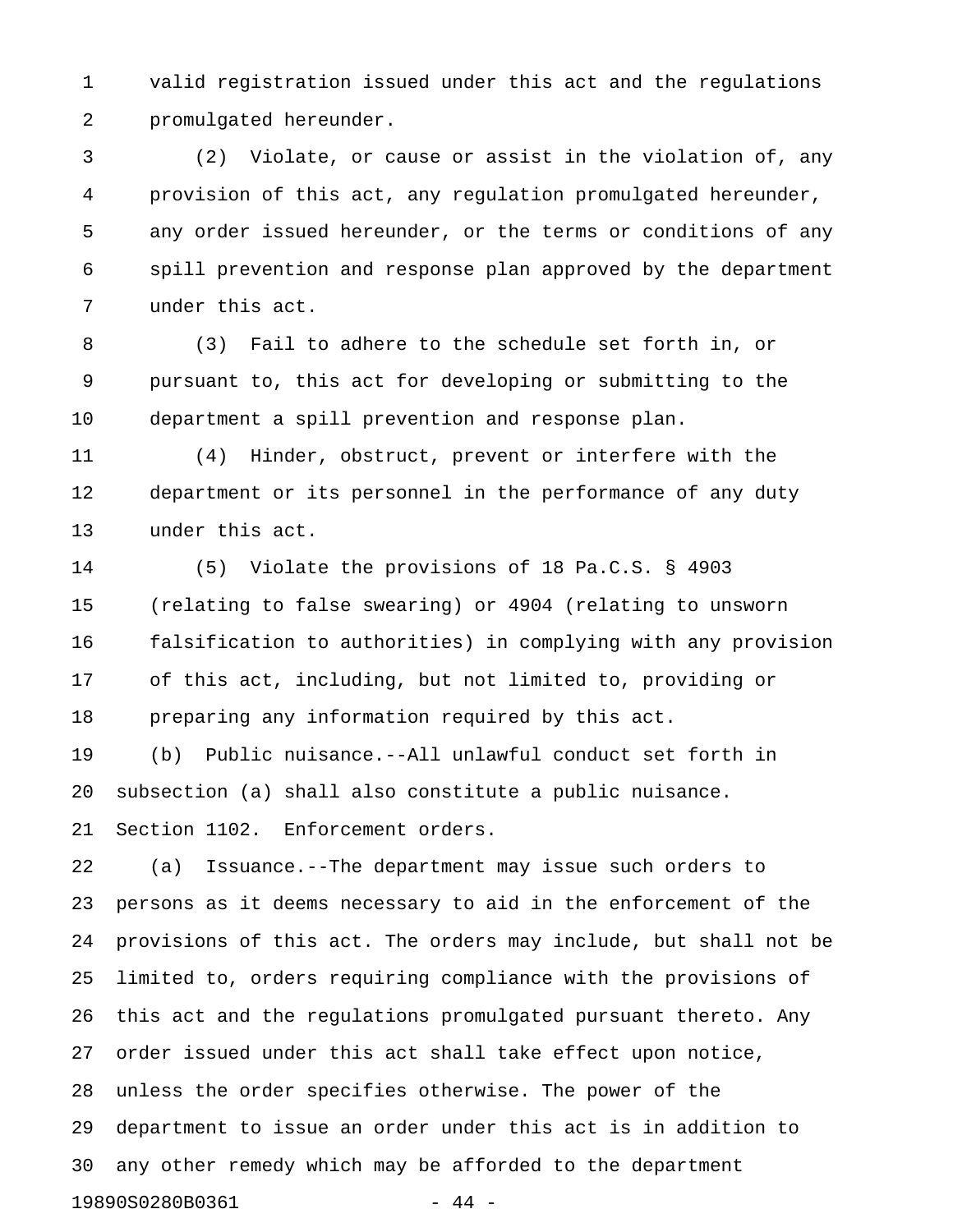1 pursuant to this act or any other act.

2 (b) Compliance.--It shall be the duty of any person to 3 proceed diligently to comply with any order issued pursuant to 4 subsection (a). If such person fails to proceed diligently or 5 fails to comply with the order within such time, if any, as may 6 be specified, such person shall be guilty of contempt and shall 7 be punished by the court in an appropriate manner, and for this 8 purpose, application may be made by the department to the 9 Commonwealth Court, which is hereby granted jurisdiction. 10 Section 1103. Civil penalties.

11 (a) Assessment.--In addition to proceeding under any other 12 remedy available at law or in equity for a violation of any 13 provision of this act, the regulations promulgated hereunder or 14 any order of the department issued hereunder, the department may 15 assess a civil penalty upon a person for the violation. The 16 penalty may be assessed whether or not the violation was willful 17 or negligent. In determining the amount of the penalty, the 18 department shall consider the willfulness of the violation; 19 damage to air, water, land or other natural resources of this 20 Commonwealth or their uses; cost of restoration and abatement; 21 savings resulting to the person in consequence of the violation; 22 deterrence of future violations; and other relevant factors. If 23 the violation leads to issuance of a cessation order, a civil 24 penalty shall be assessed.

25 (b) Escrow.--When the department assesses a civil penalty, 26 it shall inform the person of the amount of the penalty. The 27 person charged with the penalty shall then have 30 days to pay 28 the penalty in full or, if the person wishes to contest either 29 the amount of the penalty or the fact of the violation, either 30 to forward the proposed amount to the department for placement 19890S0280B0361 - 45 -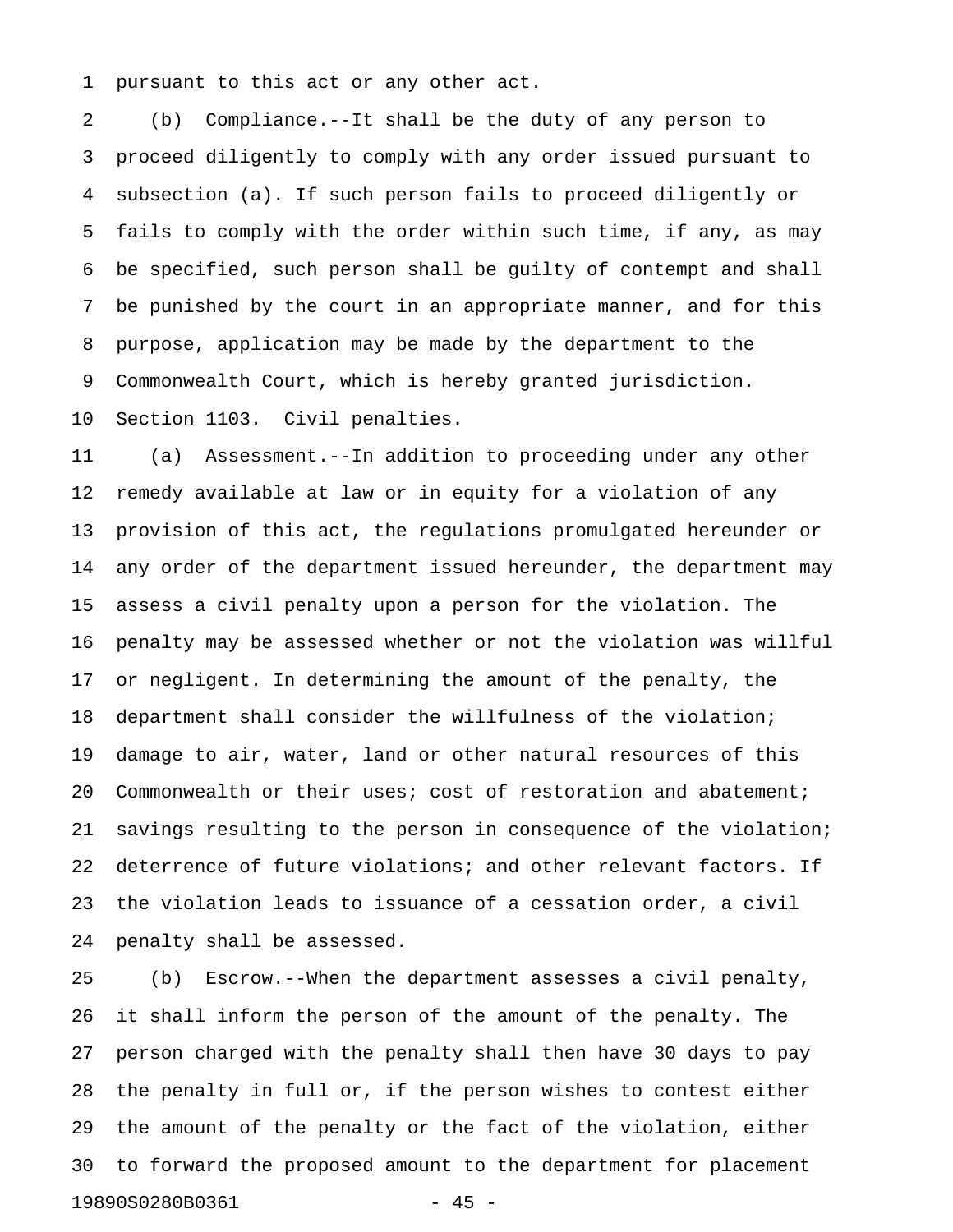1 in an escrow account with the State Treasurer or with a bank in 2 this Commonwealth or to post an appeal bond in the amount of the 3 penalty. The bond must be executed by a surety licensed to do 4 business in this Commonwealth and must be satisfactory to the 5 department. If, through administrative or judicial review of the 6 proposed penalty, it is determined that no violation occurred or 7 that the amount of the penalty shall be reduced, the department 8 shall, within 30 days, remit the appropriate amount to the 9 person, with an interest accumulated by the escrow deposit. 10 Failure to forward the money or the appeal bond to the 11 department within 30 days shall result in a waiver of all legal 12 rights to contest the violation or the amount of the penalty. 13 (c) Amount.--The maximum civil penalty which may be assessed 14 pursuant to this section is \$10,000 per violation. Each 15 violation for each separate day and each violation of any 16 provision of this act, any regulation promulgated hereunder or 17 any order issued hereunder shall constitute a separate offense 18 under this section.

19 (d) Statute of limitations.--Notwithstanding any other 20 provision of law to the contrary, there shall be a statute of 21 limitations of seven years upon actions brought by the 22 Commonwealth under this section.

23 Section 1104. Criminal penalties.

24 (a) Summary offense.--Any person who initially violates any 25 provision of Chapter 3, any regulation promulgated thereunder, 26 any order issued thereunder or the terms or conditions of any 27 permit shall, upon conviction thereof in a summary proceeding, 28 be sentenced to pay a fine of not less than \$100 nor more than 29 \$1,000 and costs and, in default of the payment of such fine and 30 costs, to imprisonment for not more than 30 days.

19890S0280B0361 - 46 -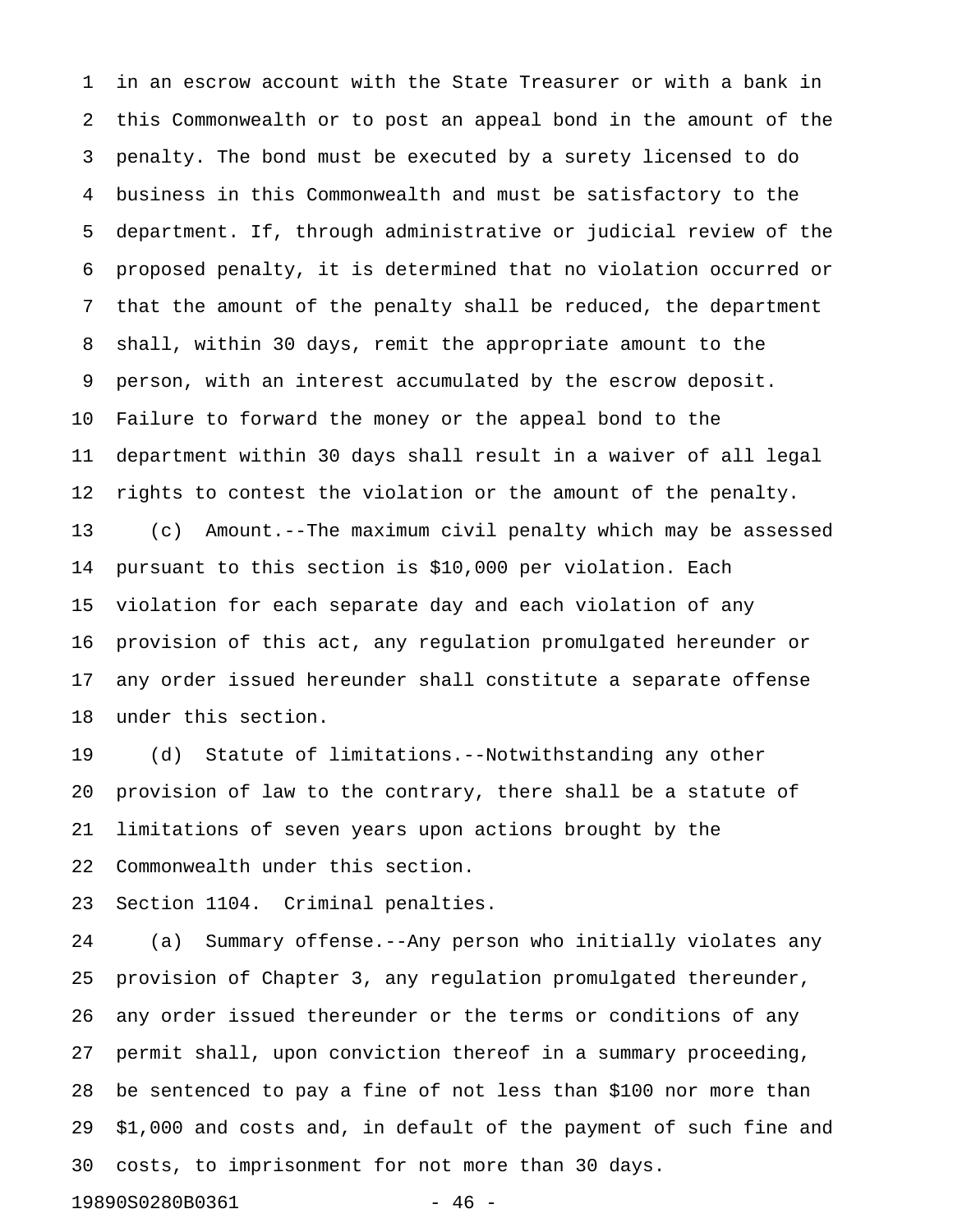1 (b) Misdemeanor offense.--Any person who willfully violates 2 any other provision of this act, any regulation promulgated 3 hereunder, any order issued hereunder or the terms or conditions 4 of any permit commits a misdemeanor of the third degree and 5 shall, upon conviction, be sentenced to pay a fine of not less 6 than \$1,000 nor more than \$10,000 per day for each violation or 7 to imprisonment for a period of not more than one year, or both. 8 (c) Second or subsequent offense.--Any person who, within 9 two years after a conviction of a misdemeanor for any willful 10 violation of this act, willfully violates the same provision of 11 this act at the same facility, any regulation promulgated 12 hereunder, any order issued hereunder or the terms or conditions 13 of any permit commits a misdemeanor of the second degree and 14 shall, upon conviction, be sentenced to pay a fine of not less 15 than \$2,500 nor more than \$25,000 for each violation or to 16 imprisonment for a period of not more than two years, or both. 17 (d) Violations to be separate offenses.--Each violation of 18 any provision of this act, any regulation promulgated hereunder, 19 any order issued hereunder or the terms or conditions of any 20 permit shall constitute a separate offense under subsections 21 (a), (b) and (c). 22 Section 1105. Production of materials; recordkeeping 23 requirements.

24 (a) Authority of department.--The department and its agents 25 and employees shall:

26 (1) Have access to, and require the production of, books 27 and papers, documents and physical evidence pertinent to any 28 matter under investigation.

29 (2) Require any person holding a permit to establish and 30 maintain such records and make such reports and furnish such 19890S0280B0361 - 47 -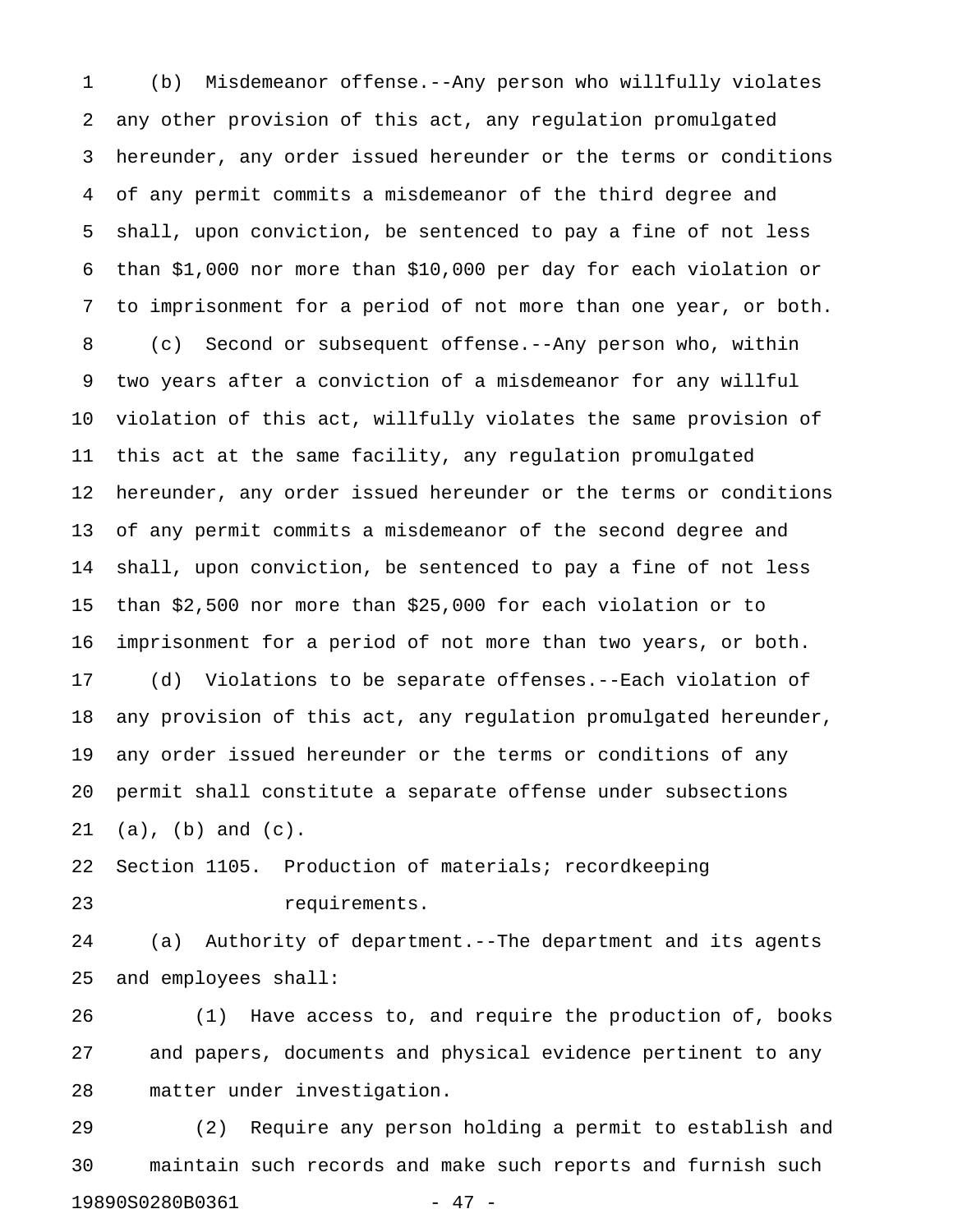1 information as the department may prescribe.

2 (3) Have the authority to enter any building, property, 3 premises or place where a storage tank is located for the 4 purposes of making an investigation or inspection necessary 5 to ascertain the compliance or noncompliance by any person 6 with the provisions of this act and the regulations 7 promulgated under this act. In connection with the inspection 8 or investigation, samples may be taken for analysis. If 9 analysis is made of the samples, a copy of the results of the 10 analysis shall be furnished within five business days after 11 receiving the analysis to the person having apparent 12 authority over the building, property, premises or place. 13 (b) Warrants.--An agent or employee of the department may 14 apply for a search warrant to any Commonwealth official 15 authorized to issue a search warrant for the purposes of 16 inspecting or examining any property, building, premises, place, 17 book, record or other physical evidence; of conducting tests; or 18 of taking samples. The warrant shall be issued upon probable 19 cause. It shall be sufficient probable cause to show any of the 20 following:

21 (1) The inspection, examination, test or sampling is 22 pursuant to a general administrative plan to determine 23 compliance with this act.

24 (2) The agent or employee has reason to believe that a 25 violation of this act has occurred or may occur.

26 (3) The agent or employee has been refused access to the 27 property, building, premises, place, book, record or physical 28 evidence or has been prevented from conducting tests or 29 taking samples.

30 Section 1106. Collection of fines, fees, etc.

19890S0280B0361 - 48 -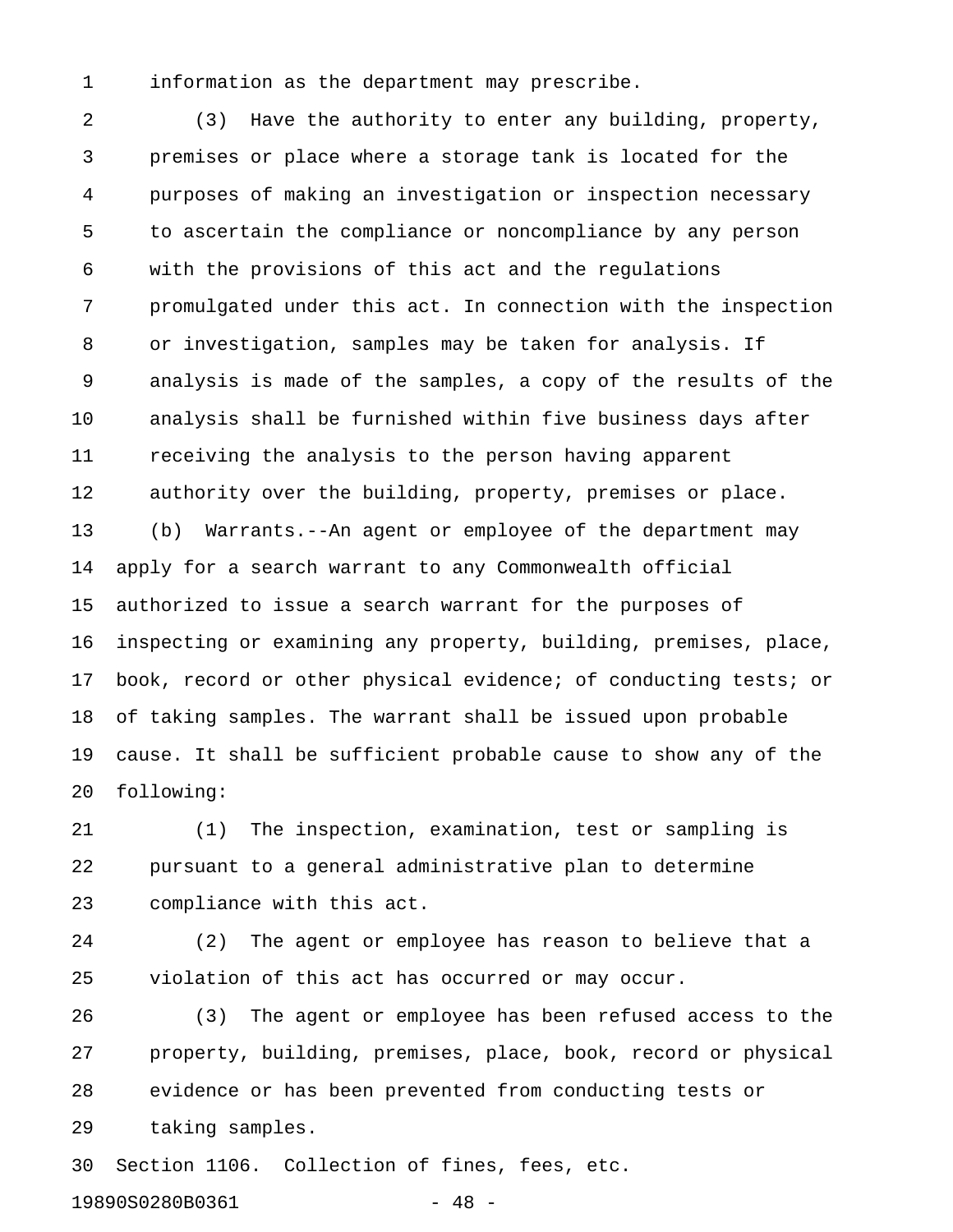1 (a) Lien.--All fines, fees, interest and penalties and any 2 other assessments shall be collectible in any manner provided by 3 law for the collection of debts. If the person liable to pay any 4 such amount neglects or refuses to pay the same after demand, 5 the amount, together with interest and any costs that may 6 accrue, shall be a judgment in favor of the Commonwealth upon 7 the property of such person, but only after same has been 8 entered and docketed of record by the prothonotary of the county 9 where the property is situated. The Commonwealth may at any time 10 transmit to the prothonotaries of the respective counties 11 certified copies of all such judgments, and it shall be the duty 12 of each prothonotary to enter and docket the same of record in 13 his office, and to index the same as judgments are indexed, 14 without requiring the payment of costs as a condition precedent 15 to the entry thereof.

16 (b) Deposit of fines.--All fines collected pursuant to 17 sections 1103 and 1104 shall be paid into the Underground 18 Storage Tank Indemnification Fund.

19 Section 1107. Public information.

20 (a) General rule.--Except as provided in subsection (b), 21 records, reports or other information obtained BY THE DEPARTMENT < 22 under this act shall be available to the public for inspection 23 or copying during regular business hours.

24 (b) Confidentiality.--The department may, upon request, 25 designate records, reports or information as confidential when 26 the person providing the information demonstrates all of the 27 following:

28 (1) The information contains the trade secrets, 29 processes, operations, style of work or apparatus of a person 30 or is otherwise confidential business information.

19890S0280B0361 - 49 -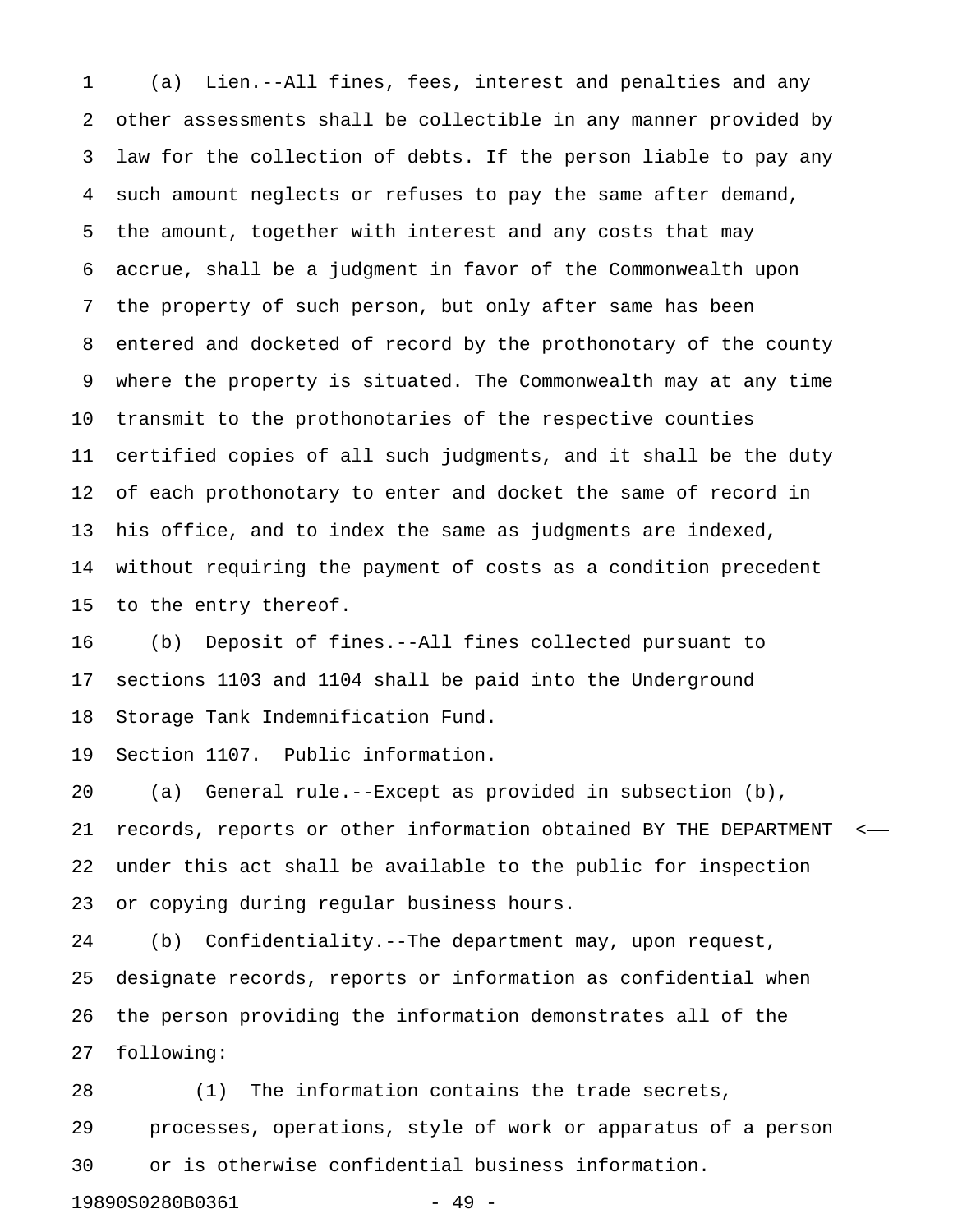1 (2) The information does not relate to public health, 2 safety or welfare, or the environment.

3 (c) Separation of information.--When submitting information 4 under this act, a person shall designate the information which 5 the person believes is confidential or shall submit that 6 information separately from other information being submitted. 7 Section 1108. Relationship to other laws.

8 The department shall take enforcement actions and actions to 9 recover the Commonwealth's costs for undertaking corrective 10 actions under this act before taking actions pursuant to the act 11 of October 18, 1988 (P.L.756, No.108), known as the Hazardous 12 Sites Cleanup Act.

13 CHAPTER 21 14 MISCELLANEOUS PROVISIONS

15 Section 2101. Appropriations.

16 (a) Storage Tank Fund.--The sum of \$700,000, or as much 17 thereof as may be necessary, is hereby appropriated to the 18 Storage Tank Fund for the fiscal year July 1, 1988, to June 30, 19 1989.

20 (b) Underground Storage Tank Indemnification Fund.--The sum 21 of \$300,000, or as much thereof as may be necessary, is hereby 22 appropriated to the Underground Storage Tank Indemnification 23 Fund for the fiscal year July 1, 1988, to June 30, 1989. 24 Section 2102. Severability.

25 The provisions of this act are severable. If any provision of 26 this act or its application to any person or circumstance is 27 held invalid, the invalidity shall not affect other provisions 28 or applications of this act which can be given effect without 29 the invalid provision or application.

30 Section 2103. Repeals.

19890S0280B0361 - 50 -